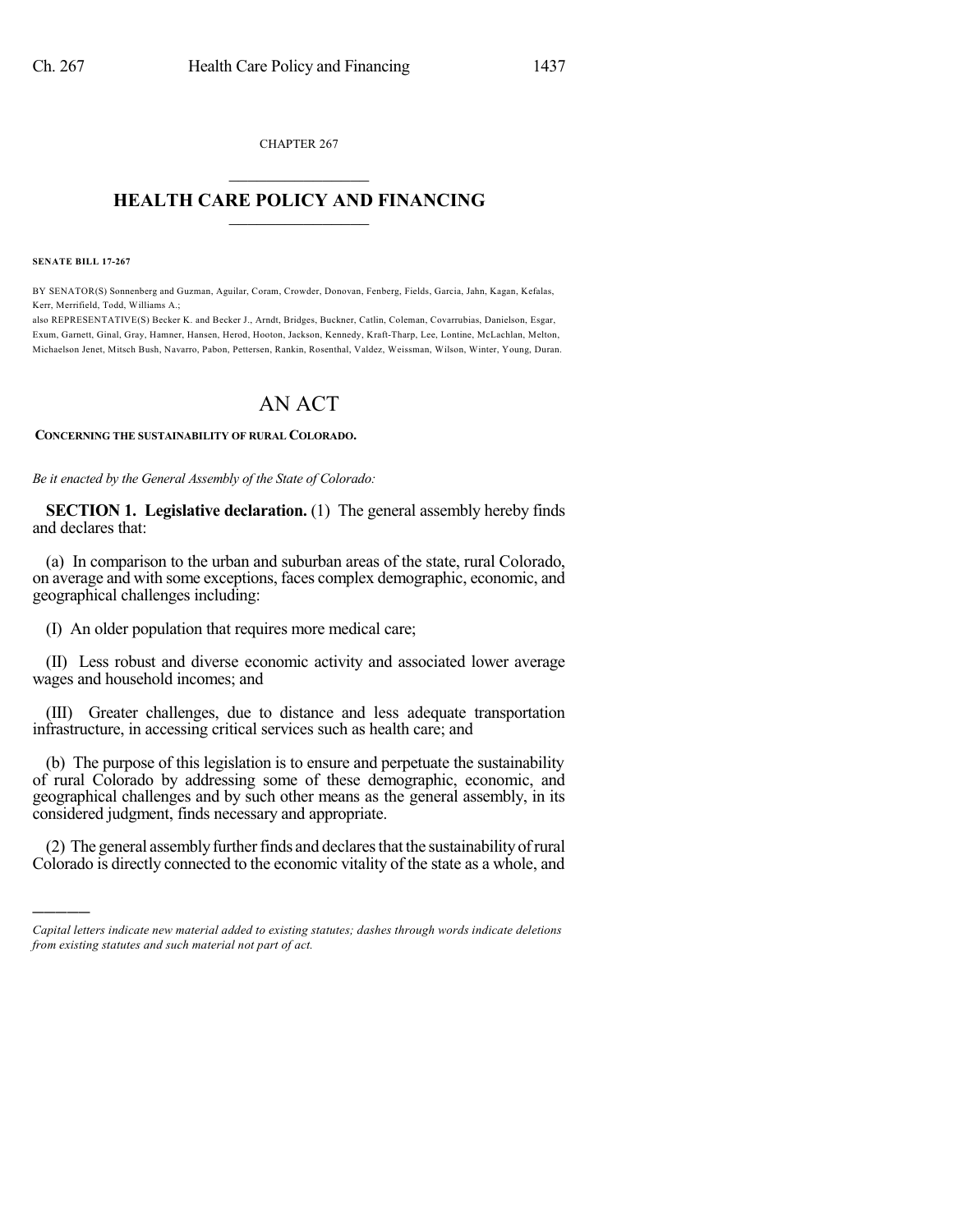that all of the provisions of this act, including provisions that on their face apply to and affect all areas of the state but that especially benefit rural Colorado, relate to and serve and are necessarily and properly connected to the general assembly's purpose of ensuring and perpetuating the sustainability of rural Colorado.

**SECTION 2.** In Colorado Revised Statutes, **amend** 2-3-119 as follows:

**2-3-119. Audit of healthcare affordability and sustainability fee - cost shift.** Starting with the second full state fiscal year following the receipt of the notice from the executive director of the department of health care policy and financing pursuant to section  $25.5$ -4-402.3 (7), C.R.S., and thereafter At the discretion of the legislative audit committee, the state auditor shall conduct or cause to be conducted a performance and fiscal audit of the **hospital provider** HEALTHCARE AFFORDABILITY AND SUSTAINABILITY fee established pursuant to section 25.5-4-402.3, C.R.S. SECTION 25.5-4-402.4.

**SECTION 3.** In Colorado Revised Statutes, 2-3-1203, **repeal** (8)(a)(V) as follows:

**2-3-1203. Sunset review of advisory committees - legislative declaration definition - repeal.** (8) (a) The following statutory authorizations for the designated advisory committees will repeal on July 1, 2019:

(V) The hospital provider fee oversight and advisory board created in section 25.5-4-402.3, C.R.S.;

**SECTION 4.** In Colorado Revised Statutes, **add** 22-54-139 as follows:

**22-54-139. Additional funding for schools- use of retail marijuana salestax revenue transferred to state public school fund - definitions.** (1) AS USED IN THIS SECTION, UNLESS THE CONTEXT OTHERWISE REQUIRES:

(a) "LARGE RURAL DISTRICT" MEANS A DISTRICT IN COLORADO THAT THE DEPARTMENT OF EDUCATION DETERMINES IS RURAL, BASED ON THE GEOGRAPHIC SIZE OF THE DISTRICT AND THE DISTANCE OF THE DISTRICT FROM THE NEAREST LARGE, URBANIZED AREA, AND THAT HAD A FUNDED PUPIL COUNT FOR THE PRIOR BUDGET YEAR OF ONE THOUSAND PUPILS OR MORE BUT FEWER THAN SIX THOUSAND FIVE HUNDRED PUPILS.

(b) "PER PUPIL DISTRIBUTION AMOUNT" MEANS:

(I) FOR A LARGE RURAL DISTRICT, AN AMOUNT EQUAL TO THIRTY MILLION DOLLARS MULTIPLIED BY THE PERCENTAGE SPECIFIED IN SUBSECTION  $(2)(a)$  OF THIS SECTION AND THEN DIVIDED BY THE SUM OF THE TOTAL FUNDED PUPIL COUNT FOR THE PRIOR BUDGET YEAR OF ALL LARGE RURAL DISTRICTS; AND

(II) FOR A SMALL RURAL DISTRICT, AN AMOUNT EQUAL TO THIRTY MILLION DOLLARS MULTIPLIED BY THE PERCENTAGE SPECIFIED IN SUBSECTION (2)(b) OF THIS SECTION AND THEN DIVIDED BY THE SUM OF THE TOTAL FUNDED PUPIL COUNT FOR THE PRIOR BUDGET YEAR OF ALL SMALL RURAL DISTRICTS;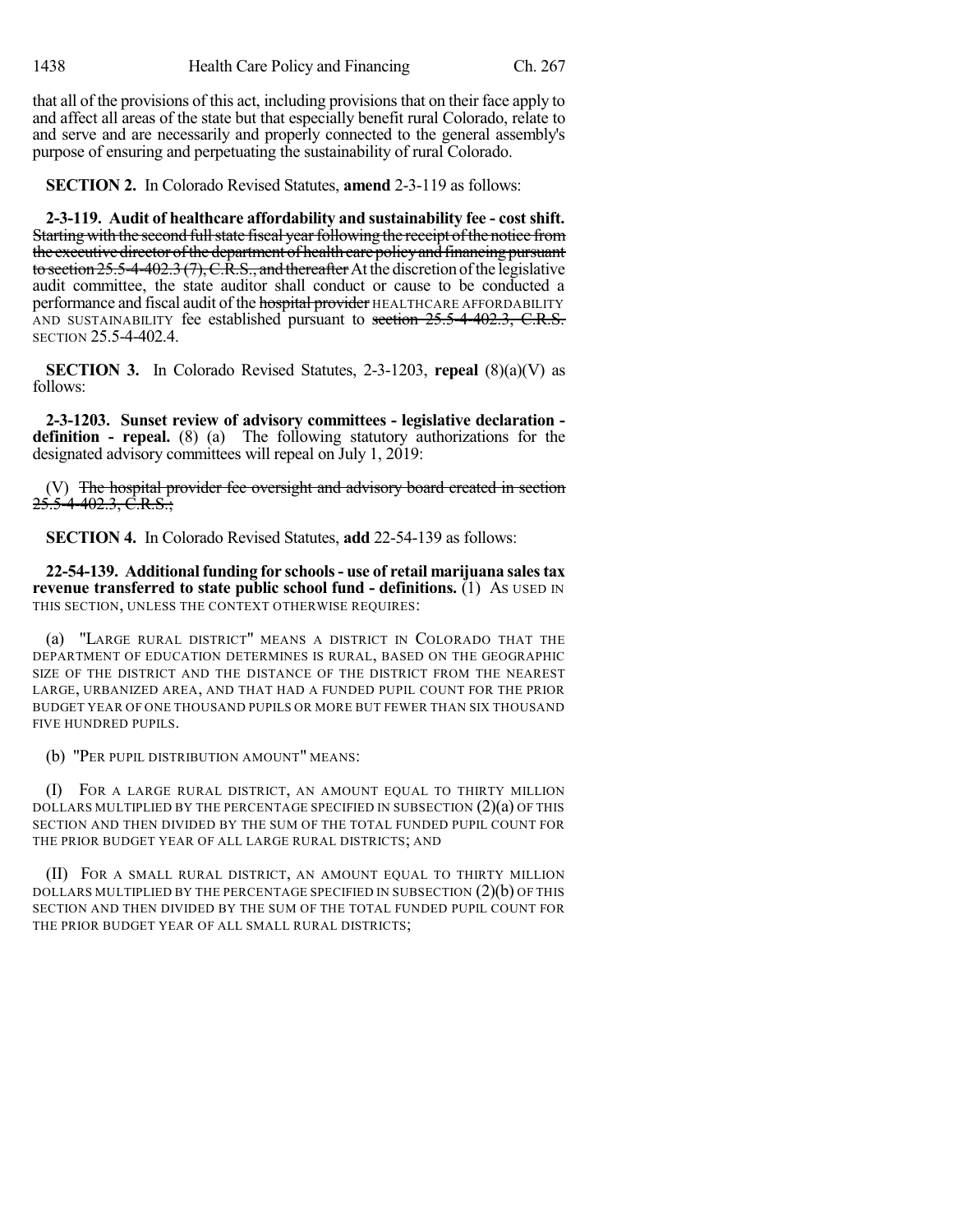(c) "SMALL RURAL DISTRICT" MEANS A DISTRICT IN COLORADO THAT THE DEPARTMENT OF EDUCATION DETERMINES IS RURAL, BASED ON THE GEOGRAPHIC SIZE OF THE DISTRICT AND THE DISTANCE OF THE DISTRICT FROM THE NEAREST LARGE, URBANIZED AREA, AND THAT HAD A FUNDED PUPIL COUNT FOR THE PRIOR BUDGET YEAR OF FEWER THAN ONE THOUSAND PUPILS.

(2) FOR THE 2017-18BUDGET YEAR, ALL OF THE GROSS RETAIL MARIJUANA SALES TAX PROCEEDS TRANSFERRED FROM THE GENERAL FUND TO THE STATE PUBLIC SCHOOL FUND CREATED IN SECTION 22-54-114 (1) AS REQUIRED BY SECTION 39-28.8-203 (1)(b)(I.3)(B)IS APPROPRIATED FROM THE STATE PUBLIC SCHOOL FUND TO THE DEPARTMENT FOR MONTHLY DISTRIBUTION TO EACH LARGE RURAL DISTRICT AND EACH SMALL RURAL DISTRICT FOR THE PURPOSE OF IMPROVING STUDENT LEARNING AND THE EDUCATIONAL ENVIRONMENT, INCLUDING BUT NOT LIMITED TO LOAN FORGIVENESS FOR EDUCATORS AND STAFF, TECHNOLOGY, AND TRANSPORTATION, AS FOLLOWS:

(a)FIFTY-FIVE PERCENT OF THE MONEY IS ALLOCATED TO LARGE RURAL DISTRICTS AND DISTRIBUTED TO EACH LARGE RURAL DISTRICT IN AN AMOUNT EQUAL TO THE PER PUPIL DISTRIBUTION AMOUNT MULTIPLIED BY THE LARGE RURAL DISTRICT'S FUNDED PUPIL COUNT FOR THE PRIOR BUDGET YEAR FOR PROPORTIONAL APPORTIONMENT TO EVERY SCHOOL IN THE DISTRICT BASED ON THE NUMBER OF STUDENTS ENROLLED IN EACH SCHOOL FOR THE PRIOR BUDGET YEAR; AND

(b) FORTY-FIVE PERCENT OF THE MONEY IS ALLOCATED TO SMALL RURAL SCHOOL DISTRICTS AND DISTRIBUTED TO EACH SMALL RURAL DISTRICT IN AN AMOUNT EQUAL TO THE PER PUPIL DISTRIBUTION AMOUNT MULTIPLIED BY THE SMALL RURAL DISTRICT'S FUNDED PUPIL COUNT FOR THE PRIOR BUDGET YEAR FOR PROPORTIONAL APPORTIONMENT TO EVERY SCHOOL IN THE DISTRICT BASED ON THE NUMBER OF STUDENTS ENROLLED IN EACH SCHOOL FOR THE PRIOR BUDGET YEAR.

(3) FOR THE 2018-19 BUDGET YEAR AND FOR EACH BUDGET YEAR THEREAFTER, ALL OF THE GROSS RETAIL MARIJUANA SALES TAX PROCEEDS TRANSFERRED FROM THE GENERAL FUND TO THE STATE PUBLIC SCHOOL FUND CREATED IN SECTION 22-54-114(1) AS REQUIRED BY SECTION 39-28.8-203 (1)(b)(I.5)(B) IS APPROPRIATED FROM THE STATE PUBLIC SCHOOL FUND TO THE DEPARTMENT TO MEET THE STATE'S SHARE OF THE TOTAL PROGRAM OF ALL DISTRICTS AND FUNDING FOR INSTITUTE CHARTER SCHOOLS.

**SECTION 5.** In Colorado Revised Statutes, 23-1-106, **amend** (10.2)(a) as follows:

**23-1-106. Duties and powers of the commission with respect to capital construction and long-range planning - legislative declaration - definitions.**  $(10.2)(a)$  (I) Notwithstanding any law to the contrary AND EXCEPT AS PROVIDED IN SUBSECTION  $(10.2)(a)(III)$  OF THIS SECTION, all academic facilities acquired or constructed, or an auxiliary facility repurposed for use as an academic facility, solely from cash funds held by the state institution of higher education and operated and maintained from such cash funds or from state moneys MONEY appropriated for such purpose, or both, including, but not limited to, those facilities described in paragraph (b) of subsection  $(9)$  SUBSECTION  $(9)(b)$  of this section, that did not previously qualify for state controlled maintenance funding will qualify for state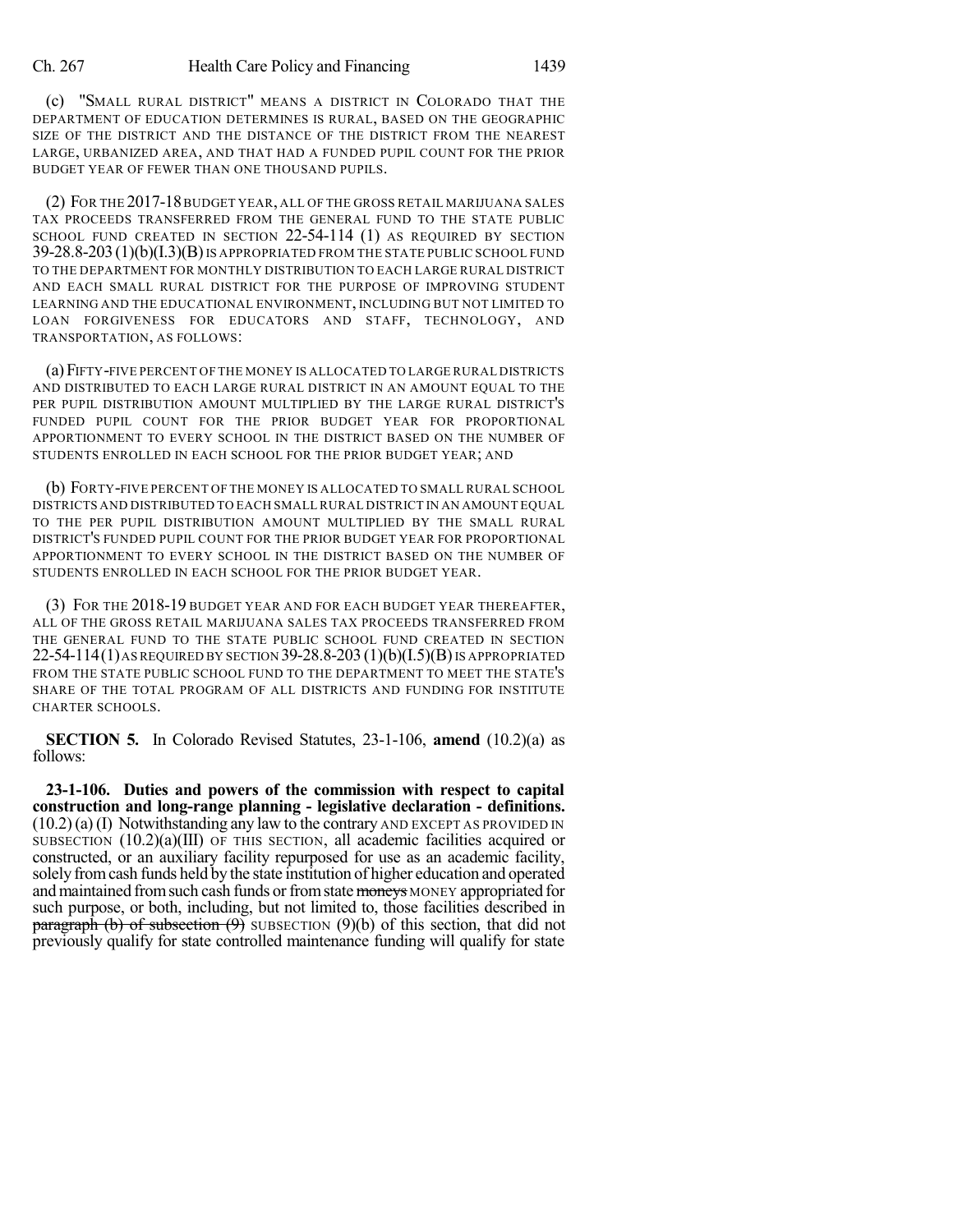controlled maintenance funding, subject to funding approval by the capital development committee and the eligibility guidelines described in section 24-30-1303.9. C.R.S.

(II) For purposes of this paragraph  $(a)$  SUBSECTION (10.2)(a), the eligibility for state controlled maintenance funding commences on the date of the acceptance of the construction or repurposing of the facility or the closing date of any acquisition. The date of the acceptance of construction or repurposing shall be determined by the office of the state architect.

(III) IF AN ACADEMIC FACILITY IS ACQUIRED OR CONSTRUCTED, OR IF AN AUXILIARY FACILITY IS REPURPOSED FOR USE AS AN ACADEMIC FACILITY, SOLELY FROM CASH FUNDS HELD BY THE STATE INSTITUTION OF HIGHER EDUCATION AND OPERATED AND MAINTAINED FROM SUCH CASH FUNDS, THEN AS OF THE DATE OF THE ACCEPTANCE OF CONSTRUCTION OR REPURPOSING THAT OCCURS ON OR AFTER JULY 1, 2018, THE FACILITY IS NOT ELIGIBLE FOR CONTROLLED MAINTENANCE FUNDING.

**SECTION 6.** In Colorado Revised Statutes, 24-1-119.5, **add** (9) as follows:

**24-1-119.5. Department of health care policy and financing - creation.** (9) THECOLORADO HEALTHCARE AFFORDABILITY AND SUSTAINABILITY ENTERPRISE CREATED IN SECTION 25.5-4-402.4 (3) SHALL EXERCISE ITS POWERS AND PERFORM ITS DUTIES AND FUNCTIONS AS IF THE SAME WERE TRANSFERRED BY A **TYPE 2** TRANSFER, AS DEFINED IN SECTION 24-1-105,TO THE DEPARTMENT OF HEALTH CARE POLICY AND FINANCING.

**SECTION 7.** In Colorado Revised Statutes, 24-4-103, **amend** (8)(c)(I) as follows:

**24-4-103. Rule-making - procedure - definitions - repeal.** (8) (c) (I) Notwithstanding any other provision of law to the contrary and the provisions of section 24-4-107, all rules adopted or amended on or after January 1, 1993, and before November 1, 1993, shall expire at 11:59 p.m. on May 15 of the year following their adoption unless the general assembly by bill acts to postpone the expiration of a specific rule, and commencing with rules adopted or amended on or after November 1, 1993, all rules adopted or amended during any one-year period that begins each November 1 and continues through the following October 31 shall expire at 11:59 p.m. on the May 15 that follows such one-year period unless the general assembly by bill acts to postpone the expiration of a specific rule; except that a rule adopted pursuant to section  $25.5-4-402.3(5)(b)(III)$ , C.R.S., shall expire SECTION  $25.5-4-402.4$  (6)(b)(III) EXPIRES at 11:59 p.m. on the May 15 following the adoption of the rule unless the general assembly acts by bill to postpone the expiration of a specific rule. The general assembly, in its discretion, may postpone such expiration, in which case, the provisions of section 24-4-108 or 24-34-104 shall apply, and the rules shall expire or be ARE subject to review as provided in said THOSE sections. The postponement of the expiration of a rule shall DOES not constitute legislative approval of the rule nor be AND IS NOT admissible in any court as evidence of legislative intent. The postponement of the expiration date of a specific rule shall DOES not prohibit any action by the general assembly pursuant to the provisions of paragraph (d) of this subsection  $(8)$  SUBSECTION  $(8)(d)$  OF THIS SECTION with respect to such THE rule.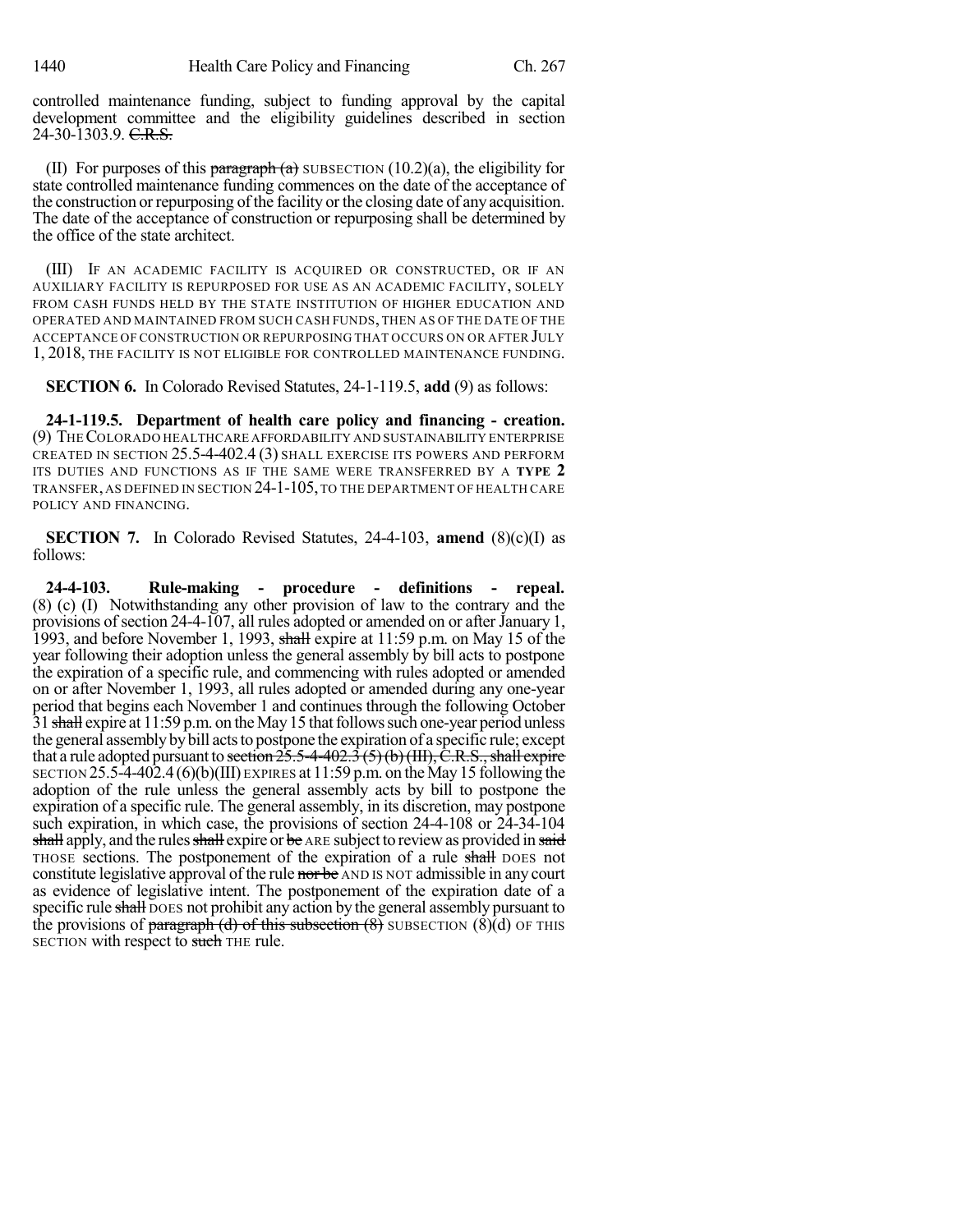**SECTION 8.** In Colorado Revised Statutes, 24-30-1303.9, **amend** (7)(a)(II),  $(7)(a)(III)$ , and  $(7)(a)(IV)$ ; and **add**  $(7)(a)(V)$  as follows:

**24-30-1303.9. Eligibility for state controlled maintenance funding legislative declaration.**(7)(a) Controlled maintenance funds may not be used for:

(II) Auxiliary facilities as defined in section  $23-1-106$  (10.3); C.R.S.;

(III) Leasehold interests in real property; or

(IV) Any work properly categorized as capital construction; OR

(V) FACILITIES DESCRIBED IN SECTION 23-1-106 (10.2)(a)(III).

**SECTION 9.** In Colorado Revised Statutes, **add** 24-37-305 as follows:

**24-37-305. 2018-19 fiscal year - required reductions in departmental and executive branch budget requests.** (1) (a) EXCEPT AS OTHERWISE PROVIDED IN SUBSECTION (1)(b) OF THIS SECTION, FOR THE 2018-19 BUDGET YEAR, EACH PRINCIPAL DEPARTMENT OF STATE GOVERNMENT THAT SUBMITS A BUDGET REQUEST TO THE OFFICE OF STATE PLANNING AND BUDGETING SHALL REQUEST, WHEN SUBMITTING THE BUDGET REQUEST, A TOTAL BUDGET FOR THE DEPARTMENT THAT IS AT LEAST TWO PERCENT LOWER THAN ITS ACTUAL BUDGET FOR THE 2017-18 FISCAL YEAR.

(b) THE REQUIREMENT SPECIFIED IN SUBSECTION (1)(a) OF THIS SECTION DOES NOT APPLY TO THE DEPARTMENT OF EDUCATION CREATED IN SECTION 24-1-115 (1) OR THE DEPARTMENT OF TRANSPORTATION CREATED IN SECTION 24-1-128.7(1).

(2) THE OFFICE OF STATE PLANNING AND BUDGETING SHALL STRONGLY CONSIDER THE BUDGET REDUCTION PROPOSALS MADE BY EACH PRINCIPAL DEPARTMENT PURSUANT TO SUBSECTION (1) OF THIS SECTION WHEN PREPARING THE ANNUAL EXECUTIVE BUDGET PROPOSALS TO THE GENERAL ASSEMBLY FOR THE GOVERNOR AS REQUIRED BY SECTION  $24-37-302$  (1)(g) and shall seek to ensure, subject to SECTION 24-37-303, THAT THE EXECUTIVE BUDGET PROPOSAL FOR EACH DEPARTMENT IS AT LEAST TWO PERCENT LOWER THAN THE DEPARTMENT'S ACTUAL BUDGET FOR THE 2017-18 FISCAL YEAR.

**SECTION 10.** In Colorado Revised Statutes, 24-75-219, **repeal as added by Senate Bill 17-262** (2)(c.3)(I) and (2)(c.7)(I) as follows:

**24-75-219. Transfers - transportation - capital construction - definitions.** (2)(c.3) On June 30, 2019, the state treasurer shall transfer:

(I) One hundred sixty million dollars from the general fund to the highway users tax fund; and

(c.7) On June 30, 2020, the state treasurer shall transfer:

(I) One hundred sixty million dollars from the general fund to the highway users tax fund; and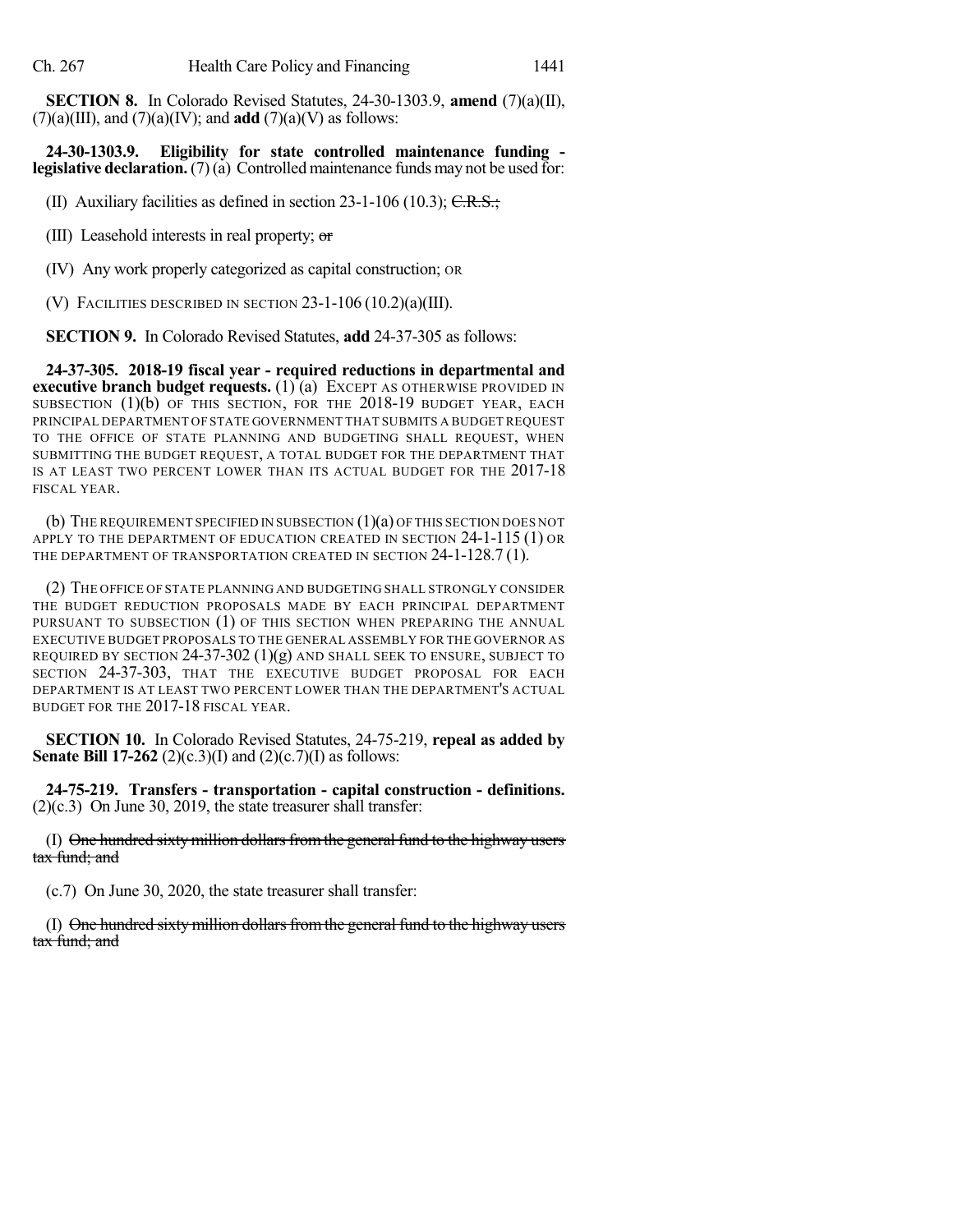**SECTION 11.** In Colorado Revised Statutes, 24-77-103.6, **amend** (6)(b)(I) as follows:

**24-77-103.6. Retention of excess state revenues - general fund exempt account - required uses - excess state revenues legislative report.** (6) As used in this section:

(b) (I) "Excess state revenues cap" for a given fiscal year means:  $\frac{\text{either of the}}{\text{if the}}}$ following:

(A) If the voters of the state approve a ballot issue to authorize the state to incur multiple-fiscal year obligations at the November 2005 statewide election, an amount that is equal to the highest total state revenues for a fiscal year from the period of the 2005-06 fiscal year through the 2009-10 fiscal year, adjusted each subsequent fiscal year for inflation and the percentage change in state population, plus one hundred million dollars, and adjusting such sum for the qualification or disqualification of enterprises and debt service changes; or

(B) If the voters of the state do not approve a ballot issue to authorize the state to incur multiple-fiscal year obligations at the November 2005 statewide election, FOR EACH FISCAL YEAR UP TO AND INCLUDING THE 2016-17 FISCAL YEAR, an amount that is equal to the highest total state revenues for a fiscal year from the period of the 2005-06 fiscal year through the 2009-10 fiscal year, adjusted each subsequent fiscal year for inflation, the percentage change in state population, the qualification or disqualification of enterprises, and debt service changes;

(C) FOR THE 2017-18 FISCAL YEAR, AN AMOUNT THAT IS EQUAL TO THE EXCESS STATE REVENUES CAP FOR THE 2016-17 FISCAL YEAR CALCULATED PURSUANT TO SUBSECTION  $(6)(b)(I)(B)$  of this section, adjusted for inflation, the PERCENTAGE CHANGE IN STATE POPULATION, THE QUALIFICATION OR DISQUALIFICATION OF ENTERPRISES, AND DEBT SERVICE CHANGES, LESS TWO HUNDRED MILLION DOLLARS; AND

(D) FOR THE 2018-19 FISCAL YEAR AND EACH SUCCEEDING FISCAL YEAR, THE AMOUNT OF THE EXCESS STATE REVENUES CAP FOR THE 2017-18 FISCAL YEAR CALCULATED PURSUANT TO SUBSECTION  $(6)(b)(I)(C)$  OF THIS SECTION, ADJUSTED EACH SUBSEQUENT FISCAL YEAR FOR INFLATION,THE PERCENTAGE CHANGE IN STATE POPULATION,THE QUALIFICATION OR DISQUALIFICATION OF ENTERPRISES,AND DEBT SERVICE CHANGES.

**SECTION 12.** InColorado Revised Statutes, **add** part 13 to article 82 of title 24 as follows:

### PART 13

## LEASE-PURCHASE AGREEMENTS FOR STATE PROPERTY

**24-82-1301. Legislative declaration.** (1) THE GENERAL ASSEMBLY HEREBY FINDS AND DECLARES THAT:

(a) DUE TO INSUFFICIENT FUNDING, NECESSARY HIGH-PRIORITY STATE HIGHWAY PROJECTS AND STATE CAPITAL CONSTRUCTION PROJECTS, INCLUDING PROJECTS AT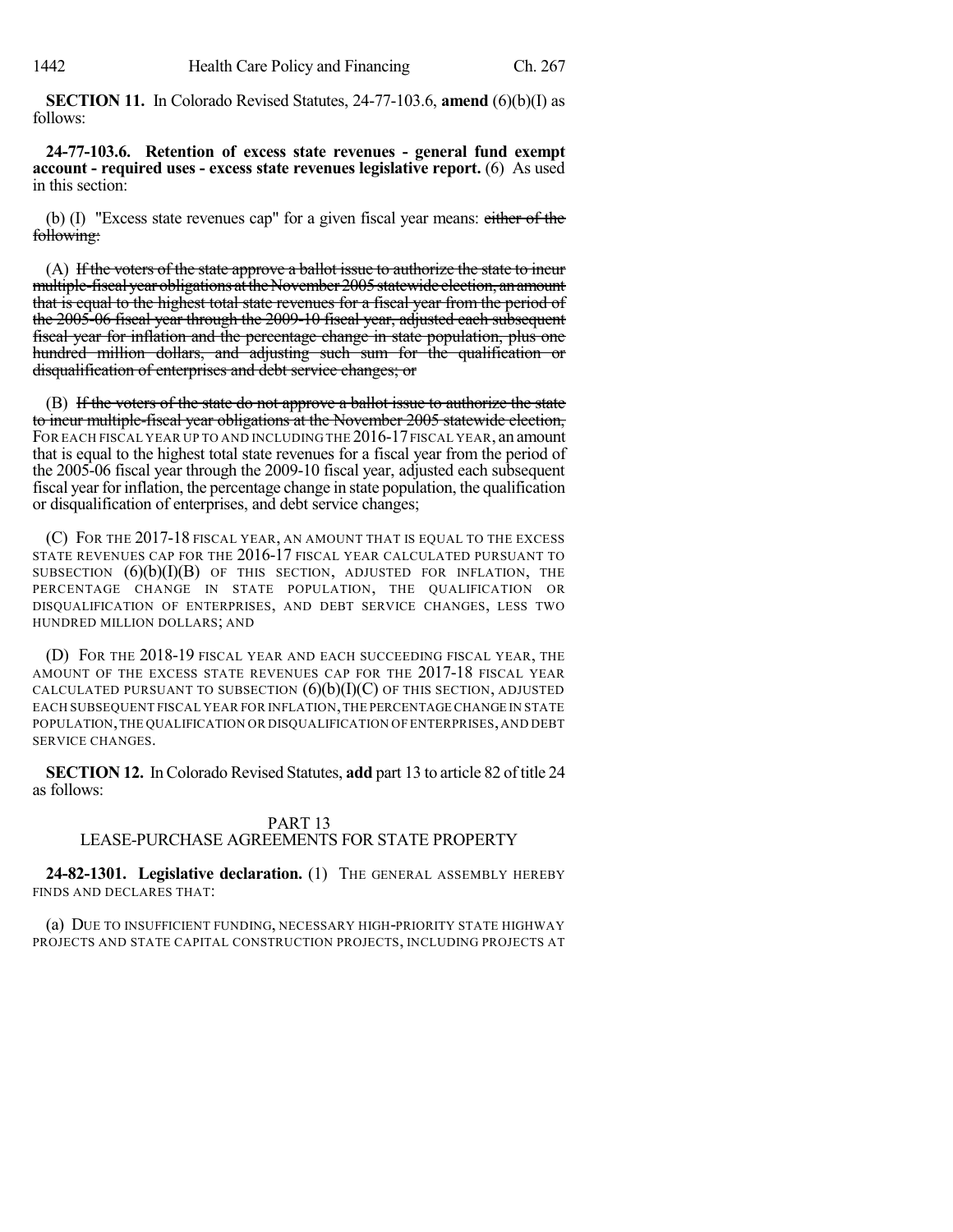STATE INSTITUTIONS OF HIGHER EDUCATION,IN ALL AREAS OF THE STATE HAVE BEEN DELAYED, AND THE STATE HAS ALSO DELAYED CRITICAL CONTROLLED MAINTENANCE AND UPKEEP OF STATE CAPITAL ASSETS;

(b) BY ISSUING LEASE-PURCHASE AGREEMENTS USING STATE BUILDINGS AS COLLATERAL AS AUTHORIZED BY THIS PART 13, THE STATE CAN GENERATE SUFFICIENT FUNDS TO ACCELERATE THE COMPLETION OF MANY OF THE NECESSARY HIGH-PRIORITY STATE HIGHWAY PROJECTS AND CAPITAL CONSTRUCTION PROJECTS THAT HAVE BEEN DELAYED AND BETTER MAINTAIN AND PRESERVE EXISTING STATE CAPITAL ASSETS;

(c) IT IS THE INTENT OF THE GENERAL ASSEMBLY THAT A MAJORITY OF THE ADDITIONAL FUNDING FOR STATE CAPITAL CONSTRUCTION PROJECTSREALIZED FROM ISSUING LEASE-PURCHASE AGREEMENTS BE USED FOR CONTROLLED MAINTENANCE AND UPKEEP OF STATE CAPITAL ASSETS.

**24-82-1302. Definitions.** AS USED IN THIS PART 13, UNLESS THE CONTEXT OTHERWISE REQUIRES:

(1) "CAPITAL CONSTRUCTION" HAS THE SAME MEANING AS SET FORTH IN SECTION 24-30-1301 (2).

(2) "CONTROLLED MAINTENANCE" HAS THE SAME MEANING AS SET FORTH IN SECTION 24-30-1301 (4).

(3) "ELIGIBLE STATE FACILITY" MEANS ANY FINANCIALLY UNENCUMBERED BUILDING, STRUCTURE, OR FACILITY THAT IS OWNED BY THE STATE, INCLUDING A BUILDING, STRUCTURE, OR FACILITY DETERMINED TO BE ELIGIBLE BY A GOVERNING BOARD OF A STATE INSTITUTION OF HIGHER EDUCATION, AND DOES NOT INCLUDE ANY BUILDING, STRUCTURE, OR FACILITY THAT IS PART OF THE STATE EMERGENCY RESERVE FOR ANY STATE FISCAL YEAR AS DESIGNATED IN THE ANNUAL GENERAL APPROPRIATION ACT.

(4) "STATE INSTITUTION OF HIGHER EDUCATION" MEANS A STATE INSTITUTION OF HIGHER EDUCATION, AS DEFINED IN SECTION 23-18-102 (10), AND THE AURARIA HIGHER EDUCATION CENTER CREATED IN ARTICLE 70 OF TITLE 23.

**24-82-1303. Lease-purchase agreements for capital construction and transportation projects.** (1) ON OR BEFORE DECEMBER 31, 2017, THE STATE ARCHITECT, THE DIRECTOR OF THE OFFICE OF STATE PLANNING AND BUDGETING OR HIS OR HER DESIGNEE, AND THE STATE INSTITUTIONS OF HIGHER EDUCATION SHALL IDENTIFY AND PREPARE A COLLABORATIVE LIST OF ELIGIBLE STATE FACILITIES THAT CAN BE COLLATERALIZED AS PART OF THE LEASE-PURCHASE AGREEMENTS FOR CAPITAL CONSTRUCTION AND TRANSPORTATION PROJECTS AUTHORIZED IN THIS PART 13.THE TOTAL CURRENT REPLACEMENT VALUE OF THE IDENTIFIED BUILDINGS MUST EQUAL AT LEAST TWO BILLION DOLLARS.

 $(2)$  (a) NOTWITHSTANDING THE PROVISIONS OF SECTIONS  $24-82-102$  (1)(b) and 24-82-801, AND PURSUANT TO SECTION 24-36-121, NO SOONER THAN JULY 1, 2018, THE STATE, ACTING BY AND THROUGH THE STATE TREASURER, SHALL EXECUTE LEASE-PURCHASE AGREEMENTS, EACH FOR NO MORE THAN TWENTY YEARS OF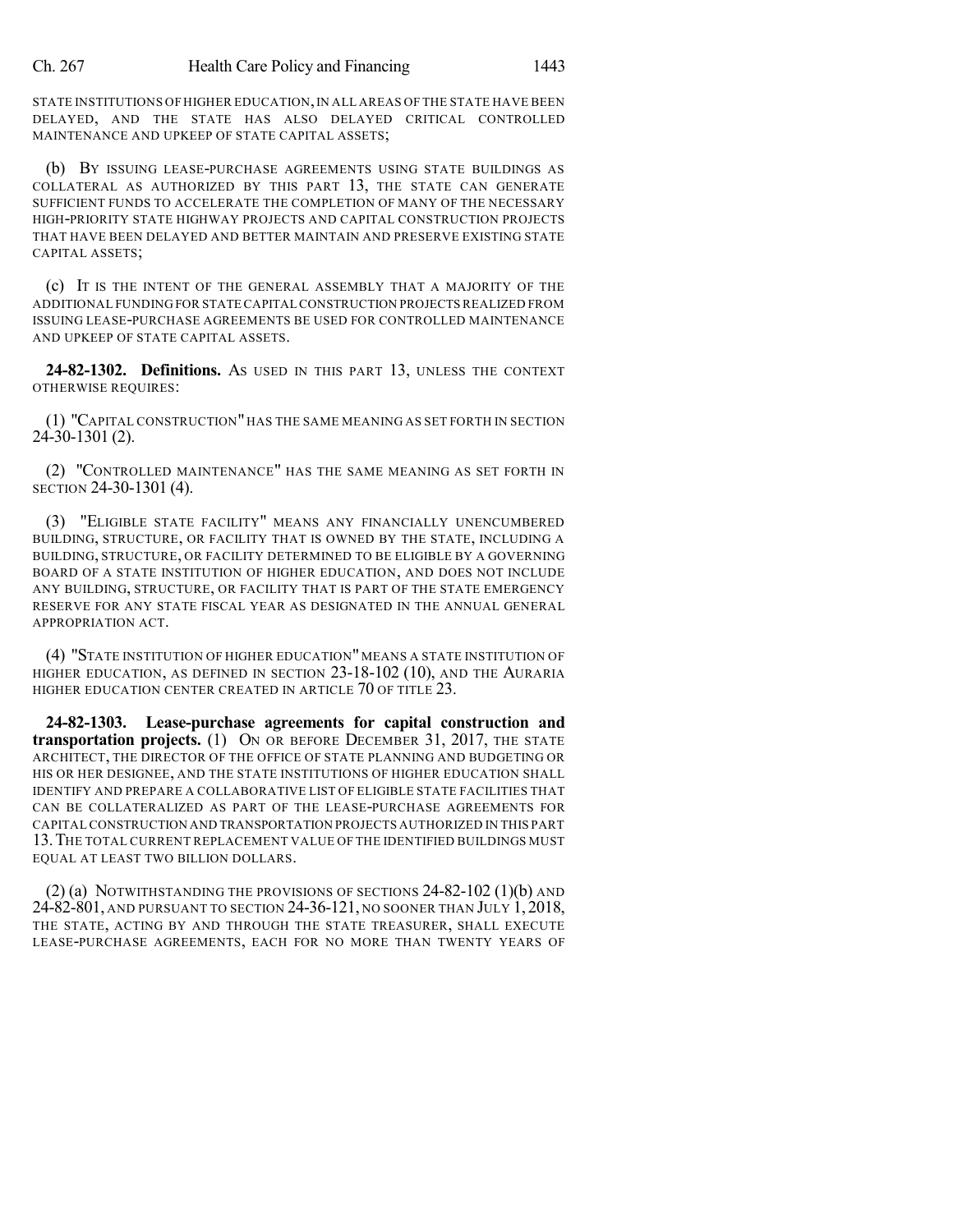ANNUAL PAYMENTS, FOR THE PROJECTS DESCRIBED IN SUBSECTION (4) OF THIS SECTION. THE STATE SHALL EXECUTE THE LEASE-PURCHASE AGREEMENTS ONLY IN ACCORDANCE WITH THE FOLLOWING SCHEDULE:

(I) DURING THE 2018-19 STATE FISCAL YEAR, THE STATE SHALL EXECUTE LEASE-PURCHASE AGREEMENTS IN AN AMOUNT UP TO FIVE HUNDRED MILLION DOLLARS;

(II) DURING THE 2019-20 STATE FISCAL YEAR, THE STATE SHALL EXECUTE LEASE-PURCHASE AGREEMENTS IN AN AMOUNT UP TO FIVE HUNDRED MILLION DOLLARS;

(III) DURING THE 2020-21 STATE FISCAL YEAR, THE STATE SHALL EXECUTE LEASE-PURCHASE AGREEMENTS IN AN AMOUNT UP TO FIVE HUNDRED MILLION DOLLARS; AND

(IV) DURING THE 2021-22 FISCAL YEAR, THE STATE SHALL EXECUTE LEASE-PURCHASE AGREEMENTS IN AN AMOUNT UP TO FIVE HUNDRED MILLION DOLLARS.

(b) THE ANTICIPATED ANNUAL STATE-FUNDED PAYMENTS FOR THE PRINCIPAL AND INTEREST COMPONENTS OF THE AMOUNT PAYABLE UNDER ALL LEASE-PURCHASE AGREEMENTS ENTERED INTO PURSUANT TO SUBSECTION  $(2)(a)$  OF THIS SECTION SHALL NOT EXCEED ONE HUNDRED FIFTY MILLION DOLLARS.

(c) THE STATE, ACTING BY AND THROUGH THE STATE TREASURER, AT THE STATE TREASURER'S SOLE DISCRETION, MAY ENTER INTO ONE OR MORE LEASE-PURCHASE AGREEMENTS AUTHORIZED BY SUBSECTION  $(2)(a)$  of this section with any FOR-PROFIT OR NONPROFIT CORPORATION, TRUST, OR COMMERCIAL BANK AS A TRUSTEE AS THE LESSOR.

(d) ANY LEASE-PURCHASE AGREEMENT EXECUTED AS REQUIRED BY SUBSECTION (2)(a) OF THIS SECTION SHALL PROVIDE THAT ALL OF THE OBLIGATIONS OF THE STATE UNDER THE AGREEMENT ARE SUBJECT TO THE ACTION OF THE GENERAL ASSEMBLY IN ANNUALLY MAKING MONEY AVAILABLE FOR ALL PAYMENTS THEREUNDER. PAYMENTS UNDER ANY LEASE-PURCHASE AGREEMENT MUST BE MADE, SUBJECT TO ANNUAL ALLOCATION PURSUANT TO SECTION 43-1-113 BY THE TRANSPORTATION COMMISSION CREATED IN SECTION 43-1-106 (1) OR SUBJECT TO ANNUAL APPROPRIATION BY THE GENERAL ASSEMBLY,AS APPLICABLE,FROM THE FOLLOWING SOURCES OF MONEY:

(I) FIRST, NINE MILLION DOLLARS ANNUALLY, OR ANY LESSER AMOUNT THAT IS SUFFICIENT TO MAKE EACH FULL PAYMENT DUE, SHALL BE PAID FROM THE GENERAL FUND OR ANY OTHER LEGALLY AVAILABLE SOURCE OF MONEY FOR THE PURPOSE OF FULLY FUNDING THE CONTROLLED MAINTENANCE AND CAPITAL CONSTRUCTION PROJECTS IN THE STATE TO BE FUNDED WITH THE PROCEEDS OF LEASE-PURCHASE AGREEMENTS AS SPECIFIED IN SUBSECTION  $(4)(a)$  OF THIS SECTION;

(II) NEXT, FIFTY MILLION DOLLARS ANNUALLY, OR ANY LESSER AMOUNT THAT IS SUFFICIENT TO MAKE EACH FULL PAYMENT DUE, SHALL BE PAID FROM ANY LEGALLY AVAILABLE MONEY UNDER THE CONTROL OF THE TRANSPORTATION COMMISSION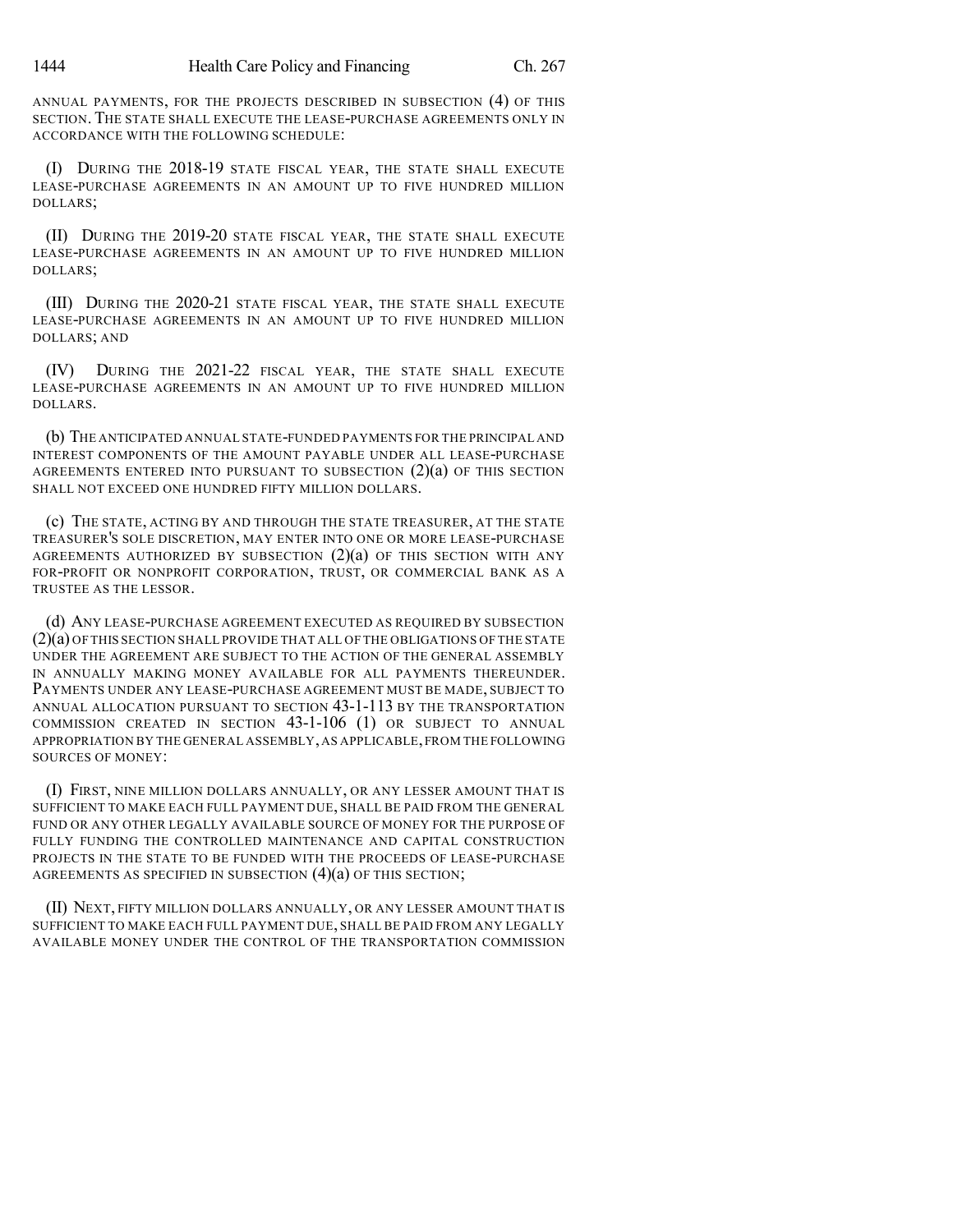SOLELY FOR THE PURPOSE OF ALLOWING THE CONSTRUCTION, SUPERVISION, AND MAINTENANCE OF STATE HIGHWAYS TO BE FUNDED WITH THE PROCEEDS OF LEASE-PURCHASE AGREEMENTS AS SPECIFIED IN SUBSECTION  $(4)(b)$  OF THIS SECTION AND SECTION  $43-4-206$  (1)(b)(V); AND

(III) THE REMAINDER OF THE AMOUNT NEEDED, IN ADDITION TO THE AMOUNTS SPECIFIED IN SUBSECTIONS  $(2)(d)(I)$  and  $(2)(d)(II)$  of this section, to make each FULL PAYMENT DUE SHALL BE PAID FROM THE GENERAL FUND OR ANY OTHER LEGALLY AVAILABLE SOURCE OF MONEY.

(e) EACH AGREEMENT MUST ALSO PROVIDE THAT THE OBLIGATIONS OF THE STATE DO NOT CREATE STATE DEBT WITHIN THE MEANING OF ANY PROVISION OF THE STATE CONSTITUTION OR STATE LAW CONCERNING OR LIMITING THE CREATION OF STATE DEBT AND ARE NOT A MULTIPLE FISCAL-YEAR DIRECT OR INDIRECT DEBT OR OTHER FINANCIAL OBLIGATION OF THE STATE WITHIN THE MEANING OF SECTION 20 (4) OF ARTICLE X OF THE STATE CONSTITUTION. IF THE STATE DOES NOT RENEW A LEASE-PURCHASE AGREEMENT EXECUTED AS REQUIRED BY SUBSECTION (2)(a) OF THIS SECTION, THE SOLE SECURITY AVAILABLE TO THE LESSOR IS THE PROPERTY THAT IS THE SUBJECT OF THE NONRENEWED LEASE-PURCHASE AGREEMENT.

(f) A LEASE-PURCHASE AGREEMENT EXECUTED AS REQUIRED BY SUBSECTION (2)(a) OF THIS SECTION MAY CONTAIN SUCH TERMS, PROVISIONS, AND CONDITIONS AS THE STATE TREASURER, ACTING ON BEHALF OF THE STATE, DEEMS APPROPRIATE, INCLUDINGALL OPTIONAL TERMS;EXCEPT THAT EACH LEASE-PURCHASE AGREEMENT MUST SPECIFICALLY AUTHORIZE THE STATE OR THE GOVERNING BOARD OF THE APPLICABLE STATE INSTITUTION OF HIGHER EDUCATION TO RECEIVE FEE TITLE TO ALL REAL AND PERSONAL PROPERTY THAT IS THE SUBJECT OF THE LEASE-PURCHASE AGREEMENT ON OR BEFORE THE EXPIRATION OF THE TERMS OF THE AGREEMENT.

(g) ANY LEASE-PURCHASE AGREEMENT EXECUTED AS REQUIRED BY SUBSECTION  $(2)(a)$  OF THIS SECTION MAY PROVIDE FOR THE ISSUANCE, DISTRIBUTION, AND SALE OF INSTRUMENTS EVIDENCING RIGHTS TO RECEIVE RENTALS AND OTHER PAYMENTS MADE AND TO BE MADE UNDER THE LEASE-PURCHASE AGREEMENT. THE INSTRUMENTS MAY BE ISSUED, DISTRIBUTED, OR SOLD ONLY BY THE LESSOR OR ANY PERSON DESIGNATED BY THE LESSOR AND NOT BY THE STATE. THE INSTRUMENTS DO NOT CREATE A RELATIONSHIP BETWEEN THE PURCHASERS OF THE INSTRUMENTS AND THE STATE OR CREATE ANY OBLIGATION ON THE PART OF THE STATE TO THE PURCHASERS.THE INSTRUMENTS ARE NOT NOTES,BONDS, OR ANY OTHER EVIDENCE OF STATE DEBT WITHIN THE MEANING OF ANY PROVISION OF THE STATE CONSTITUTION OR STATE LAW CONCERNING OR LIMITING THE CREATION OF STATE DEBT AND ARE NOT A MULTIPLE FISCAL-YEAR DIRECT OR INDIRECT DEBT OR OTHER FINANCIAL OBLIGATION OF THE STATE WITHIN THE MEANING OF SECTION 20 (4) OF ARTICLE X OF THE STATE CONSTITUTION.

(h) INTEREST PAID UNDER A LEASE-PURCHASE AGREEMENT AUTHORIZED PURSUANT TO SUBSECTION  $(2)(a)$  of this section, including interest REPRESENTED BY THE INSTRUMENTS, IS EXEMPT FROM COLORADO INCOME TAX.

(i) THE STATE, ACTING BY AND THROUGH THE STATE TREASURER AND THE GOVERNING BOARDS OF THE INSTITUTIONS OF HIGHER EDUCATION, IS AUTHORIZED TO ENTER INTO ANCILLARY AGREEMENTS AND INSTRUMENTS THAT ARE NECESSARY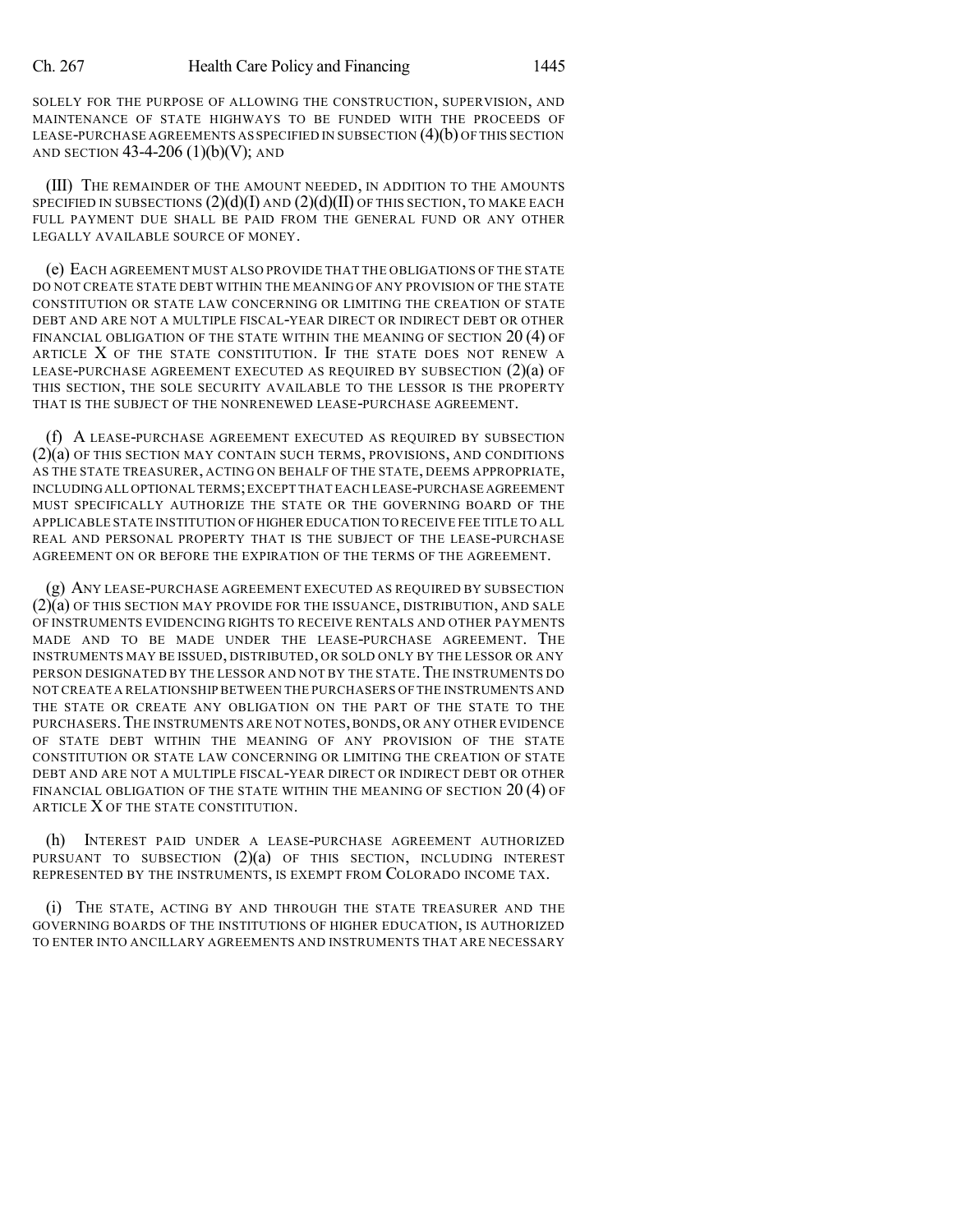OR APPROPRIATE IN CONNECTION WITH A LEASE-PURCHASE AGREEMENT,INCLUDING BUT NOT LIMITED TO DEEDS, GROUND LEASES, SUB-LEASES, EASEMENTS, OR OTHER INSTRUMENTS RELATING TO THE REAL PROPERTY ON WHICH THE FACILITIES ARE LOCATED.

(i) THE PROVISIONS OF SECTION  $24-30-202$  (5)(b) DO NOT APPLY TO A LEASE-PURCHASE AGREEMENT EXECUTED AS REQUIRED BY OR TO ANY ANCILLARY AGREEMENT OR INSTRUMENT ENTERED INTO PURSUANT TO THIS SUBSECTION (2). THE STATE CONTROLLER OR HIS OR HER DESIGNEE SHALL WAIVE ANY PROVISION OF THE FISCAL RULES PROMULGATED PURSUANT TO SECTION 24-30-202 (1) AND (13) THAT THE STATE CONTROLLER FINDS INCOMPATIBLE OR INAPPLICABLE WITH RESPECT TO A LEASE-PURCHASE AGREEMENT OR AN ANCILLARY AGREEMENT OR INSTRUMENT.

(3) (a) BEFORE EXECUTING A LEASE-PURCHASE AGREEMENT REQUIRED BY SUBSECTION (2)(a) OF THIS SECTION, IN ORDER TO PROTECT AGAINST FUTURE INTEREST RATE INCREASES, THE STATE, ACTING BY AND THROUGH THE STATE TREASURER AND AT THE DISCRETION OFTHE STATE TREASURER,MAY ENTER INTO AN INTEREST RATE EXCHANGE AGREEMENT PURSUANT TO ARTICLE 59.3 OF TITLE 11. A LEASE-PURCHASE AGREEMENT EXECUTED AS REQUIRED BY SUBSECTION (2)(a) OF THIS SECTION IS A PROPOSED PUBLIC SECURITY FOR THE PURPOSES OF ARTICLE 59.3 OF TITLE 11.ANY PAYMENTS MADE BY THE STATE UNDER AN AGREEMENT ENTERED INTO PURSUANT TO THIS SUBSECTION  $(3)$  MUST BE MADE SOLELY FROM MONEY MADE AVAILABLE TO THE STATE TREASURER FROM THE EXECUTION OF A LEASE-PURCHASE AGREEMENT OR FROM MONEY DESCRIBED IN SUBSECTIONS  $(2)(d)(I)$  AND  $(2)(d)(II)$ OF THIS SECTION.

(b) ANY AGREEMENT ENTERED INTO PURSUANT TO THIS SUBSECTION (3) MUST ALSO PROVIDE THAT THE OBLIGATIONS OF THE STATE DO NOT CREATE STATE DEBT WITHIN THE MEANING OF ANY PROVISION OF THE STATE CONSTITUTION OR STATE LAW CONCERNING OR LIMITING THE CREATION OF STATE DEBT AND ARE NOT A MULTIPLE FISCAL-YEAR DIRECT OR INDIRECT DEBT OR OTHER FINANCIAL OBLIGATION OF THE STATE WITHIN THE MEANING OF SECTION  $20(4)$  OF ARTICLE X OF THE STATE CONSTITUTION.

(c) ANY MONEY RECEIVED BY THE STATE UNDER AN AGREEMENT ENTERED INTO PURSUANT TO THIS SUBSECTION (3) SHALL BE USED TO MAKE PAYMENTS ON LEASE-PURCHASE AGREEMENTS ENTERED INTO PURSUANT TO SUBSECTION (2) OF THIS SECTION OR TO PAY THE COSTS OF THE PROJECT FOR WHICH A LEASE-PURCHASE AGREEMENT WAS EXECUTED.

(4) PROCEEDS OF LEASE-PURCHASE AGREEMENTS EXECUTED AS REQUIRED BY SUBSECTION (2)(a) OF THIS SECTION SHALL BE USED AS FOLLOWS:

(a) (I) THE FIRST ONE HUNDRED TWENTY MILLION DOLLARS OF THE PROCEEDS OF LEASE-PURCHASE AGREEMENTS ISSUED DURING THE 2018-19 STATE FISCAL YEAR SHALL BE USED FOR CONTROLLED MAINTENANCE AND CAPITAL CONSTRUCTION PROJECTS IN THE STATE AS FOLLOWS:

(A) THIRTEEN MILLION SIX THOUSAND EIGHTY-ONE DOLLARS FOR LEVEL I CONTROLLED MAINTENANCE;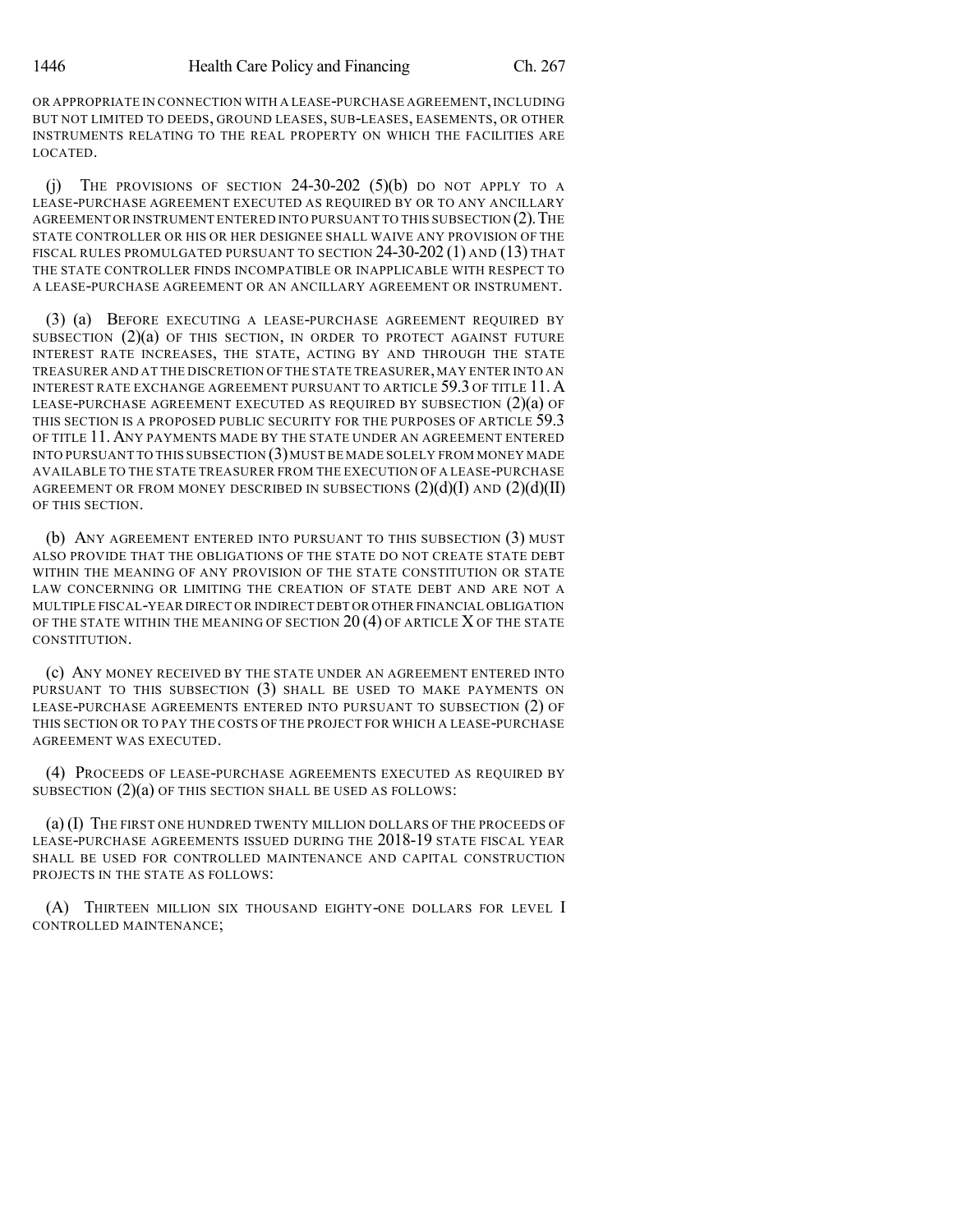(B) SIXTY MILLION SIX HUNDRED THIRTY-SEVEN THOUSAND THREE HUNDRED FIVE DOLLARS FOR LEVEL II CONTROLLED MAINTENANCE;

(C) FORTY MILLION TWO HUNDRED NINE THOUSAND FIVE HUNDRED THIRTY-FIVE DOLLARS FOR LEVEL III CONTROLLED MAINTENANCE; AND

(D) THE REMAINDER FOR CAPITAL CONSTRUCTION PROJECTS AS PRIORITIZED BY THE CAPITAL DEVELOPMENT COMMITTEE.

(II) THE CAPITAL DEVELOPMENT COMMITTEE SHALL POST THE LIST OF SPECIFIC CONTROLLED MAINTENANCE PROJECTS AND THE COST OF EACH PROJECT FUNDED PURSUANT TO SUBSECTION  $(4)(a)(I)(A), (4)(a)(I)(B),$  or  $(4)(a)(I)(C)$  of this section ON ITS OFFICIAL WEBSITE NO LATER THAN MAY 11, 2017.

(b) THE REMAINDER OF THE PROCEEDS SHALL BE CREDITED TO THE STATE HIGHWAY FUND CREATED IN SECTION 43-1-219 AND USED BY THE DEPARTMENT OF TRANSPORTATION IN ACCORDANCE WITH SECTION 43-4-206 (1)(b)(V).

**SECTION 13.** In Colorado Revised Statutes, 25.5-3-108, **amend** (17) as follows:

**25.5-3-108. Responsibility of the department of health care policy and financing** - **provider reimbursement.** (17) Subject to adequate funding BEING made available under section  $25.5-4-402.3$  SECTION 25.5-4-402.4, the state department COLORADO HEALTHCARE AFFORDABILITY AND SUSTAINABILITY ENTERPRISE CREATED IN SECTION 25.5-4-402.4 (3) shall increase hospital reimbursements up to one hundred percent of hospital costs for providing medical care under the program.

**SECTION 14.** In Colorado Revised Statutes, 25.5-4-209, **amend** (1)(b); and **add**  $(1)(c)$  and  $(1)(d)$  as follows:

**25.5-4-209. Payments by third parties - copayments by recipients - review - appeal- children'swaiting list reductionfund.**(1)(b) Subjectto anylimitations imposed by Title XIX AND THE REQUIREMENTS SET FORTH IN SUBSECTION  $(1)(c)$  OF THIS SECTION, a recipient shall be required to MUST pay at the time of service a portion of the cost of any medical benefit rendered to the recipient or to the recipient's dependents pursuant to this article ARTICLE 4 or article 5 or 6 of this title TITLE 25.5, as determined by rule RULES of the state department.

(c)  $(I)$  EXCEPT AS OTHERWISE PROVIDED IN SUBSECTION  $(I)(c)(II)$  of this SECTION, ON AND AFTER JANUARY 1, 2018, FOR PHARMACY AND FOR HOSPITAL OUTPATIENT SERVICES, INCLUDING URGENT CARE CENTERS AND FACILITIES AND EMERGENCY SERVICES, THE RULES OF THE STATE DEPARTMENT REQUIRED BY SUBSECTION  $(1)(b)$  OF THIS SECTION MUST REQUIRE THE RECIPIENT TO PAY:

(A) FOR PHARMACY, AT LEAST DOUBLE THE AVERAGE AMOUNT PAID BY RECIPIENTS IN STATE FISCAL YEAR 2015-16; OR

(B) FOR HOSPITAL OUTPATIENT SERVICES, AT LEAST DOUBLE THE AMOUNT REQUIRED TO BE PAID AS SPECIFIED IN THE RULES AS OF JANUARY 1, 2017.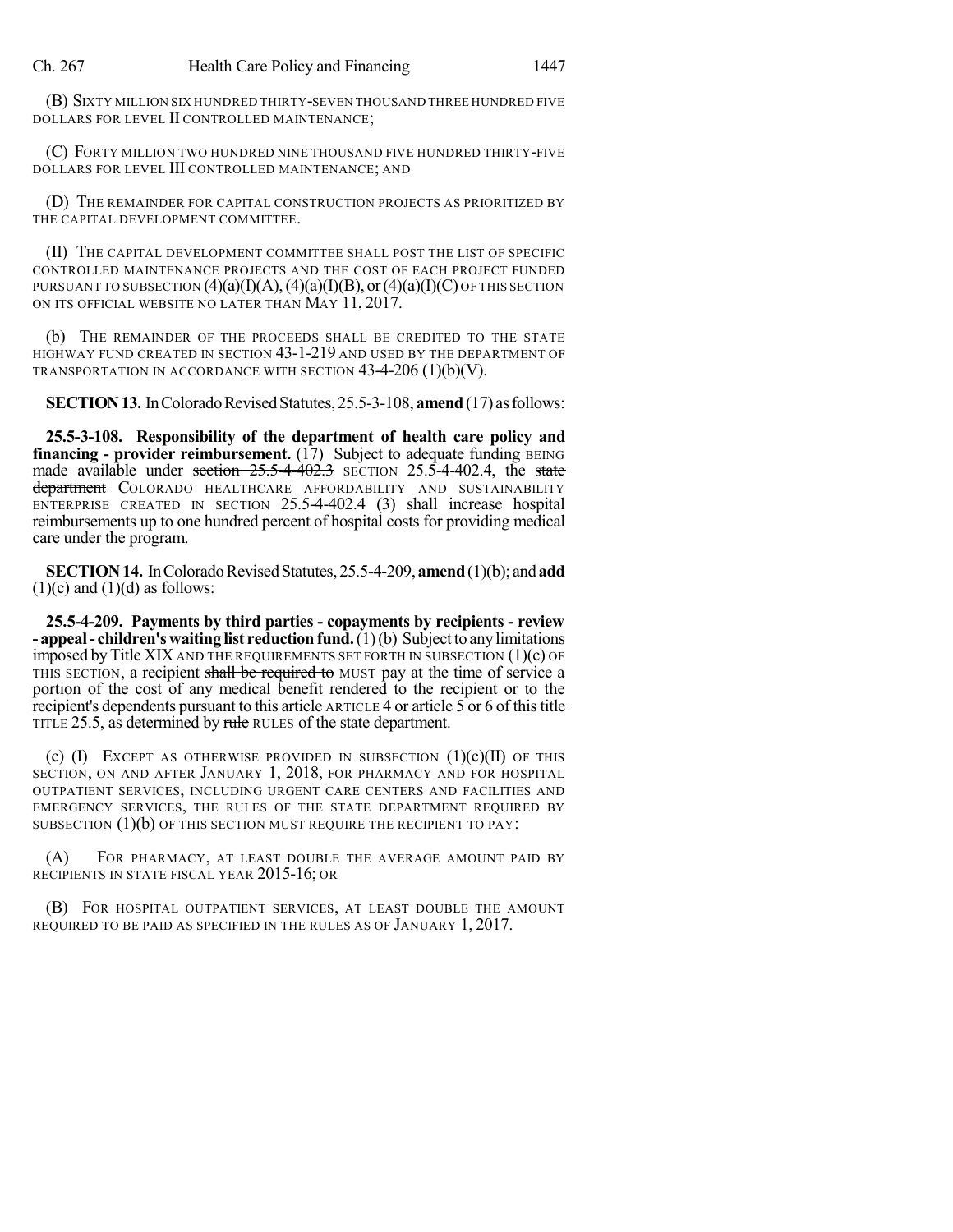(II) FOR BOTH PHARMACY AND HOSPITAL OUTPATIENT SERVICES, THE AMOUNT REQUIRED TO BE PAID BY THE RECIPIENT SHALL NOT EXCEED ANY SPECIFIED MAXIMUM DOLLAR AMOUNT ALLOWED BY FEDERAL LAW OR REGULATIONS AS OF JANUARY 1, 2017.

(d) THE STATE DEPARTMENT SHALL EVALUATE OPTIONS TO EXEMPT INDIVIDUALS WHO ARE QUALIFIED FOR INSTITUTIONAL CARE BUT ARE INSTEAD ENROLLED IN HOME-AND COMMUNITY-BASED SERVICE WAIVERS FROM THE INCREASED PAYMENT REQUIREMENTS SPECIFIED IN SUBSECTION  $(1)(c)$  OF THIS SECTION.

**SECTION 15.** In Colorado Revised Statutes, 25.5-4-402, **amend** (3)(a) as follows:

**25.5-4-402. Providers- hospital reimbursement - rules.** (3) (a) In addition to the reimbursement rate process described in subsection (1) of this section and subject to adequate funding BEING made available pursuant to section  $25.5-4-402.3$ SECTION 25.5-4-402.4, the state department COLORADO HEALTHCARE AFFORDABILITY AND SUSTAINABILITY ENTERPRISE CREATED IN SECTION 25.5-4-402.4 (3) shall pay an additional amount based upon performance to those hospitals that provide services that improve health care outcomes for their patients. This amount shall be determined by The state department SHALL DETERMINE THIS AMOUNT based upon nationally recognized performance measures established in rules adopted by the state board. The state quality standards shall MUST be consistent with federal qualitystandards published by an organization with expertise in health care quality, including but not limited to, the centers for medicare and medicaid services, the agency for healthcare research and quality, or the national quality forum.

**SECTION 16.** In Colorado Revised Statutes, repeal as amended by Senate Bill **17-256** 25.5-4-402.3.

**SECTION 17.** In Colorado Revised Statutes, **add** 25.5-4-402.4 as follows:

**25.5-4-402.4. Hospitals - healthcare affordability and sustainability fee legislative declaration - Colorado healthcare affordability and sustainability enterprise - federal waiver - fund created - rules.** (1) **Short title.** THE SHORT TITLE OF THIS SECTION IS THE "COLORADO HEALTHCARE AFFORDABILITY AND SUSTAINABILITY ENTERPRISE ACT OF 2017".

(2) **Legislative declaration.** THE GENERAL ASSEMBLY HEREBY FINDS AND DECLARES THAT:

(a) THE STATE AND THE PROVIDERS OF PUBLICLY FUNDED MEDICAL SERVICES, AND HOSPITALS IN PARTICULAR, SHARE A COMMON COMMITMENT TO COMPREHENSIVE HEALTH CARE REFORM;

(b) HOSPITALS WITHIN THE STATE INCUR SIGNIFICANT COSTS BY PROVIDING UNCOMPENSATED EMERGENCY DEPARTMENT CARE AND OTHER UNCOMPENSATED MEDICAL SERVICES TO LOW-INCOME AND UNINSURED POPULATIONS;

(c) THIS SECTION IS ENACTED AS PART OF A COMPREHENSIVE HEALTH CARE REFORM AND IS INTENDED TO PROVIDE THE FOLLOWING SERVICES AND BENEFITS TO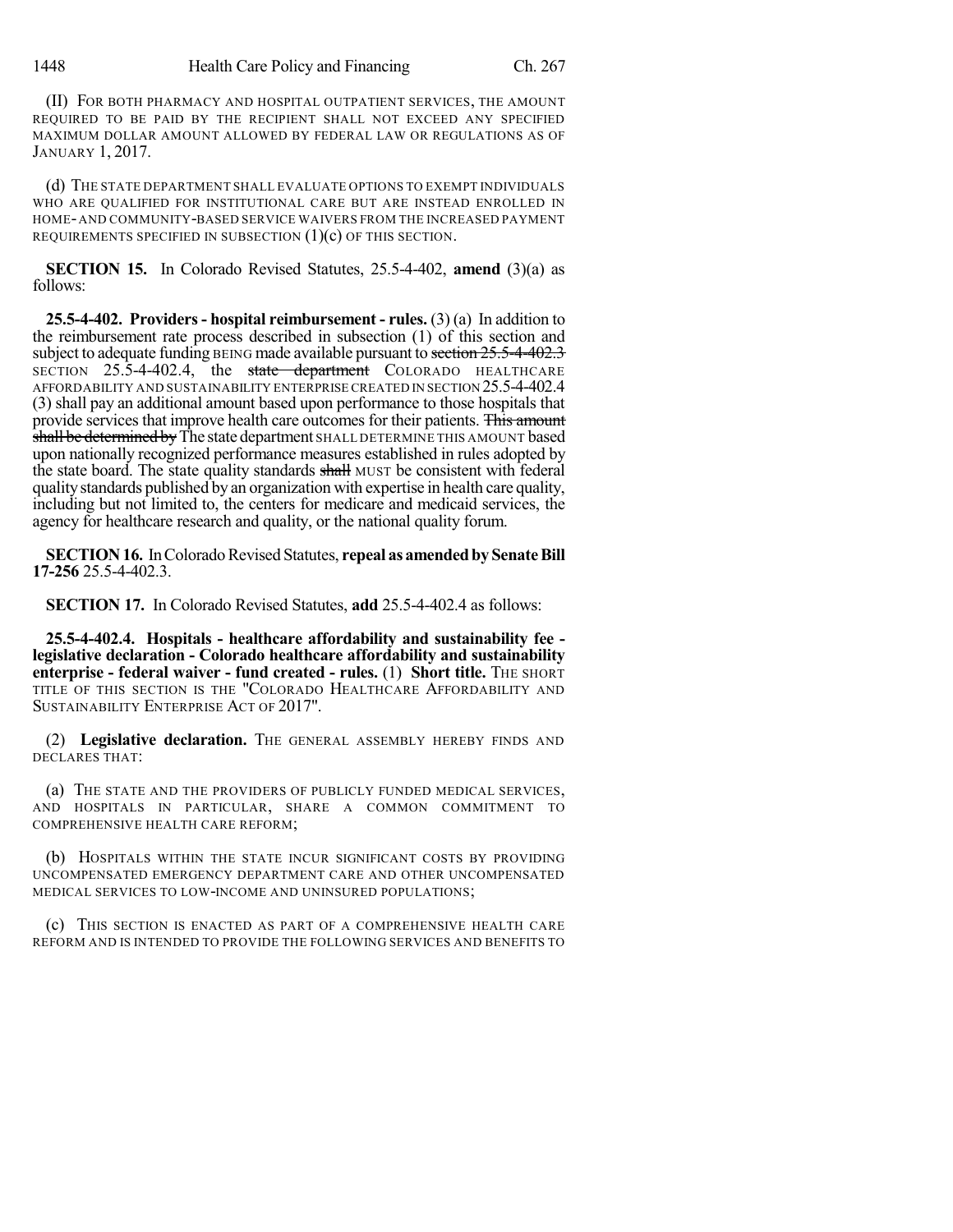HOSPITALS AND INDIVIDUALS:

(I) PROVIDING A PAYER SOURCE FOR SOME LOW-INCOME AND UNINSURED POPULATIONS WHO MAY OTHERWISE BE CARED FOR IN EMERGENCY DEPARTMENTS AND OTHER SETTINGS IN WHICH UNCOMPENSATED CARE IS PROVIDED;

(II) REDUCING THE UNDERPAYMENT TO COLORADO HOSPITALS PARTICIPATING IN PUBLICLY FUNDED HEALTH INSURANCE PROGRAMS;

(III) REDUCING THE NUMBER OF PERSONS IN COLORADO WHO ARE WITHOUT HEALTH CARE BENEFITS;

(IV) REDUCING THE NEED OF HOSPITALS AND OTHER HEALTH CARE PROVIDERS TO SHIFT THE COST OF PROVIDING UNCOMPENSATED CARE TO OTHER PAYERS;

(V) EXPANDING ACCESS TO HIGH-QUALITY, AFFORDABLE HEALTH CARE FOR LOW-INCOME AND UNINSURED POPULATIONS; AND

(VI) PROVIDING THE ADDITIONAL BUSINESS SERVICES SPECIFIED IN SUBSECTION (4)(a)(IV) OF THIS SECTION TO HOSPITALS THAT PAY THE HEALTHCARE AFFORDABILITY AND SUSTAINABILITY FEE CHARGED AND COLLECTED AS AUTHORIZED BY SUBSECTION (4) OF THIS SECTION BY THE COLORADO HEALTHCARE AFFORDABILITY AND SUSTAINABILITY ENTERPRISE CREATED IN SUBSECTION  $(3)(a)$ OF THIS SECTION;

THE COLORADO HEALTHCARE AFFORDABILITY AND SUSTAINABILITY ENTERPRISE PROVIDES BUSINESS SERVICES TO HOSPITALS WHEN, IN EXCHANGE FOR PAYMENT OF HEALTHCARE AFFORDABILITY AND SUSTAINABILITY FEES BY HOSPITALS, IT:

(I) OBTAINS FEDERAL MATCHING MONEY AND RETURNS BOTH THE HEALTHCARE AFFORDABILITY AND SUSTAINABILITY FEE AND THE FEDERAL MATCHING MONEY TO HOSPITALS TO INCREASE REIMBURSEMENT RATES TO HOSPITALS FOR PROVIDING MEDICAL CARE UNDER THE STATE MEDICAL ASSISTANCE PROGRAM AND THE COLORADO INDIGENT CARE PROGRAM AND TO INCREASE THE NUMBER OF INDIVIDUALS COVERED BY PUBLIC MEDICAL ASSISTANCE; AND

(II) PROVIDES ADDITIONAL BUSINESS SERVICES TO HOSPITALS AS SPECIFIED IN SUBSECTION  $(4)(a)(IV)$  OF THIS SECTION;

(e) IT IS NECESSARY, APPROPRIATE, AND IN THE BEST INTEREST OF THE STATE TO ACKNOWLEDGE THAT BY PROVIDING THE BUSINESS SERVICES SPECIFIED IN SUBSECTIONS  $(2)(d)(I)$  AND  $(2)(d)(II)$  OF THIS SECTION, THE COLORADO HEALTHCARE AFFORDABILITY AND SUSTAINABILITY ENTERPRISE ENGAGES IN AN ACTIVITY CONDUCTED IN THE PURSUIT OF A BENEFIT, GAIN, OR LIVELIHOOD AND THEREFORE OPERATES AS A BUSINESS;

(f) CONSISTENT WITH THE DETERMINATION OF THE COLORADO SUPREME COURT IN *NICHOLL V. E-470 PUBLIC HIGHWAY AUTHORITY,* 896 P.2d 859 (COLO. 1995), THAT THE POWER TO IMPOSE TAXES IS INCONSISTENT WITH ENTERPRISE STATUS UNDER SECTION 20 OF ARTICLE X OF THE STATE CONSTITUTION, IT IS THE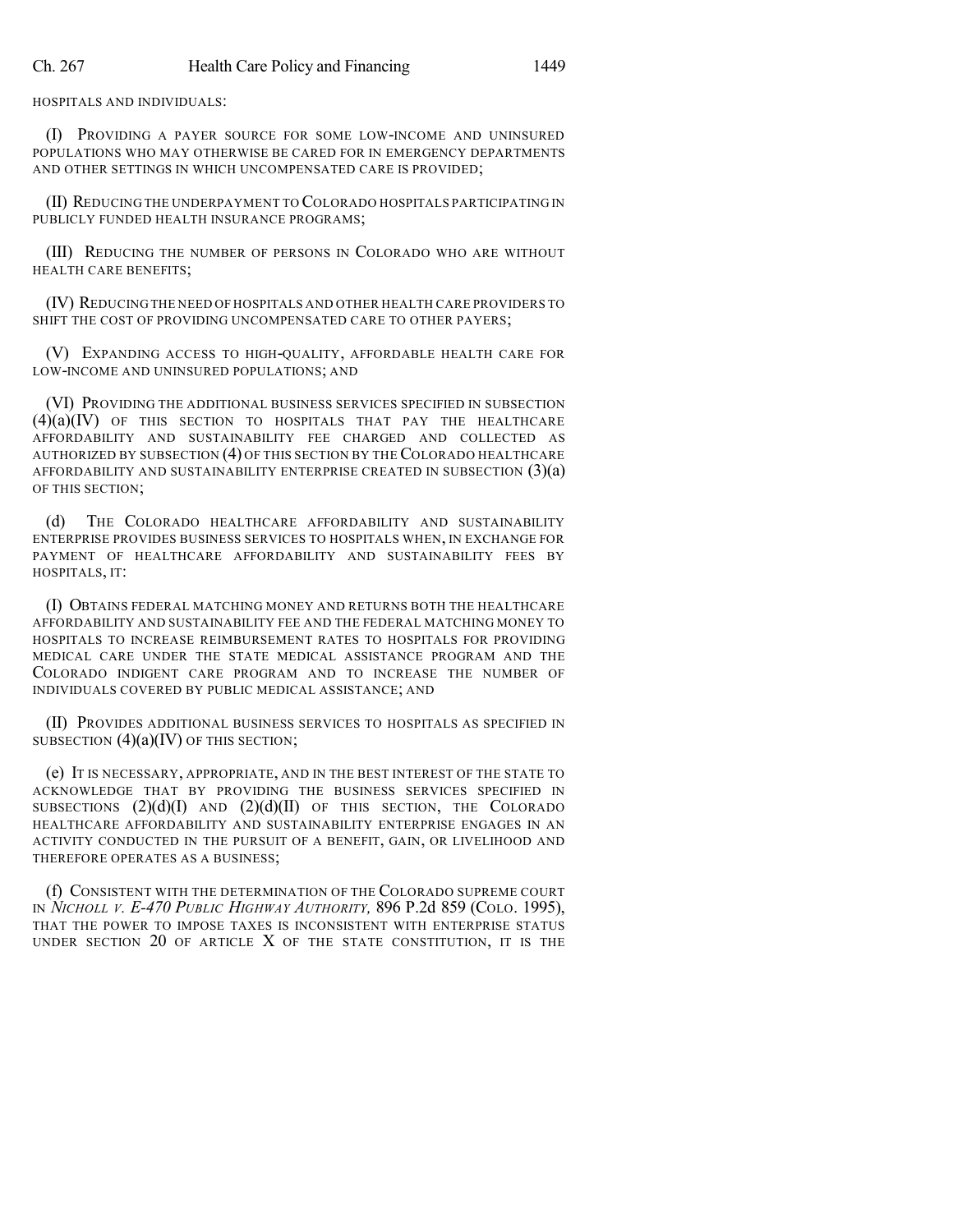CONCLUSION OF THE GENERAL ASSEMBLY THAT THE HEALTHCARE AFFORDABILITY AND SUSTAINABILITY FEE CHARGED AND COLLECTED BY THE COLORADO HEALTHCARE AFFORDABILITY AND SUSTAINABILITY ENTERPRISE IS A FEE, NOT A TAX, BECAUSE THE FEE IS IMPOSED FOR THE SPECIFIC PURPOSES OF ALLOWING THE ENTERPRISE TO DEFRAY THE COSTS OF PROVIDING THE BUSINESS SERVICES SPECIFIED IN SUBSECTIONS  $(2)(d)(I)$  and  $(2)(d)(II)$  of this section to hospitals that pay THE FEE AND IS COLLECTED AT RATES THAT ARE REASONABLY CALCULATED BASED ON THE BENEFITS RECEIVED BY THOSE HOSPITALS; AND

(g) SO LONG AS THE COLORADO HEALTHCARE AFFORDABILITY AND SUSTAINABILITY ENTERPRISE QUALIFIES AS AN ENTERPRISE FOR PURPOSES OF SECTION 20 OF ARTICLE X OF THE STATE CONSTITUTION, THE REVENUES FROM THE HEALTHCARE AFFORDABILITY AND SUSTAINABILITY FEE CHARGED AND COLLECTED BY THE ENTERPRISE ARE NOT STATE FISCAL YEAR SPENDING, AS DEFINED IN SECTION 24-77-102 (17), OR STATE REVENUES, AS DEFINED IN SECTION 24-77-103.6 (6)(c), AND DO NOT COUNT AGAINST EITHER THE STATE FISCAL YEAR SPENDING LIMIT IMPOSED BY SECTION 20 OF ARTICLE XOF THE STATE CONSTITUTION OR THE EXCESS STATE REVENUES CAP, AS DEFINED IN SECTION  $24-77-103.6$  (6)(b)(I).

(3) (a) **Colorado healthcare affordability and sustainability enterprise.** THE COLORADO HEALTHCARE AFFORDABILITY AND SUSTAINABILITY ENTERPRISE, REFERRED TO IN THIS SECTION AS THE "ENTERPRISE", IS CREATED. THE ENTERPRISE IS AND OPERATES AS A GOVERNMENT-OWNED BUSINESS WITHIN THE STATE DEPARTMENT FOR THE PURPOSE OF CHARGING AND COLLECTING THE HEALTHCARE AFFORDABILITY AND SUSTAINABILITY FEE, LEVERAGING HEALTHCARE AFFORDABILITY AND SUSTAINABILITY FEE REVENUE TO OBTAIN FEDERAL MATCHING MONEY, AND UTILIZING AND DEPLOYING THE HEALTHCARE AFFORDABILITY AND SUSTAINABILITY FEE REVENUE AND FEDERAL MATCHING MONEY TO PROVIDE THE BUSINESS SERVICES SPECIFIED IN SUBSECTIONS  $(2)(d)(I)$  and  $(2)(d)(II)$  of this SECTION TO HOSPITALS THAT PAY THE HEALTHCARE AFFORDABILITY AND SUSTAINABILITY FEE.

(b) THE ENTERPRISE CONSTITUTES AN ENTERPRISE FOR PURPOSES OF SECTION 20 OF ARTICLE X OF THE STATE CONSTITUTION SO LONG AS IT RETAINS THE AUTHORITY TO ISSUE REVENUE BONDS AND RECEIVES LESS THAN TEN PERCENT OF ITS TOTAL REVENUES IN GRANTS FROM ALL COLORADO STATE AND LOCAL GOVERNMENTS COMBINED. SO LONG AS IT CONSTITUTES AN ENTERPRISE PURSUANT TO THIS SUBSECTION (3)(b), THE ENTERPRISE IS NOT SUBJECT TO ANY PROVISIONS OF SECTION 20 OF ARTICLE X OF THE STATE CONSTITUTION.

(c) (I) THE REPEAL OF THE HOSPITAL PROVIDER FEE PROGRAM, AS IT EXISTED PURSUANT TO SECTION 25.5-4-402.3 BEFORE ITS REPEAL, EFFECTIVE JULY 1, 2017, BY SENATE BILL 17-267, ENACTED IN 2017, AND THE CREATION OF THE COLORADO HEALTHCARE AFFORDABILITY AND SUSTAINABILITY ENTERPRISE AS A NEW ENTERPRISE TO CHARGE AND COLLECT A NEW HEALTHCARE AFFORDABILITY AND SUSTAINABILITY FEE AS AUTHORIZED BY SUBSECTION (4) OF THIS SECTION AND PROVIDE HEALTHCARE AFFORDABILITY AND SUSTAINABILITY FEE-FUNDED BUSINESS SERVICES TO HOSPITALS THAT REPLACE AND SUPPLEMENT SERVICES PREVIOUSLY FUNDED BY HOSPITAL PROVIDER FEES IS THE CREATION OF A NEW GOVERNMENT-OWNED BUSINESS THAT PROVIDES BUSINESS SERVICES TO HOSPITALS AS A NEW ENTERPRISE FOR PURPOSES OF SECTION 20 OF ARTICLE X OF THE STATE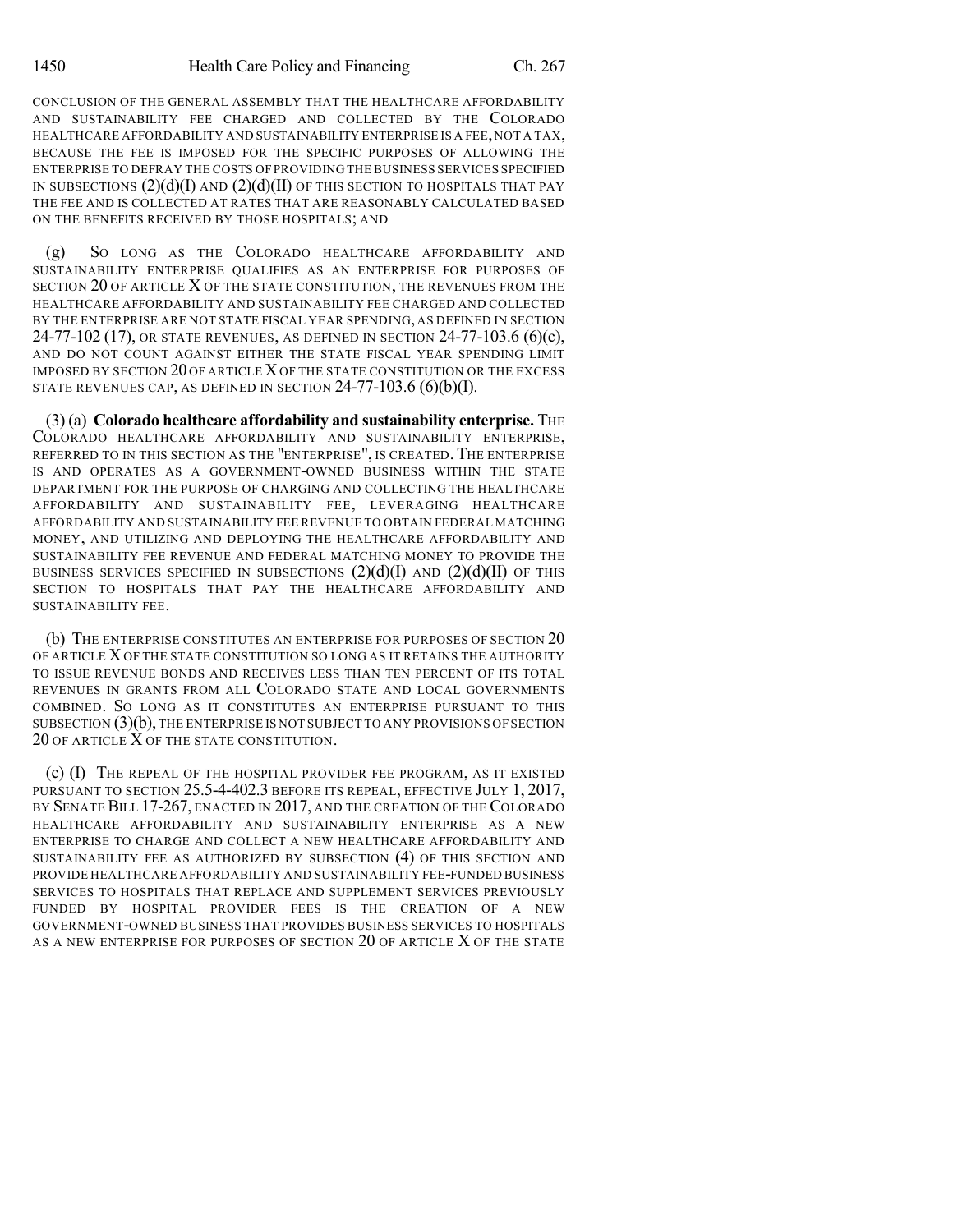CONSTITUTION, DOES NOT CONSTITUTE THE QUALIFICATION OF AN EXISTING GOVERNMENT-OWNED BUSINESS AS AN ENTERPRISE FOR PURPOSES OF SECTION 20OF ARTICLE X OF THE STATE CONSTITUTION OR SECTION  $24$ -77-103.6 (6)(b)(II), and, THEREFORE, DOES NOT REQUIRE OR AUTHORIZE ADJUSTMENT OF THE STATE FISCAL YEAR SPENDING LIMIT CALCULATED PURSUANT TO SECTION 20 OF ARTICLE XOF THE STATE CONSTITUTION OR THE EXCESS STATE REVENUES CAP, AS DEFINED IN SECTION  $24-77-103.6$  (6)(b)(I).

(II) NOTWITHSTANDING SUBSECTION  $(3)(c)(I)$  of this section, because the REPEAL OF THE HOSPITAL PROVIDER FEE PROGRAM, AS IT EXISTED PURSUANT TO SECTION 25.5-4-402.3 BEFORE ITS REPEAL BY SENATE BILL 17-267, ENACTED IN 2017,WILL ALLOW THE STATE TO SPEND MORE GENERAL FUND MONEY FOR GENERAL GOVERNMENTAL PURPOSES THAN IT WOULD OTHERWISE BE ABLE TO SPEND BELOW THE EXCESS STATE REVENUES CAP, AS DEFINED IN SECTION  $24-77-103.6$  (6)(b)(I), IT IS APPROPRIATE TO RESTRAIN THE GROWTH OF GOVERNMENT BY LOWERINGTHE BASE AMOUNT USED TO CALCULATE THE EXCESS STATE REVENUES CAP FOR THE 2017-18 STATE FISCAL YEAR BY TWO HUNDRED MILLION DOLLARS.

(d) THE ENTERPRISE'S PRIMARY POWERS AND DUTIES ARE:

(I) TO CHARGE AND COLLECT THE HEALTHCARE AFFORDABILITY AND SUSTAINABILITY FEE AS SPECIFIED IN SUBSECTION (4) OF THIS SECTION;

(II) TO LEVERAGE HEALTHCARE AFFORDABILITY AND SUSTAINABILITY FEE REVENUE COLLECTED TO OBTAIN FEDERAL MATCHING MONEY, WORKING WITH OR THROUGH THE STATE DEPARTMENT AND THE STATE BOARD TO THE EXTENT REQUIRED BY FEDERAL LAW OR OTHERWISE NECESSARY;

(III) TO EXPEND HEALTHCARE AFFORDABILITY AND SUSTAINABILITY FEE REVENUE, MATCHING FEDERAL MONEY, AND ANY OTHER MONEY FROM THE HEALTHCARE AFFORDABILITY AND SUSTAINABILITY FEE CASH FUND AS SPECIFIED IN SUBSECTIONS (4) AND (5) OF THIS SECTION;

(IV) TO ISSUE REVENUE BONDS PAYABLE FROM THE REVENUES OF THE ENTERPRISE;

(V) TO ENTER INTO AGREEMENTS WITH THE STATE DEPARTMENT TO THE EXTENT NECESSARY TO COLLECT AND EXPEND HEALTHCARE AFFORDABILITY AND SUSTAINABILITY FEE REVENUE;

(VI) TO ENGAGE THE SERVICES OF PRIVATE PERSONS OR ENTITIES SERVING AS CONTRACTORS, CONSULTANTS, AND LEGAL COUNSEL FOR PROFESSIONAL AND TECHNICAL ASSISTANCE AND ADVICE AND TO SUPPLY OTHER SERVICES RELATED TO THE CONDUCT OF THE AFFAIRS OF THE ENTERPRISE, INCLUDING THE PROVISION OF ADDITIONAL BUSINESS SERVICES TO HOSPITALS AS SPECIFIED IN SUBSECTION  $(4)(a)(IV)$  of this section; and

(VII) TO ADOPT AND AMEND OR REPEAL POLICIES FOR THE REGULATION OF ITS AFFAIRS AND THE CONDUCT OF ITS BUSINESS CONSISTENT WITH THE PROVISIONS OF THIS SECTION.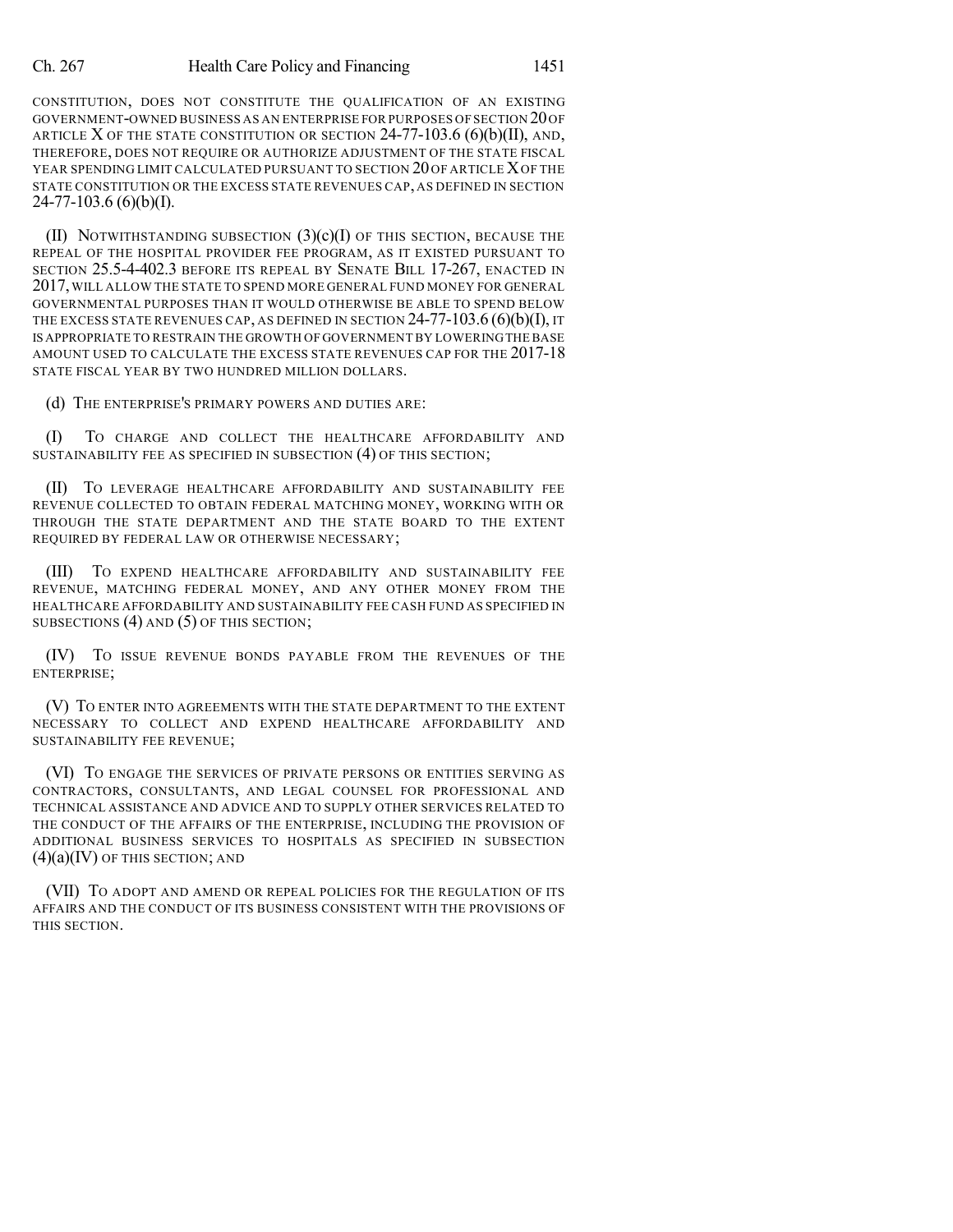(e) THE ENTERPRISE SHALL EXERCISE ITS POWERS AND PERFORM ITS DUTIES AS IF THE SAME WERE TRANSFERRED TO THE STATE DEPARTMENT BY A **TYPE 2** TRANSFER, AS DEFINED IN SECTION 24-1-105.

(4) **Healthcare affordability and sustainability fee.** (a) FOR THE FISCAL YEAR COMMENCING JULY 1, 2017, AND FOR EACH FISCAL YEAR THEREAFTER, THE ENTERPRISE IS AUTHORIZED TO CHARGE AND COLLECT A HEALTHCARE AFFORDABILITY AND SUSTAINABILITY FEE, AS DESCRIBED IN 42CFR433.68 (b), ON OUTPATIENT AND INPATIENT SERVICES PROVIDED BY ALL LICENSED OR CERTIFIED HOSPITALS, REFERRED TO IN THIS SECTION AS "HOSPITALS", FOR THE PURPOSE OF OBTAINING FEDERAL FINANCIAL PARTICIPATION UNDER THE STATE MEDICAL ASSISTANCE PROGRAM AS DESCRIBED IN THIS ARTICLE 4 AND ARTICLES 5 AND 6 OF THIS TITLE 25.5, REFERRED TO IN THIS SECTION AS THE "STATE MEDICAL ASSISTANCE PROGRAM", AND THECOLORADO INDIGENT CARE PROGRAM DESCRIBED IN PART 1 OF ARTICLE 3 OF THIS TITLE 25.5, REFERRED TO IN THIS SECTION AS THE "COLORADO INDIGENT CARE PROGRAM". THE ENTERPRISE SHALL USE THE HEALTHCARE AFFORDABILITY AND SUSTAINABILITY FEE REVENUE TO:

(I) PROVIDE A BUSINESS SERVICE TO HOSPITALS BY INCREASING REIMBURSEMENT TO HOSPITALS FOR PROVIDING MEDICAL CARE UNDER:

(A) THE STATE MEDICAL ASSISTANCE PROGRAM; AND

(B) THE COLORADO INDIGENT CARE PROGRAM;

(II) PROVIDE A BUSINESS SERVICE TO HOSPITALS BY INCREASING THE NUMBER OF INDIVIDUALS COVERED BY PUBLIC MEDICAL ASSISTANCE AND THEREBY REDUCING THE AMOUNT OF UNCOMPENSATED CARE THAT THE HOSPITALS MUST PROVIDE;

(III) PAY THE ADMINISTRATIVE COSTS TO THE ENTERPRISE IN IMPLEMENTING AND ADMINISTERING THIS SECTION SUBJECT TO THE LIMITATION THAT ADMINISTRATIVE COSTS OF THE ENTERPRISE ARE LIMITED TO THREE PERCENT OF THE ENTERPRISE'S EXPENDITURES BASED ON A METHODOLOGY APPROVED BY THE OFFICE OF STATE PLANNING AND BUDGETING AND THE STAFF OF THE JOINT BUDGET COMMITTEE OFTHE GENERAL ASSEMBLY; AND

(IV) PROVIDE OR CONTRACT FOR OR ARRANGE THE PROVISION OF ADDITIONAL BUSINESS SERVICES TO HOSPITALS BY:

(A) CONSULTINGWITH HOSPITALS TO HELP THEM IMPROVE BOTH COST EFFICIENCY AND PATIENT SAFETY IN PROVIDING MEDICAL SERVICES AND THE CLINICAL EFFECTIVENESS OF THOSE SERVICES;

(B) ADVISING HOSPITALS REGARDING POTENTIAL CHANGES TO FEDERAL AND STATE LAWS AND REGULATIONS THAT GOVERN THE PROVISION OF AND REIMBURSEMENT PAID FOR MEDICAL SERVICES UNDER THE PROGRAMS ADMINISTERED PURSUANT TO THIS ARTICLE 4 AND ARTICLES 5 AND 6 OF THIS TITLE  $25.5;$ 

(C) PROVIDING COORDINATED SERVICES TO HOSPITALS TO HELP THEM ADAPT AND TRANSITION TO ANY NEW OR MODIFIED PERFORMANCE TRACKING AND PAYMENT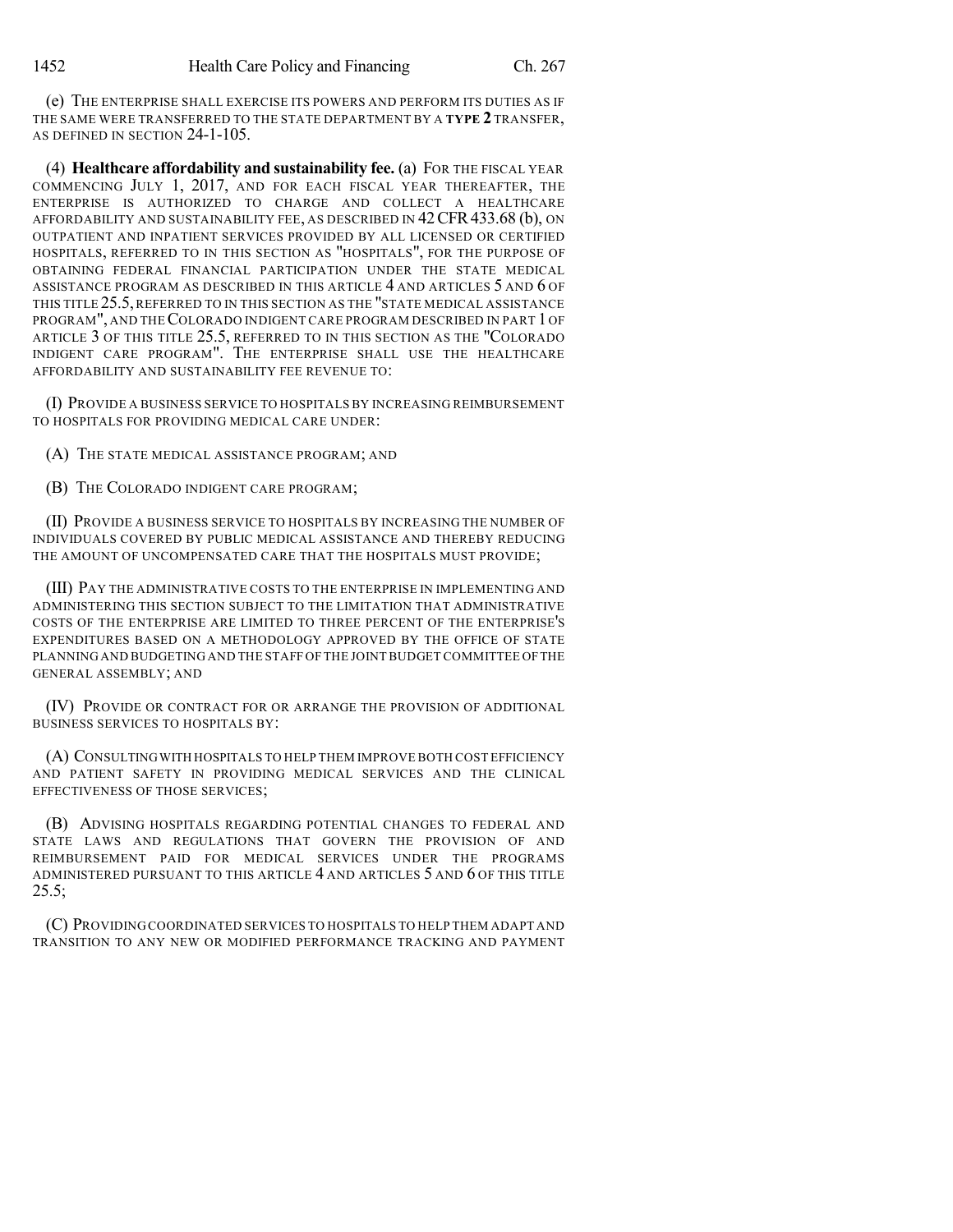SYSTEMS FOR THE PROGRAMS ADMINISTERED PURSUANT TO THIS ARTICLE 4 AND ARTICLES 5 AND 6 OF THIS TITLE 25.5, WHICH MAY INCLUDE DATA SHARING, TELEHEALTH COORDINATION AND SUPPORT, ESTABLISHMENT OF PERFORMANCE METRICS, BENCHMARKING TO SUCH METRICS, AND CLINICAL AND ADMINISTRATIVE PROCESS CONSULTING AND OTHER APPROPRIATE SERVICES;

(D) PROVIDING ANY OTHER SERVICES TO HOSPITALS THAT AID THEM IN EFFICIENTLY AND EFFECTIVELY PARTICIPATING IN THE PROGRAMS ADMINISTERED PURSUANT TO THIS ARTICLE 4 AND ARTICLES 5 AND 6 OF THIS TITLE 25.5; AND

(E) PROVIDING FUNDING FOR, AND IN COOPERATION WITH THE STATE DEPARTMENT AND HOSPITALS SUPPORTING THE IMPLEMENTATION OF, A HEALTH CARE DELIVERY SYSTEM REFORM INCENTIVE PAYMENTS PROGRAM AS DESCRIBED IN SUBSECTION (8) OF THIS SECTION.

(b) THE ENTERPRISE SHALL RECOMMEND FOR APPROVAL AND ESTABLISHMENT BY THE STATE BOARD THE AMOUNT OF THE HEALTHCARE AFFORDABILITY AND SUSTAINABILITY FEE THAT IT INTENDS TO CHARGE AND COLLECT. THE STATE BOARD MUST ESTABLISH THE FINAL AMOUNT OF THE FEE BY RULES PROMULGATED IN ACCORDANCE WITH ARTICLE 4OFTITLE 24.THE STATE BOARD SHALL NOT ESTABLISH ANY AMOUNT THAT EXCEEDS THE FEDERAL LIMIT FOR SUCH FEES.THE STATE BOARD MAY DEVIATE FROM THE RECOMMENDATIONS OF THE ENTERPRISE, BUT SHALL EXPRESS IN WRITING THE REASONS FOR ANY DEVIATIONS. IN ESTABLISHING THE AMOUNT OF THE FEE AND IN PROMULGATING THE RULES GOVERNING THE FEE, THE STATE BOARD SHALL:

(I) CONSIDER RECOMMENDATIONS OF THE ENTERPRISE;

(II) ESTABLISH THE AMOUNT OF THE HEALTHCARE AFFORDABILITY AND SUSTAINABILITY FEE SO THAT THE AMOUNT COLLECTED FROM THE FEE AND FEDERAL MATCHING FUNDS ASSOCIATED WITH THE FEE ARE SUFFICIENT TO PAY FOR THE ITEMS DESCRIBED IN SUBSECTION (4)(a) OF THIS SECTION, BUT NOTHING IN THIS SUBSECTION  $(4)(b)(II)$  requires the state board to increase the fee above THE AMOUNT RECOMMENDED BY THE ENTERPRISE; AND

(III) FOR THE 2017-18 FISCAL YEAR, ESTABLISH THE AMOUNT OF THE HEALTHCARE AFFORDABILITY AND SUSTAINABILITY FEE SO THAT THE AMOUNT COLLECTED FROM THE FEE IS APPROXIMATELY EQUAL TO THE SUM OF THE AMOUNTS OF THE APPROPRIATIONS SPECIFIED FOR THE FEE IN THE GENERAL APPROPRIATION ACT, SENATE BILL 17-254, ENACTED IN 2017, AND ANY OTHER SUPPLEMENTAL APPROPRIATION ACT.

(c) (I) IN ACCORDANCE WITH THE REDISTRIBUTIVE METHOD SET FORTH IN 42CFR  $433.68$  (e)(1) and (e)(2), the enterprise, acting in concert with or through AN AGREEMENT WITH THE STATE DEPARTMENT IF REQUIRED BY FEDERAL LAW, MAY SEEK A WAIVER FROM THE BROAD-BASED HEALTHCARE AFFORDABILITY AND SUSTAINABILITY FEE REQUIREMENT OR THE UNIFORM HEALTHCARE AFFORDABILITY AND SUSTAINABILITY FEE REQUIREMENT, OR BOTH. IN ADDITION, THE ENTERPRISE, ACTING IN CONCERT WITH OR THROUGH AN AGREEMENT WITH THE STATE DEPARTMENT IF REQUIRED BY FEDERAL LAW, SHALL SEEK ANY FEDERAL WAIVER NECESSARY TO FUND AND, IN COOPERATION WITH THE STATE DEPARTMENT AND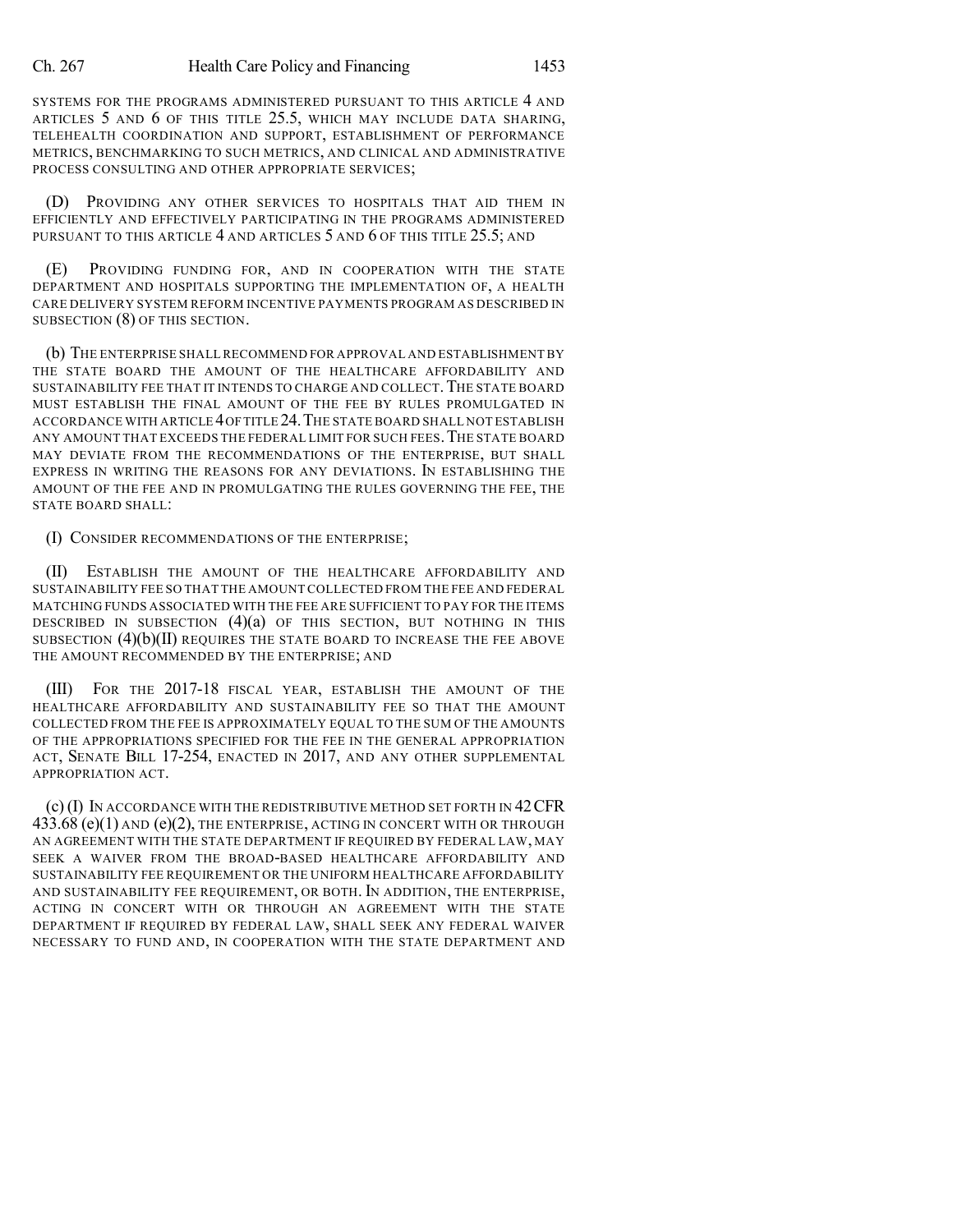HOSPITALS, SUPPORT THE IMPLEMENTATION OF A HEALTH CARE DELIVERY SYSTEM REFORM INCENTIVE PAYMENTS PROGRAM AS DESCRIBED IN SUBSECTION (8) OF THIS SECTION.SUBJECT TO FEDERAL APPROVAL AND TO MINIMIZE THE FINANCIAL IMPACT ON CERTAIN HOSPITALS, THE ENTERPRISE MAY EXEMPT FROM PAYMENT OF THE HEALTHCARE AFFORDABILITY AND SUSTAINABILITY FEE CERTAIN TYPES OF HOSPITALS, INCLUDING BUT NOT LIMITED TO:

(A) PSYCHIATRIC HOSPITALS, AS LICENSED BY THE DEPARTMENT OF PUBLIC HEALTH AND ENVIRONMENT;

(B) HOSPITALS THAT ARE LICENSED AS GENERAL HOSPITALS AND CERTIFIED AS LONG-TERM CARE HOSPITALS BY THE DEPARTMENT OF PUBLIC HEALTH AND ENVIRONMENT;

(C) CRITICAL ACCESS HOSPITALS THAT ARE LICENSED AS GENERAL HOSPITALS AND ARE CERTIFIED BY THE DEPARTMENT OF PUBLIC HEALTH AND ENVIRONMENT UNDER 42 CFR PART 485, SUBPART F;

(D) INPATIENT REHABILITATION FACILITIES; OR

(E) HOSPITALS SPECIFIED FOR EXEMPTION UNDER 42 CFR 433.68 (e).

(II) IN DETERMINING WHETHER A HOSPITAL MAY BE EXCLUDED, THE ENTERPRISE SHALL USE ONE OR MORE OF THE FOLLOWING CRITERIA:

(A) A HOSPITAL THAT IS LOCATED IN A RURAL AREA;

(B) A HOSPITAL WITH WHICH THE STATE DEPARTMENT DOES NOT CONTRACT TO PROVIDE SERVICES UNDER THE STATE MEDICAL ASSISTANCE PROGRAM;

(C) A HOSPITAL WHOSE INCLUSION OR EXCLUSION WOULD NOT SIGNIFICANTLY AFFECT THE NET BENEFIT TO HOSPITALS PAYING THE HEALTHCARE AFFORDABILITY AND SUSTAINABILITY FEE; OR

(D) A HOSPITAL THAT MUST BE INCLUDED TO RECEIVE FEDERAL APPROVAL.

(III) THE ENTERPRISE MAY REDUCE THE AMOUNT OF THE HEALTHCARE AFFORDABILITY AND SUSTAINABILITY FEE FOR CERTAIN HOSPITALS TO OBTAIN FEDERAL APPROVAL AND TO MINIMIZE THE FINANCIAL IMPACT ON CERTAIN HOSPITALS. IN DETERMINING FOR WHICH HOSPITALS THE ENTERPRISE MAY REDUCE THE AMOUNT OF THE HEALTHCARE AFFORDABILITY AND SUSTAINABILITY FEE, THE ENTERPRISE SHALL USE ONE OR MORE OF THE FOLLOWING CRITERIA:

(A) THE HOSPITAL IS A TYPE OF HOSPITAL DESCRIBED IN SUBSECTION  $(4)(c)(I)$  OF THIS SECTION;

(B) THE HOSPITAL IS LOCATED IN A RURAL AREA;

(C) THE HOSPITAL SERVES A HIGHER PERCENTAGE THAN THE AVERAGE HOSPITAL OF PERSONS COVERED BY THE STATE MEDICAL ASSISTANCE PROGRAM, MEDICARE, OR COMMERCIAL INSURANCE OR PERSONS ENROLLED IN A MANAGED CARE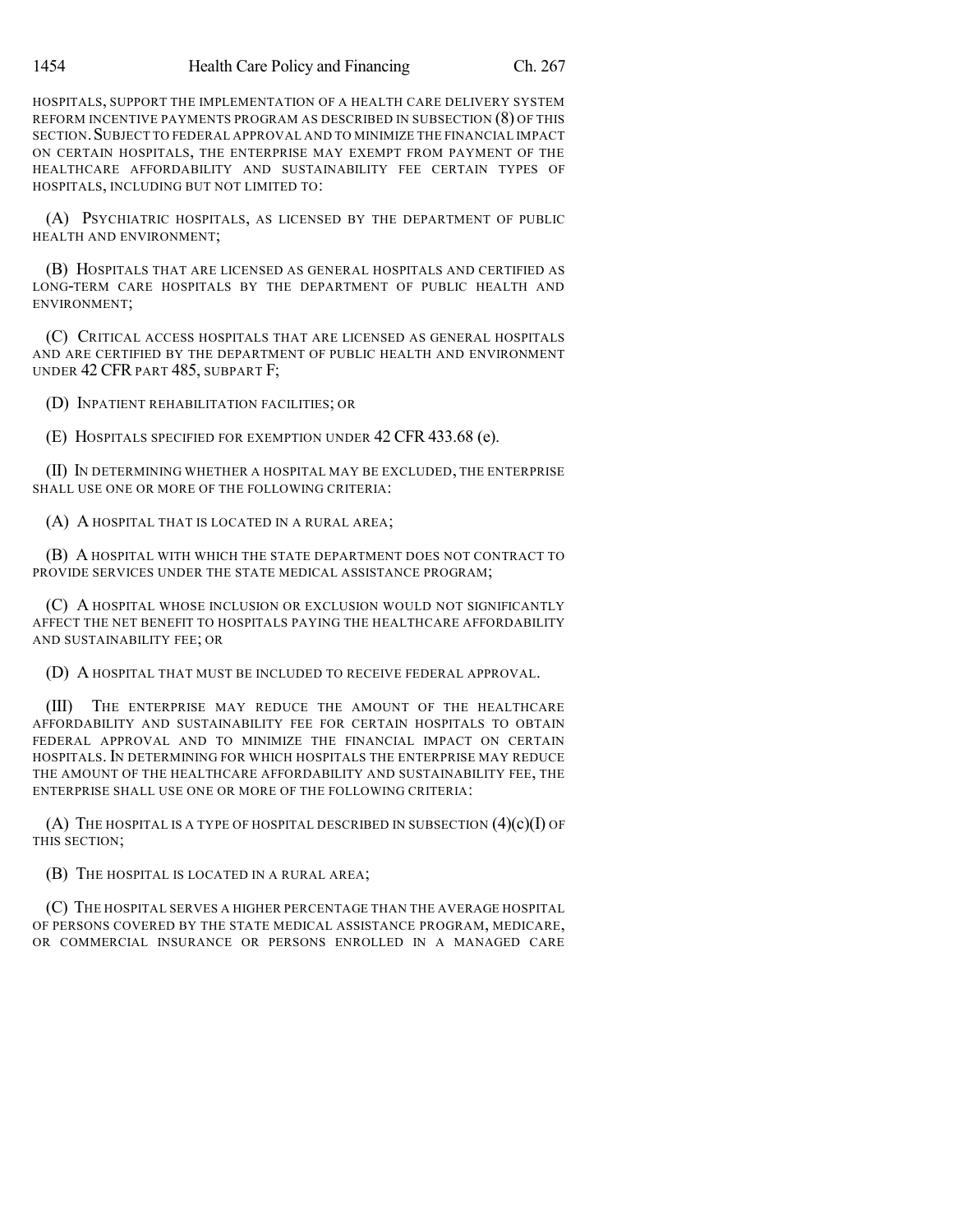ORGANIZATION;

(D) THE HOSPITAL DOES NOT CONTRACT WITH THE STATE DEPARTMENT TO PROVIDE SERVICES UNDER THE STATE MEDICAL ASSISTANCE PROGRAM;

(E) IF THE HOSPITAL PAID A REDUCED HEALTHCARE AFFORDABILITY AND SUSTAINABILITY FEE,THE REDUCED FEE WOULD NOT SIGNIFICANTLY AFFECT THE NET BENEFIT TO HOSPITALS PAYING THE HEALTHCARE AFFORDABILITY AND SUSTAINABILITY FEE; OR

(F) THE HOSPITAL IS REQUIRED NOT TO PAY A REDUCED HEALTHCARE AFFORDABILITY AND SUSTAINABILITY FEE AS A CONDITION OF FEDERAL APPROVAL.

(IV) THE ENTERPRISE MAY CHANGE HOW IT PAYS HOSPITAL REIMBURSEMENT OR QUALITY INCENTIVE PAYMENTS, OR BOTH, IN WHOLE OR IN PART, UNDER THE AUTHORITY OF A FEDERAL WAIVER IF THE TOTAL REIMBURSEMENT TO HOSPITALS IS EQUAL TO OR ABOVE THE FEDERAL UPPER PAYMENT LIMIT CALCULATION UNDER THE WAIVER.

(d) THE ENTERPRISE MAY ALTER THE PROCESS PRESCRIBED IN THIS SUBSECTION (4) TO THE EXTENT NECESSARY TO MEET THE FEDERAL REQUIREMENTS AND TO OBTAIN FEDERAL APPROVAL.

(e) (I) THE ENTERPRISE SHALL ESTABLISH POLICIES ON THE CALCULATION, ASSESSMENT, AND TIMING OF THE HEALTHCARE AFFORDABILITY AND SUSTAINABILITY FEE. THE ENTERPRISE SHALL ASSESS THE HEALTHCARE AFFORDABILITY AND SUSTAINABILITY FEE ON A SCHEDULE TO BE SET BY THE ENTERPRISE BOARD AS PROVIDED IN SUBSECTION  $(7)(d)$  of this section. The PERIODIC HEALTHCARE AFFORDABILITY AND SUSTAINABILITY FEE PAYMENTS FROM A HOSPITAL AND THE ENTERPRISE'S REIMBURSEMENT TO THE HOSPITAL UNDER SUBSECTIONS  $(5)(b)(I)$  AND  $(5)(b)(II)$  OF THIS SECTION ARE DUE AS NEARLY SIMULTANEOUSLY AS FEASIBLE; EXCEPT THAT THE ENTERPRISE'S REIMBURSEMENT TO THE HOSPITAL IS DUE NO MORE THAN TWO DAYS AFTER THE PERIODIC HEALTHCARE AFFORDABILITY AND SUSTAINABILITY FEE PAYMENT ISRECEIVED FROM THE HOSPITAL. THE HEALTHCARE AFFORDABILITY AND SUSTAINABILITY FEE MUST BE IMPOSED ON EACH HOSPITAL EVEN IF MORE THAN ONE HOSPITAL IS OWNED BY THE SAME ENTITY. THE FEE MUST BE PRORATED AND ADJUSTED FOR THE EXPECTED VOLUME OF SERVICE FOR ANY YEAR IN WHICH A HOSPITAL OPENS OR CLOSES.

(II) THE ENTERPRISE IS AUTHORIZED TO REFUND ANY UNUSED PORTION OF THE HEALTHCARE AFFORDABILITY AND SUSTAINABILITY FEE. FOR ANY PORTION OF THE HEALTHCARE AFFORDABILITY AND SUSTAINABILITY FEE THAT HAS BEEN COLLECTED BY THE ENTERPRISE BUT FOR WHICH THE ENTERPRISE HAS NOT RECEIVED FEDERAL MATCHING FUNDS, THE ENTERPRISE SHALL REFUND BACK TO THE HOSPITAL THAT PAID THE FEE THE AMOUNT OF THAT PORTION OF THE FEE WITHIN FIVE BUSINESS DAYS AFTER THE FEE IS COLLECTED.

(III) THE ENTERPRISE SHALL ESTABLISH REQUIREMENTS FOR THE REPORTS THAT HOSPITALS MUST SUBMIT TO THE ENTERPRISE TO ALLOW THE ENTERPRISE TO CALCULATE THE AMOUNT OF THE HEALTHCARE AFFORDABILITY AND SUSTAINABILITY FEE.NOTWITHSTANDING THE PROVISIONS OF PART 2 OF ARTICLE 72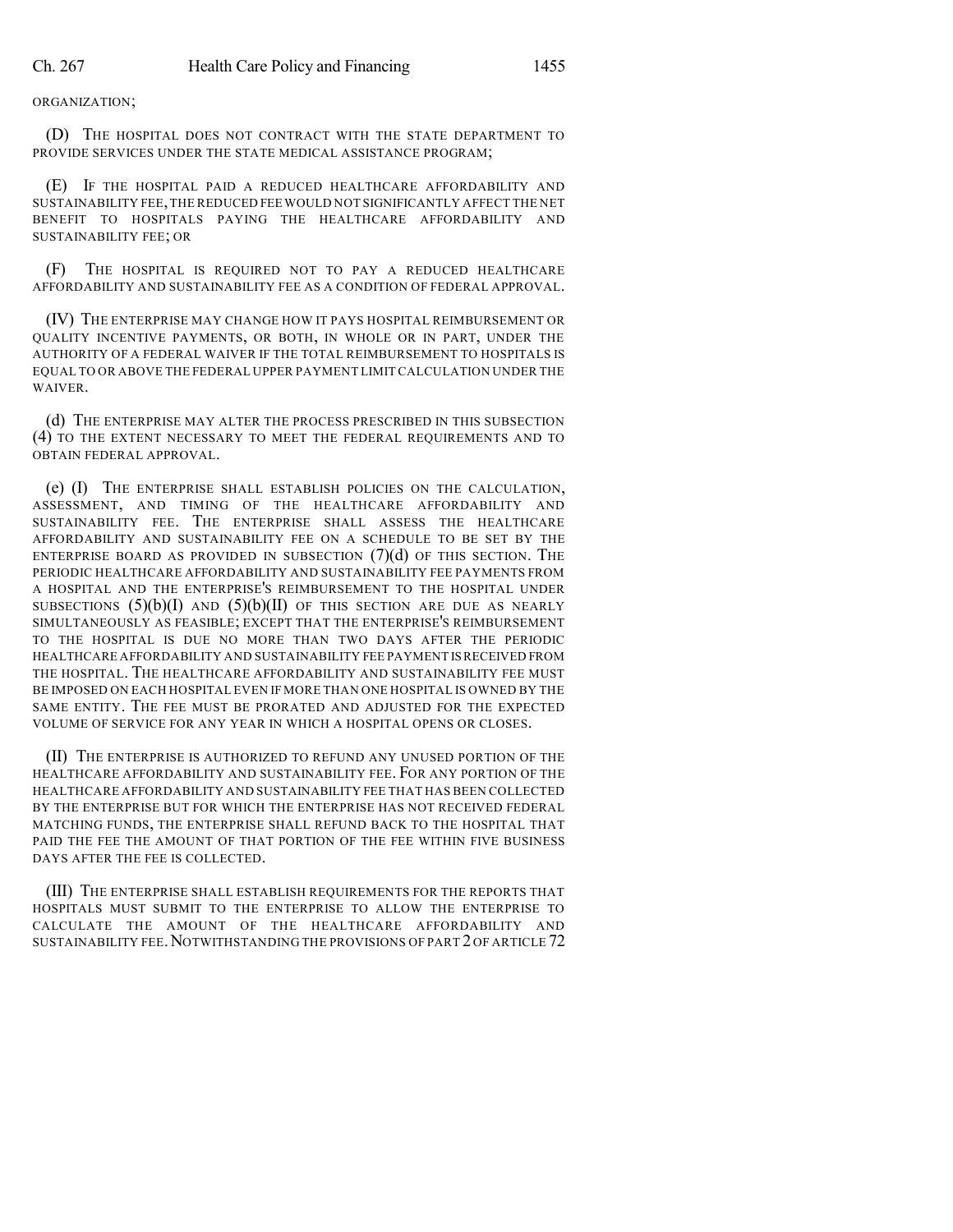OF TITLE 24OR SUBSECTION (7)(f) OF THIS SECTION,INFORMATION PROVIDED TO THE ENTERPRISE PURSUANT TO THIS SECTION IS CONFIDENTIAL AND IS NOT A PUBLIC RECORD. NONETHELESS, THE ENTERPRISE MAY PREPARE AND RELEASE SUMMARIES OF THE REPORTS TO THE PUBLIC.

(f) A HOSPITAL SHALL NOT INCLUDE ANY AMOUNT OF THE HEALTHCARE AFFORDABILITY AND SUSTAINABILITY FEE AS A SEPARATE LINE ITEM IN ITS BILLING STATEMENTS.

(g) THE STATE BOARD SHALL PROMULGATE ANY RULES PURSUANT TO THE "STATE ADMINISTRATIVE PROCEDURE ACT", ARTICLE 4 OF TITLE 24, NECESSARY FOR THE ADMINISTRATION AND IMPLEMENTATION OF THIS SECTION. PRIOR TO SUBMITTING ANY PROPOSED RULES CONCERNING THE ADMINISTRATION OR IMPLEMENTATION OF THE HEALTHCARE AFFORDABILITY AND SUSTAINABILITY FEE TO THE STATE BOARD, THE ENTERPRISE SHALL CONSULT WITH THE STATE BOARD ON THE PROPOSED RULES AS SPECIFIED IN SUBSECTION (7)(d) OF THIS SECTION.

(5) **Healthcare affordability and sustainability fee cash fund.** (a) ANY HEALTHCARE AFFORDABILITY AND SUSTAINABILITY FEE COLLECTED PURSUANT TO THIS SECTION BY THE ENTERPRISE MUST BE TRANSMITTED TO THE STATE TREASURER, WHO SHALL CREDIT THE FEE TO THE HEALTHCARE AFFORDABILITY AND SUSTAINABILITY FEE CASH FUND, WHICH FUND IS HEREBY CREATED AND REFERRED TO IN THIS SECTION AS THE "FUND". THE STATE TREASURER SHALL CREDIT ALL INTEREST AND INCOME DERIVED FROM THE DEPOSIT AND INVESTMENT OF MONEY IN THE FUND TO THE FUND. THE STATE TREASURER SHALL INVEST ANY MONEY IN THE FUND NOT EXPENDED FOR THE PURPOSES SPECIFIED IN SUBSECTION  $(5)(b)$  of this SECTION AS PROVIDED BY LAW. MONEY IN THE FUND SHALL NOT BE TRANSFERRED TO ANY OTHER FUND AND SHALL NOT BE USED FOR ANY PURPOSE OTHER THAN THE PURPOSES SPECIFIED IN THIS SUBSECTION (5) AND IN SUBSECTION (4) OF THIS SECTION.

(b) ALL MONEY IN THE FUND IS SUBJECT TO FEDERAL MATCHING AS AUTHORIZED UNDER FEDERAL LAW AND IS CONTINUOUSLY APPROPRIATED TO THE ENTERPRISE FOR THE FOLLOWING PURPOSES:

(I) TO MAXIMIZE THE INPATIENT AND OUTPATIENT HOSPITAL REIMBURSEMENTS TO UP TO THE UPPER PAYMENT LIMITS AS DEFINED IN 42 CFR 447.272 AND 42 CFR 447.321;

(II) TO INCREASE HOSPITAL REIMBURSEMENTS UNDER THE COLORADO INDIGENT CARE PROGRAM TO UP TO ONE HUNDRED PERCENT OF THE HOSPITAL'S COSTS OF PROVIDING MEDICAL CARE UNDER THE PROGRAM;

(III) TO PAY THE QUALITY INCENTIVE PAYMENTS PROVIDED IN SECTION  $25.5 - 4 - 402(3);$ 

(IV) SUBJECT TO AVAILABLE REVENUE FROM THE HEALTHCARE AFFORDABILITY AND SUSTAINABILITY FEE AND FEDERAL MATCHING FUNDS, TO EXPAND ELIGIBILITY FOR PUBLIC MEDICAL ASSISTANCE BY:

(A) INCREASING THE ELIGIBILITY LEVEL FOR PARENTS AND CARETAKER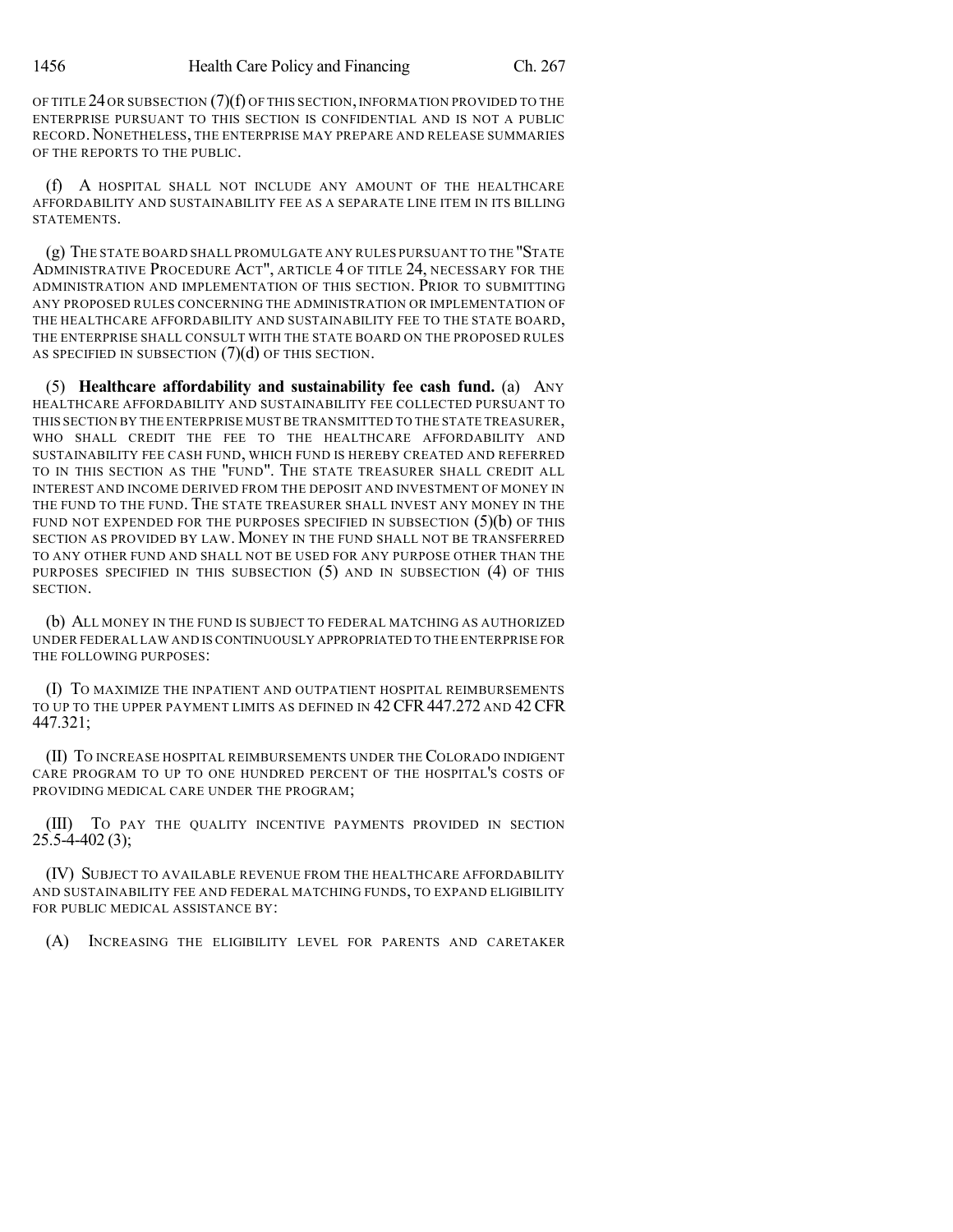RELATIVES OF CHILDREN WHO ARE ELIGIBLE FOR MEDICAL ASSISTANCE, PURSUANT TO SECTION 25.5-5-201 (1)(m), FROM SIXTY-ONE PERCENT TO ONE HUNDRED THIRTY-THREE PERCENT OF THE FEDERAL POVERTY LINE;

(B) INCREASING THE ELIGIBILITY LEVEL FOR CHILDREN AND PREGNANT WOMEN UNDER THE CHILDREN'S BASIC HEALTH PLAN TO UP TO TWO HUNDRED FIFTY PERCENT OF THE FEDERAL POVERTY LINE;

(C) PROVIDING ELIGIBILITY UNDER THE STATE MEDICAL ASSISTANCE PROGRAM FOR A CHILDLESS ADULT OR AN ADULT WITHOUT A DEPENDENT CHILD IN THE HOME, PURSUANT TO SECTION  $25.5$ -5-201 (1)(p), who earns up to one hundred THIRTY-THREE PERCENT OF THE FEDERAL POVERTY LINE; AND

(D) PROVIDING A BUY-IN PROGRAM IN THE STATE MEDICAL ASSISTANCE PROGRAM FOR DISABLED ADULTS AND CHILDREN WHOSE FAMILIES HAVE INCOME OF UP TO FOUR HUNDRED FIFTY PERCENT OF THE FEDERAL POVERTY LINE;

(V) TO PROVIDE CONTINUOUS ELIGIBILITY FOR TWELVE MONTHS FOR CHILDREN ENROLLED IN THE STATE MEDICAL ASSISTANCE PROGRAM;

(VI) TO PAY THE ENTERPRISE'S ACTUAL ADMINISTRATIVE COSTS OF IMPLEMENTING AND ADMINISTERING THIS SECTION, INCLUDING BUT NOT LIMITED TO THE FOLLOWING COSTS:

(A) ADMINISTRATIVE EXPENSES OF THE ENTERPRISE;

(B) THE ENTERPRISE'S ACTUAL COSTS RELATED TO IMPLEMENTING AND MAINTAINING THE HEALTHCARE AFFORDABILITY AND SUSTAINABILITY FEE, INCLUDING PERSONAL SERVICES, OPERATING, AND CONSULTING EXPENSES;

(C) THE ENTERPRISE'S ACTUAL COSTS FOR THE CHANGES AND UPDATES TO THE MEDICAID MANAGEMENT INFORMATION SYSTEM FOR THE IMPLEMENTATION OF SUBSECTIONS  $(5)(b)(I)$  TO  $(5)(b)(III)$  OF THIS SECTION;

(D) THE ENTERPRISE'S PERSONAL SERVICES AND OPERATING COSTS RELATED TO PERSONNEL, CONSULTING SERVICES, AND FOR REVIEW OF HOSPITAL COSTS NECESSARY TO IMPLEMENT AND ADMINISTER THE INCREASES IN INPATIENT AND OUTPATIENT HOSPITAL PAYMENTS MADE PURSUANT TO SUBSECTION  $(5)(b)(I)$  OF THIS SECTION,INCREASES IN THECOLORADO INDIGENT CARE PROGRAM PAYMENTS MADE PURSUANT TO SUBSECTION  $(5)(b)(II)$  OF THIS SECTION, AND QUALITY INCENTIVE PAYMENTS MADE PURSUANT TO SUBSECTION (5)(b)(III) OF THIS SECTION;

(E) THE ENTERPRISE'S ACTUAL COSTS FOR THE CHANGES AND UPDATES TO THE COLORADO BENEFITS MANAGEMENT SYSTEM AND MEDICAID MANAGEMENT INFORMATION SYSTEM TO IMPLEMENT AND MAINTAIN THE EXPANDED ELIGIBILITY PROVIDED FOR IN SUBSECTIONS  $(5)(b)(IV)$  AND  $(5)(b)(V)$  OF THIS SECTION;

(F) THE ENTERPRISE'S PERSONAL SERVICES AND OPERATING COSTS RELATED TO PERSONNEL NECESSARY TO IMPLEMENT AND ADMINISTER THE EXPANDED ELIGIBILITY FOR PUBLIC MEDICAL ASSISTANCE PROVIDED FOR IN SUBSECTIONS  $(5)(b)(IV)$  and (5)(b)(V) OF THIS SECTION,INCLUDING BUT NOT LIMITED TO ADMINISTRATIVE COSTS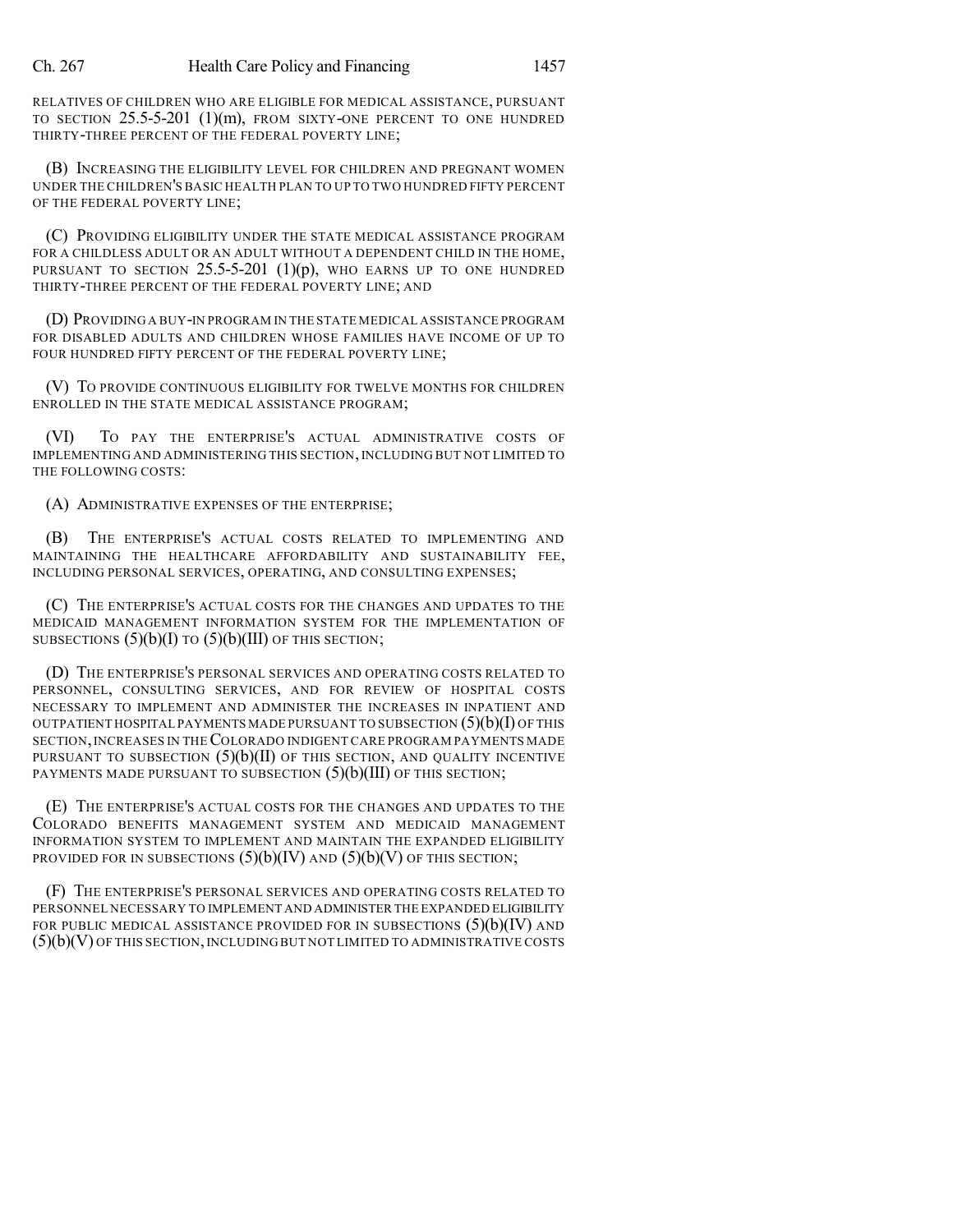ASSOCIATED WITH THE DETERMINATION OF ELIGIBILITY FOR PUBLIC MEDICAL ASSISTANCE BY COUNTY DEPARTMENTS; AND

(G) THE ENTERPRISE'S PERSONAL SERVICES, OPERATING, AND SYSTEMS COSTS RELATED TO EXPANDING THE OPPORTUNITY FOR INDIVIDUALS TO APPLY FOR PUBLIC MEDICAL ASSISTANCE DIRECTLY AT HOSPITALS OR THROUGH ANOTHER ENTITY OUTSIDE THE COUNTY DEPARTMENTS, IN CONNECTION WITH SECTION 25.5-4-205, THAT WOULD INCREASE ACCESS TO PUBLIC MEDICAL ASSISTANCE AND REDUCE THE NUMBER OF UNINSURED SERVED BY HOSPITALS;

(VII) TO OFFSET THE LOSS OF ANY FEDERAL MATCHING MONEY DUE TO A DECREASE IN THE CERTIFICATION OF THE PUBLIC EXPENDITURE PROCESS FOR OUTPATIENT HOSPITAL SERVICES FOR MEDICAL SERVICES PREMIUMS THAT WERE IN EFFECT AS OF JULY 1, 2008;

(VIII) SUBJECT TO ANY NECESSARY FEDERAL WAIVERS BEING OBTAINED, TO PROVIDE FUNDING FOR A HEALTH CARE DELIVERY SYSTEM REFORM INCENTIVE PAYMENTS PROGRAM AS DESCRIBED IN SUBSECTION (8) OF THIS SECTION; AND

(IX) TO PROVIDE ADDITIONAL BUSINESS SERVICES TO HOSPITALS AS SPECIFIED IN SUBSECTION  $(4)(a)(IV)$  OF THIS SECTION.

(6) **Appropriations.** (a) (I) THE HEALTHCARE AFFORDABILITY AND SUSTAINABILITY FEE IS TO SUPPLEMENT, NOT SUPPLANT, GENERAL FUND APPROPRIATIONS TO SUPPORT HOSPITAL REIMBURSEMENTS. GENERAL FUND APPROPRIATIONS FOR HOSPITAL REIMBURSEMENTS SHALL BE MAINTAINED AT THE LEVEL OF APPROPRIATIONS IN THE MEDICAL SERVICES PREMIUM LINE ITEM MADE FOR THE FISCAL YEAR COMMENCING JULY 1, 2008; EXCEPT THAT GENERAL FUND APPROPRIATIONS FOR HOSPITAL REIMBURSEMENTS MAY BE REDUCED IF AN INDEX OF APPROPRIATIONS TO OTHER PROVIDERS SHOWS THAT GENERAL FUND APPROPRIATIONS ARE REDUCED FOR OTHER PROVIDERS. IF THE INDEX SHOWS THAT GENERAL FUND APPROPRIATIONS ARE REDUCED FOR OTHER PROVIDERS, THE GENERAL FUND APPROPRIATIONS FOR HOSPITAL REIMBURSEMENTS SHALL NOT BE REDUCED BY A GREATER PERCENTAGE THAN THE REDUCTIONS OF APPROPRIATIONS FOR THE OTHER PROVIDERS AS SHOWN BY THE INDEX.

(II) IF GENERAL FUND APPROPRIATIONS FOR HOSPITAL REIMBURSEMENTS ARE REDUCED BELOW THE LEVEL OF APPROPRIATIONS IN THE MEDICAL SERVICES PREMIUM LINE ITEM MADE FOR THE FISCAL YEAR COMMENCING JULY 1, 2008, THE GENERAL FUND APPROPRIATIONS WILL BE INCREASED BACK TO THE LEVEL OF APPROPRIATIONS IN THE MEDICAL SERVICES PREMIUM LINE ITEM MADE FOR THE FISCAL YEAR COMMENCING JULY 1, 2008, AT THE SAME PERCENTAGE AS THE APPROPRIATIONS FOR OTHER PROVIDERS AS SHOWN BY THE INDEX. THE GENERAL ASSEMBLY IS NOT OBLIGATED TO INCREASE THE GENERAL FUND APPROPRIATIONS BACK TO THE LEVEL OF APPROPRIATIONS IN THE MEDICAL SERVICES PREMIUM LINE ITEM IN A SINGLE FISCAL YEAR AND SUCH INCREASES MAY OCCUR OVER NONCONSECUTIVE FISCAL YEARS.

(III) FOR PURPOSES OF THIS SUBSECTION  $(6)(a)$ , the "INDEX OF APPROPRIATIONS" TO OTHER PROVIDERS" OR "INDEX" MEANS THE AVERAGE PERCENT CHANGE IN REIMBURSEMENT RATES THROUGH APPROPRIATIONS OR LEGISLATION ENACTED BY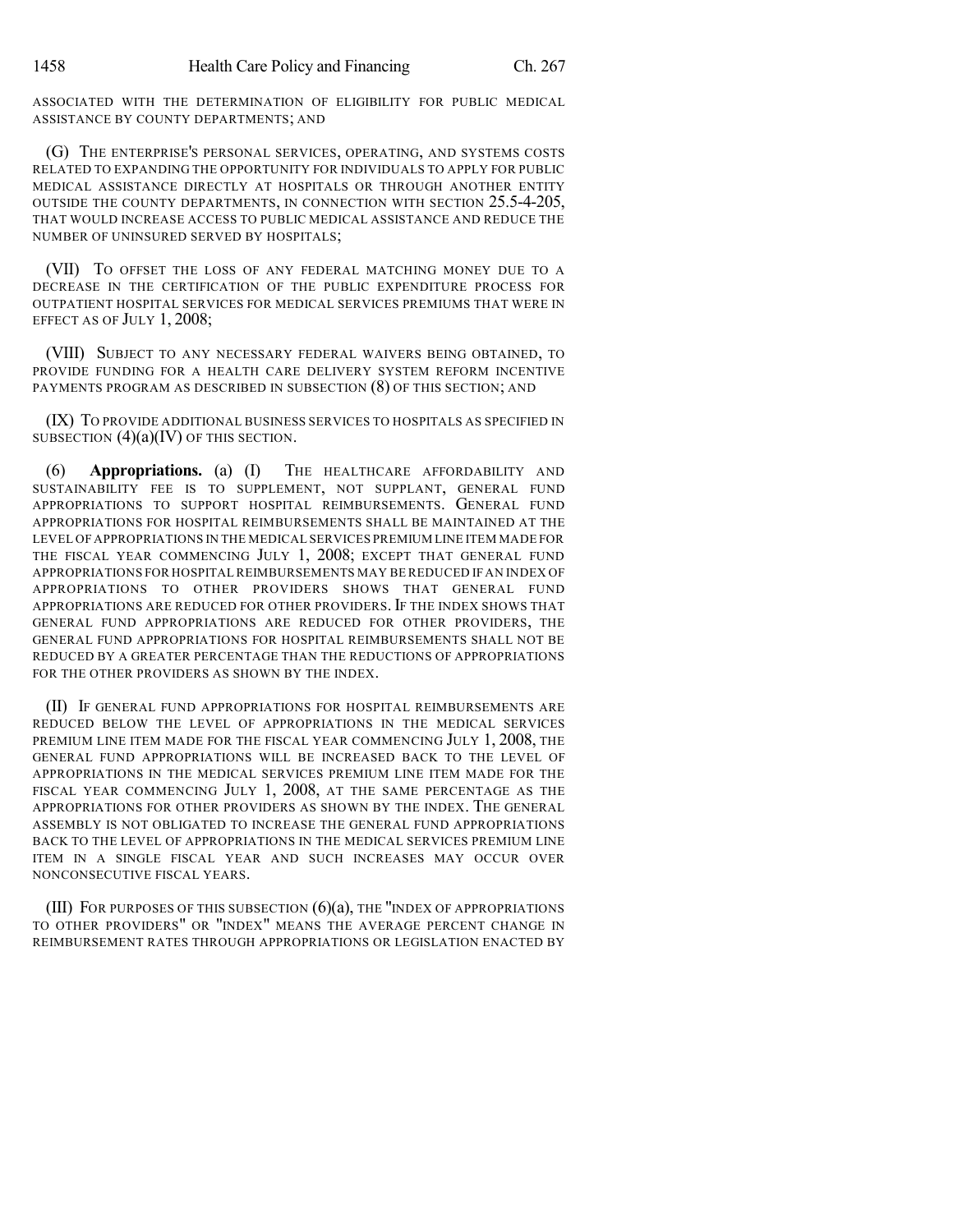THE GENERAL ASSEMBLY TO HOME HEALTH PROVIDERS, PHYSICIAN SERVICES, AND OUTPATIENT PHARMACIES, EXCLUDING DISPENSING FEES.THE STATE BOARD, AFTER CONSULTATION WITH THE ENTERPRISE BOARD, IS AUTHORIZED TO CLARIFY THIS DEFINITION AS NECESSARY BY RULE.

(b) IFTHE REVENUE FROM THE HEALTHCARE AFFORDABILITY AND SUSTAINABILITY FEE IS INSUFFICIENT TO FULLY FUND ALL OF THE PURPOSES DESCRIBED IN SUBSECTION (5)(b) OF THIS SECTION:

(I) THE GENERAL ASSEMBLY IS NOT OBLIGATED TO APPROPRIATE GENERAL FUND REVENUES TO FUND SUCH PURPOSES;

(II) THE HOSPITAL PROVIDER REIMBURSEMENT AND QUALITY INCENTIVE PAYMENT INCREASES DESCRIBED IN SUBSECTIONS  $(5)(b)(I)$  TO  $(5)(b)(III)$  OF THIS SECTION AND THE COSTS DESCRIBED IN SUBSECTION  $(5)(b)(V)$  OF THIS SECTION SHALL BE FULLY FUNDED USING REVENUE FROM THE HEALTHCARE AFFORDABILITY AND SUSTAINABILITY FEE AND FEDERAL MATCHING FUNDS BEFORE ANY ELIGIBILITY EXPANSION IS FUNDED; AND

(III) (A) IF THE STATE BOARD PROMULGATES RULES THAT EXPAND ELIGIBILITY FOR MEDICAL ASSISTANCE TO BE PAID FOR PURSUANT TO SUBSECTION  $(5)(b)(IV)$  OF THIS SECTION, AND THE STATE DEPARTMENT THEREAFTER NOTIFIES THE ENTERPRISE BOARD THAT THE REVENUE AVAILABLE FROM THE HEALTHCARE AFFORDABILITY AND SUSTAINABILITY FEE AND THE FEDERAL MATCHING FUNDS WILL NOT BE SUFFICIENT TO PAY FOR ALL OR PART OF THE EXPANDED ELIGIBILITY, THE ENTERPRISE BOARD SHALL RECOMMEND TO THE STATE BOARD REDUCTIONS IN MEDICAL BENEFITS OR ELIGIBILITY SO THAT THE REVENUE WILL BE SUFFICIENT TO PAY FOR ALL OF THE REDUCED BENEFITS OR ELIGIBILITY. AFTER RECEIVING THE RECOMMENDATIONS OF THE ENTERPRISE BOARD, THE STATE BOARD SHALL ADOPT RULES PROVIDING FOR REDUCED BENEFITS OR REDUCED ELIGIBILITY FOR WHICH THE REVENUE WILL BE SUFFICIENT AND SHALL FORWARD ANY ADOPTED RULES TO THE JOINT BUDGET COMMITTEE.NOTWITHSTANDINGTHE PROVISIONS OFSECTION 24-4-103(8)AND (12), FOLLOWING THE ADOPTION OF RULES PURSUANT TO THIS SUBSECTION  $(6)(b)(III)(A)$ , THE STATE BOARD SHALL NOT SUBMIT THE RULES TO THE ATTORNEY GENERAL AND SHALL NOT FILE THE RULES WITH THE SECRETARY OF STATE UNTIL THE JOINTBUDGET COMMITTEE APPROVES THE RULES PURSUANT TO SUBSECTION  $(6)(b)(III)(B)$  of this SECTION.

(B) THE JOINT BUDGET COMMITTEE SHALL PROMPTLY CONSIDER ANY RULES ADOPTED BY THE STATE BOARD PURSUANT TO SUBSECTION  $(6)(b)(III)(A)$  OF THIS SECTION. THE JOINT BUDGET COMMITTEE SHALL PROMPTLY NOTIFY THE STATE DEPARTMENT, THE STATE BOARD, AND THE ENTERPRISE BOARD OF ANY ACTION ON THE RULES. IF THE JOINT BUDGET COMMITTEE DOES NOT APPROVE THE RULES, THE JOINT BUDGET COMMITTEE SHALL RECOMMEND A REDUCTION IN BENEFITS OR ELIGIBILITY SO THAT THE REVENUE FROM THE HEALTHCARE AFFORDABILITY AND SUSTAINABILITY FEE AND THE MATCHING FEDERAL FUNDS WILL BE SUFFICIENT TO PAY FOR THE REDUCED BENEFITS OR ELIGIBILITY. AFTER APPROVING THE RULES PURSUANT TO THIS SUBSECTION  $(6)(b)(III)(B)$ , THE JOINT BUDGET COMMITTEE SHALL REQUEST THAT THE COMMITTEE ON LEGAL SERVICES, CREATED PURSUANT TO SECTION 2-3-501, EXTEND THE RULES AS PROVIDED FOR IN SECTION 24-4-103 (8) UNLESS THE COMMITTEE ON LEGAL SERVICES FINDS AFTER REVIEW THAT THE RULES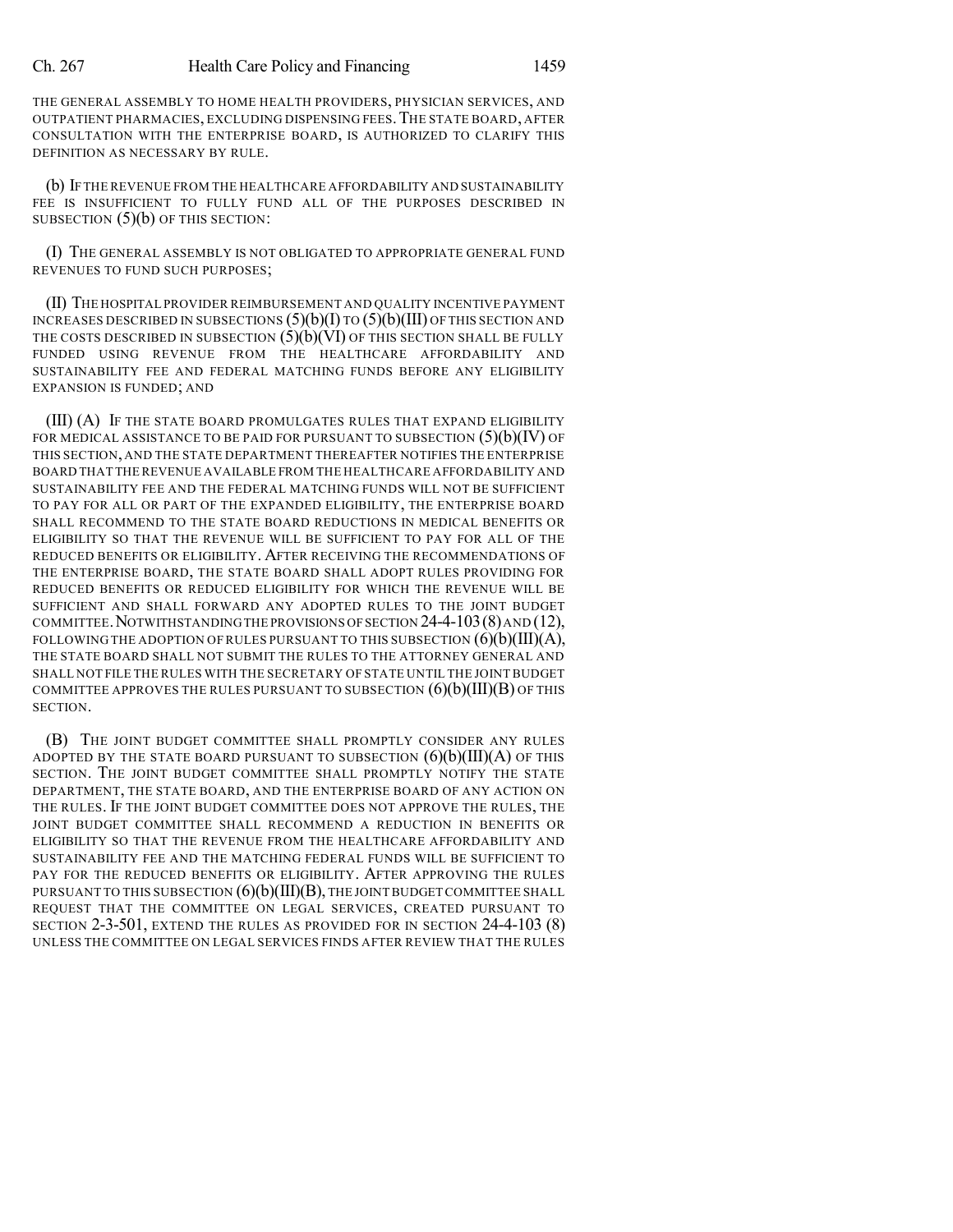DO NOT CONFORM WITH SECTION 24-4-103 (8)(a).

(C) AFTER THE STATE BOARD HAS RECEIVED NOTIFICATION OF THE APPROVAL OF RULES ADOPTED PURSUANT TO SUBSECTION  $(6)(b)(III)(A)$  of this section, the STATE BOARD SHALL SUBMIT THE RULES TO THE ATTORNEY GENERAL PURSUANT TO SECTION 24-4-103 (8)(b) AND SHALL FILE THE RULES AND THE OPINION OF THE ATTORNEY GENERAL WITH THE SECRETARY OF STATE PURSUANT TO SECTION 24-4-103 (12) AND WITH THE OFFICE OF LEGISLATIVE LEGAL SERVICES. PURSUANT TO SECTION 24-4-103 (5), THE RULES ARE EFFECTIVE TWENTY DAYS AFTER PUBLICATION OF THE RULES AND ARE ONLY EFFECTIVE UNTIL THE FOLLOWING MAY 15 UNLESS THE RULES ARE EXTENDED PURSUANT TO A BILL ENACTED PURSUANT TO SECTION 24-4-103 (8).

(c) NOTWITHSTANDING ANY OTHER PROVISION OF THIS SECTION, IF, AFTER RECEIPT OF AUTHORIZATION TO RECEIVE FEDERAL MATCHING FUNDS FOR MONEY IN THE FUND, THE AUTHORIZATION IS WITHDRAWN OR CHANGED SO THAT FEDERAL MATCHING FUNDS ARE NO LONGER AVAILABLE, THE ENTERPRISE SHALL CEASE COLLECTINGTHE HEALTHCARE AFFORDABILITY AND SUSTAINABILITY FEE AND SHALL REPAY TO THE HOSPITALS ANY MONEY RECEIVED BY THE FUND THAT IS NOT SUBJECT TO FEDERAL MATCHING FUNDS.

(7) **Colorado healthcare affordability and sustainability enterprise board.** (a) (I) EXCEPT AS OTHERWISE PROVIDED IN SUBSECTION  $(7)(a)(II)$  OF THIS SECTION, THE ENTERPRISE BOARD CONSISTS OF THIRTEEN MEMBERS APPOINTED BY THE GOVERNOR, WITH THE ADVICE AND CONSENT OF THE SENATE, AS FOLLOWS:

(A) FIVE MEMBERS WHO ARE EMPLOYED BY HOSPITALS IN COLORADO,INCLUDING AT LEAST ONE PERSON WHO IS EMPLOYED BY A HOSPITAL IN A RURAL AREA, ONE PERSON WHO IS EMPLOYED BY A SAFETY-NET HOSPITAL FOR WHICH THE PERCENT OF MEDICAID-ELIGIBLE INPATIENT DAYS RELATIVE TO ITS TOTAL INPATIENT DAYS IS EQUAL TO OR GREATER THAN ONE STANDARD DEVIATION ABOVE THE MEAN, AND ONE PERSON WHO IS EMPLOYED BY A HOSPITAL IN AN URBAN AREA;

(B) ONE MEMBER WHO IS A REPRESENTATIVE OF A STATEWIDE ORGANIZATION OF HOSPITALS;

(C) ONE MEMBER WHO REPRESENTS A STATEWIDE ORGANIZATION OF HEALTH INSURANCE CARRIERS OR A HEALTH INSURANCE CARRIER LICENSED PURSUANT TO TITLE 10 AND WHO IS NOT A REPRESENTATIVE OF A HOSPITAL;

(D) ONE MEMBER OF THE HEALTH CARE INDUSTRY WHO DOES NOT REPRESENT A HOSPITAL OR A HEALTH INSURANCE CARRIER;

(E) ONE MEMBER WHO IS A CONSUMER OF HEALTH CARE AND WHO IS NOT A REPRESENTATIVE OR AN EMPLOYEE OF A HOSPITAL, HEALTH INSURANCE CARRIER, OR OTHER HEALTH CARE INDUSTRY ENTITY;

(F) ONE MEMBER WHO IS A REPRESENTATIVE OF PERSONS WITH DISABILITIES,WHO IS LIVING WITH A DISABILITY, AND WHO IS NOT A REPRESENTATIVE OR AN EMPLOYEE OF A HOSPITAL, HEALTH INSURANCE CARRIER, OR OTHER HEALTH CARE INDUSTRY ENTITY;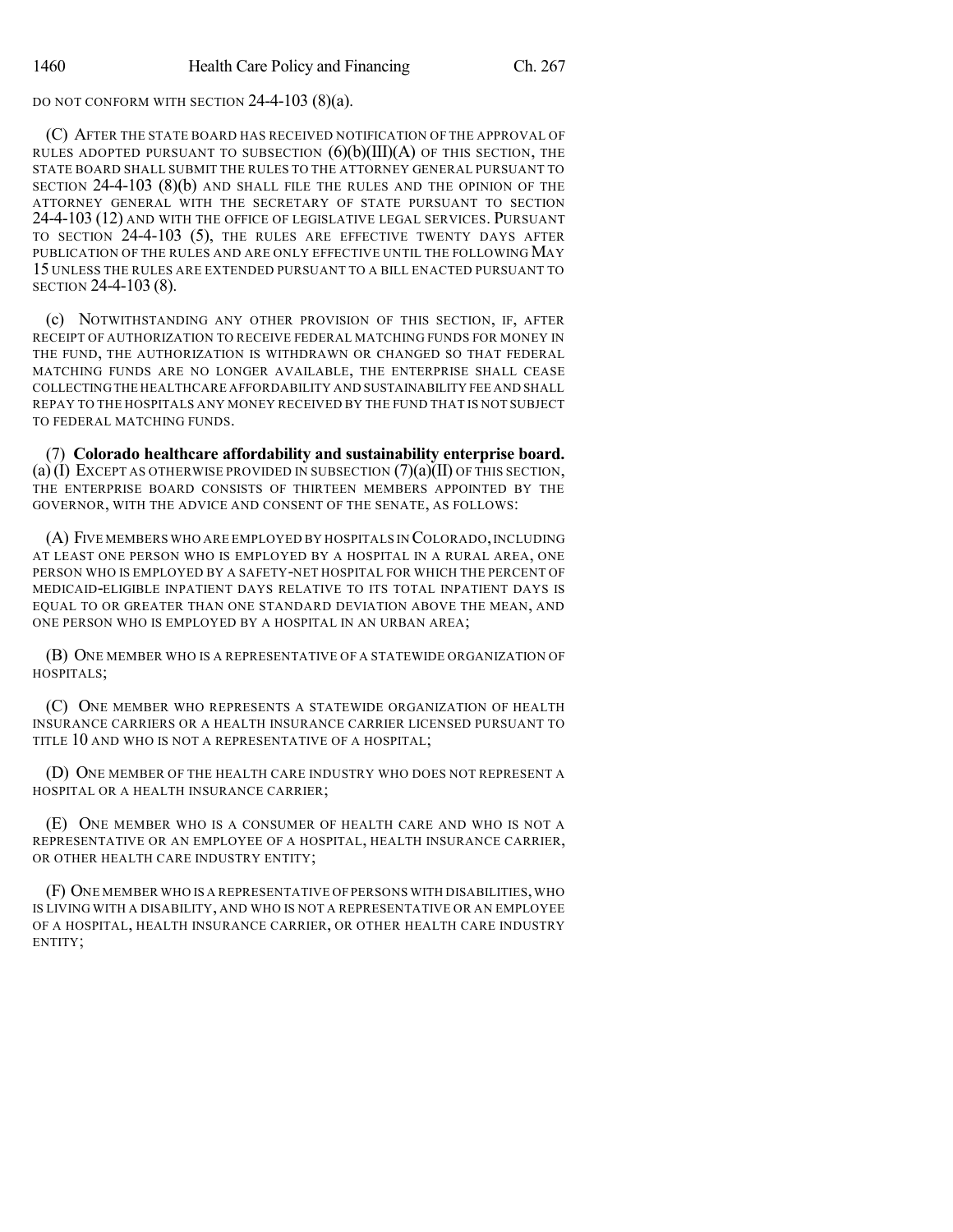(G) ONE MEMBER WHO IS A REPRESENTATIVE OF A BUSINESS THAT PURCHASES OR OTHERWISE PROVIDES HEALTH INSURANCE FOR ITS EMPLOYEES; AND

(H) TWO EMPLOYEES OF THE STATE DEPARTMENT.

(II) THE INITIAL MEMBERS OF THE ENTERPRISE BOARD ARE THE MEMBERS OF THE HOSPITAL PROVIDERFEE OVERSIGHT AND ADVISORY BOARD THAT WAS CREATED AND EXISTED PURSUANT TO SECTION  $25.5-4-402.3$  (6), PRIOR TO JULY 1, 2017, AND SUCH MEMBERS SHALL SERVE ON AND AFTER JULY 1, 2017, FOR THE REMAINDER OF THE TERMS FOR WHICH THEY WERE APPOINTED AS MEMBERS OF THE ADVISORY BOARD. THE POWERS, DUTIES, AND FUNCTIONS OF THE HOSPITAL PROVIDER FEE OVERSIGHT AND ADVISORY BOARD ARE TRANSFERRED BY A **TYPE 3** TRANSFER, AS DEFINED IN SECTION 24-1-105, TO THE ENTERPRISE, AND THE HOSPITAL PROVIDER FEE OVERSIGHT AND ADVISORY BOARD IS ABOLISHED.

(III) THE GOVERNOR SHALL CONSULT WITH REPRESENTATIVES OF A STATEWIDE ORGANIZATION OF HOSPITALS IN MAKING THE APPOINTMENTS PURSUANT TO SUBSECTIONS  $(7)(a)(I)(A)$  and  $(7)(a)(I)(B)$  of this section. No more than six MEMBERS OF THE ENTERPRISE BOARD MAY BE MEMBERS OF THE SAME POLITICAL PARTY.

(IV) MEMBERS OF THE ENTERPRISE BOARD SERVE AT THE PLEASURE OF THE GOVERNOR.ALL TERMS ARE FOR FOUR YEARS.AMEMBER WHO IS APPOINTED TO FILL A VACANCY SHALL SERVE THE REMAINDER OF THE UNEXPIRED TERM OF THE FORMER MEMBER.

(V) THE GOVERNOR SHALL DESIGNATE A CHAIR FROM AMONG THE MEMBERS OF THE ENTERPRISE BOARD APPOINTED PURSUANT TO SUBSECTIONS  $(7)(a)(I)(A)$  to  $(7)(a)(I)(G)$  of this section. The enterprise board shall elect a vice-chair FROM AMONG ITS MEMBERS.

(b) MEMBERS OF THE ENTERPRISE BOARD SERVE WITHOUT COMPENSATION BUT MUST BE REIMBURSED FROM MONEY IN THE FUND FOR ACTUAL AND NECESSARY EXPENSES INCURRED IN THE PERFORMANCE OF THEIR DUTIES PURSUANT TO THIS SECTION.

(c) THE ENTERPRISE BOARD MAY CONTRACT FOR A GROUP FACILITATOR TO ASSIST THE MEMBERS OF THE ENTERPRISE BOARD IN PERFORMING THEIR REQUIRED DUTIES.

(d) THE ENTERPRISE BOARD HAS, AT A MINIMUM, THE FOLLOWING DUTIES:

(I) TO DETERMINE THE TIMING AND METHOD BY WHICH THE ENTERPRISE ASSESSES THE HEALTHCARE AFFORDABILITY AND SUSTAINABILITY FEE AND THE AMOUNT OF THE FEE;

(II) IF REQUESTED BY THE HEALTH AND HUMAN SERVICES COMMITTEE OF THE SENATE OR THE PUBLIC HEALTH CARE AND HUMAN SERVICES COMMITTEE OF THE HOUSE OF REPRESENTATIVES, OR ANY SUCCESSOR COMMITTEES, TO CONSULT WITH THE COMMITTEES ON ANY LEGISLATION THAT MAY IMPACT THE HEALTHCARE AFFORDABILITY AND SUSTAINABILITY FEE OR HOSPITAL REIMBURSEMENTS ESTABLISHED PURSUANT TO THIS SECTION;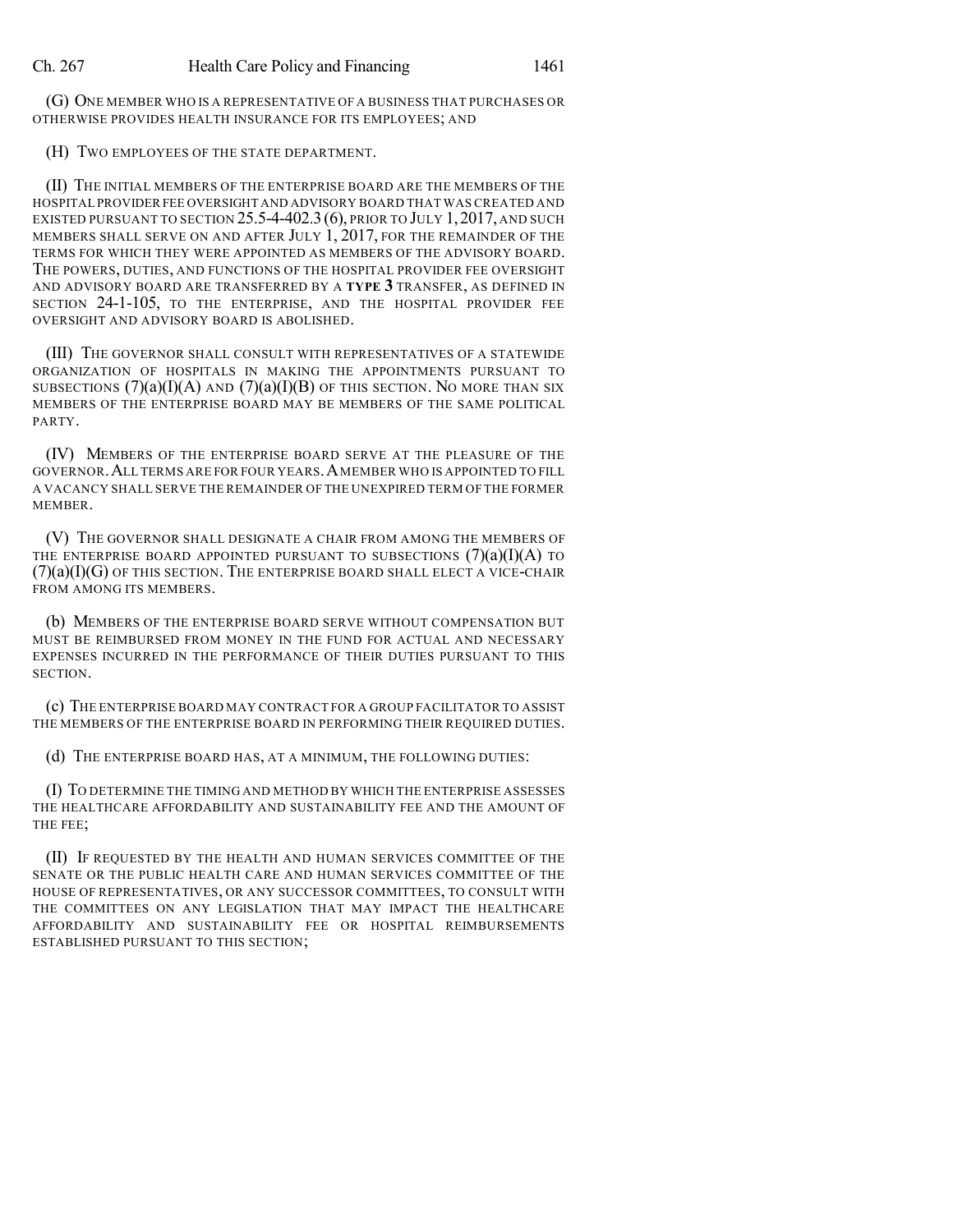(III) TO DETERMINE CHANGES IN THE HEALTHCARE AFFORDABILITY AND SUSTAINABILITY FEE THAT INCREASE THE NUMBER OF HOSPITALS BENEFITTING FROM THE USES OF THE HEALTHCARE AFFORDABILITY AND SUSTAINABILITY FEE DESCRIBED IN SUBSECTIONS  $(5)(b)(I)$  TO  $(5)(b)(IV)$  OF THIS SECTION OR THAT MINIMIZE THE NUMBER OF HOSPITALS THAT SUFFER LOSSES AS A RESULT OF PAYING THE HEALTHCARE AFFORDABILITY AND SUSTAINABILITY FEE;

(IV) TO RECOMMEND TO THE STATE DEPARTMENT REFORMS OR CHANGES TO THE INPATIENT HOSPITAL AND OUTPATIENT HOSPITAL REIMBURSEMENTS AND QUALITY INCENTIVE PAYMENTS MADE UNDER THE STATE MEDICAL ASSISTANCE PROGRAM TO INCREASE PROVIDER ACCOUNTABILITY, PERFORMANCE, AND REPORTING;

(V) TO DIRECT AND OVERSEE THE ENTERPRISE IN SEEKING, IN CONCERT WITH OR THROUGH AN AGREEMENT WITH THE STATE DEPARTMENT IF REQUIRED BY FEDERAL LAW, ANY FEDERAL WAIVER NECESSARY TO FUND AND, IN COOPERATION WITH THE STATE DEPARTMENT AND HOSPITALS, SUPPORT THE IMPLEMENTATION OF A HEALTH CARE DELIVERY SYSTEM REFORM INCENTIVE PAYMENTS PROGRAM AS DESCRIBED IN SUBSECTION (8) OF THIS SECTION;

(VI) TO RECOMMEND TO THE STATE DEPARTMENT THE SCHEDULE AND APPROACH TO THE IMPLEMENTATION OF SUBSECTIONS  $(5)(b)(IV)$  AND  $(5)(b)(V)$  OF THIS SECTION;

(VII) IF MONEY IN THE FUND IS INSUFFICIENT TO FULLY FUND ALL OF THE PURPOSES SPECIFIED IN SUBSECTION  $(5)(b)$  of this section, to recommend to the STATE BOARD CHANGES TO THE EXPANDED ELIGIBILITY PROVISIONS DESCRIBED IN SUBSECTION  $(5)(b)(IV)$  OF THIS SECTION;

(VIII) TO PREPARE THE REPORTS SPECIFIED IN SUBSECTION  $(7)(e)$  of this SECTION;

(IX) TO MONITOR THE IMPACT OF THE HEALTHCARE AFFORDABILITY AND SUSTAINABILITY FEE ON THE BROADER HEALTH CARE MARKETPLACE;

(X) TO ESTABLISH REQUIREMENTS FOR THE REPORTS THAT HOSPITALS MUST SUBMIT TO THE ENTERPRISE TO ALLOW THE ENTERPRISE TO CALCULATE THE AMOUNT OF THE HEALTHCARE AFFORDABILITY AND SUSTAINABILITY FEE; AND

(XI) TO PERFORM ANY OTHER DUTIES REQUIRED TO FULFILL THE ENTERPRISE BOARD'S CHARGE OR THOSE ASSIGNED TO IT BY THE STATE BOARD OR THE EXECUTIVE DIRECTOR.

(e) ON OR BEFORE JANUARY 15, 2018, AND ON OR BEFORE JANUARY 15 EACH YEAR THEREAFTER, THE ENTERPRISE BOARD SHALL SUBMIT A WRITTEN REPORT TO THE HEALTH AND HUMAN SERVICES COMMITTEE OF THE SENATE AND THE PUBLIC HEALTH CARE AND HUMAN SERVICES COMMITTEE OF THE HOUSE OF REPRESENTATIVES,OR ANY SUCCESSOR COMMITTEES,THE JOINT BUDGET COMMITTEE OF THE GENERAL ASSEMBLY, THE GOVERNOR, AND THE STATE BOARD. THE REPORT SHALL INCLUDE, BUT NEED NOT BE LIMITED TO:

(I) THE RECOMMENDATIONS MADE TO THE STATE BOARD PURSUANT TO THIS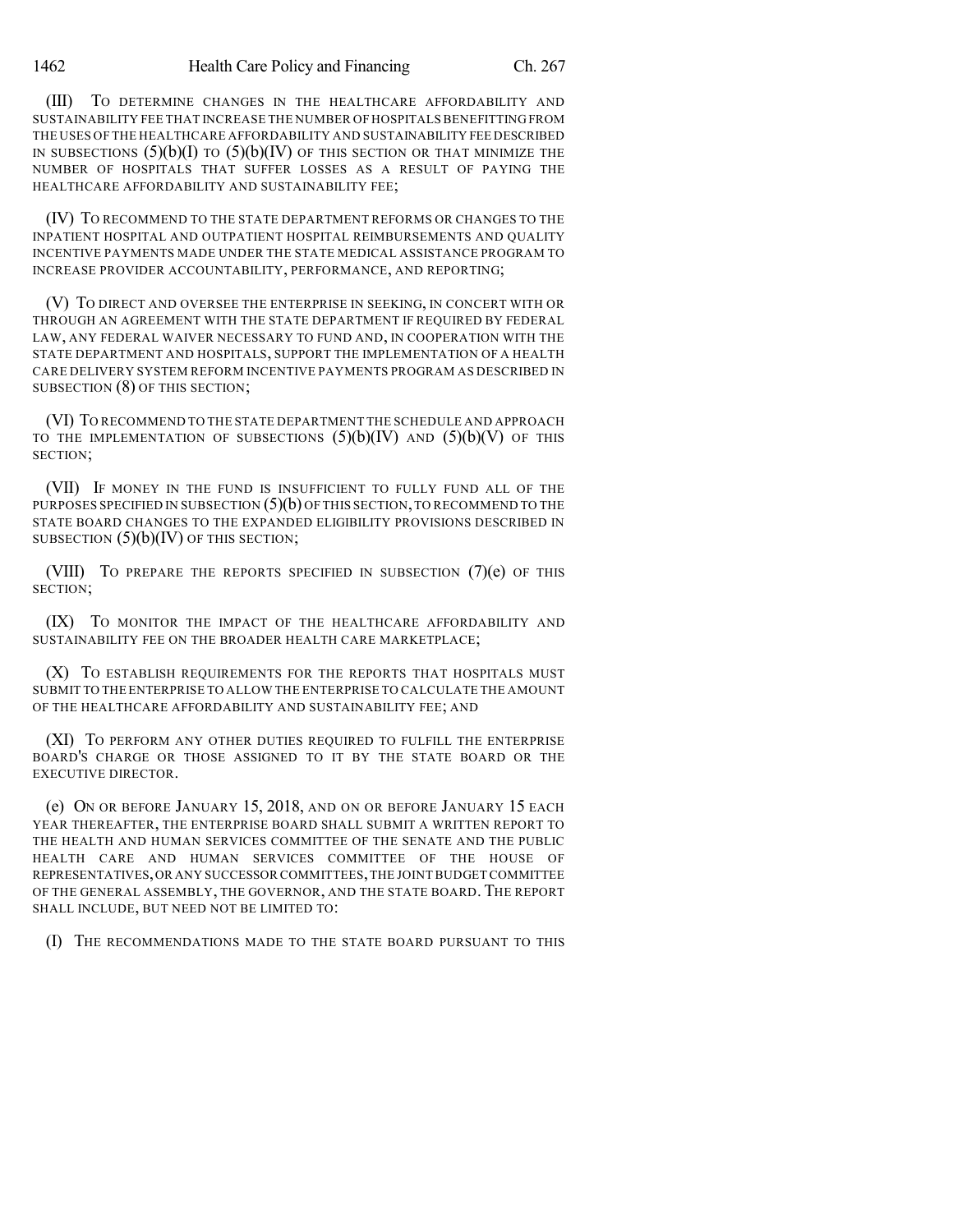SECTION;

(II) ADESCRIPTION OF THE FORMULA FOR HOW THE HEALTHCARE AFFORDABILITY AND SUSTAINABILITY FEE IS CALCULATED AND THE PROCESS BY WHICH THE HEALTHCARE AFFORDABILITY AND SUSTAINABILITY FEE IS ASSESSED AND COLLECTED;

(III) AN ITEMIZATION OF THE TOTAL AMOUNT OF THE HEALTHCARE AFFORDABILITY AND SUSTAINABILITY FEE PAID BY EACH HOSPITAL AND ANY PROJECTED REVENUE THAT EACH HOSPITAL IS EXPECTED TO RECEIVE DUE TO:

(A) THE INCREASED REIMBURSEMENTS MADE PURSUANT TO SUBSECTIONS  $(5)(b)(I)$  and  $(5)(b)(II)$  of this section and the quality incentive payments MADE PURSUANT TO SUBSECTION  $(5)(b)(III)$  OF THIS SECTION; AND

(B) THE INCREASED ELIGIBILITY DESCRIBED IN SUBSECTIONS (5)(b)(IV) AND  $(5)(b)(V)$  OF THIS SECTION;

(IV) AN ITEMIZATION OF THE COSTS INCURRED BY THE ENTERPRISE IN IMPLEMENTING AND ADMINISTERING THE HEALTHCARE AFFORDABILITY AND SUSTAINABILITY FEE;

(V) ESTIMATES OF THE DIFFERENCES BETWEEN THE COST OF CARE PROVIDED AND THE PAYMENT RECEIVED BY HOSPITALS ON A PER-PATIENT BASIS, AGGREGATED FOR ALL HOSPITALS, FOR PATIENTS COVERED BY EACH OF THE FOLLOWING:

(A) MEDICAID;

- (B) MEDICARE; AND
- (C) ALL OTHER PAYERS; AND

(VI) A SUMMARY OF:

(A) THE EFFORTS MADE BY THE ENTERPRISE, ACTING IN CONCERT WITH OR THROUGH AN AGREEMENT WITH THE STATE DEPARTMENT IF REQUIRED BY FEDERAL LAW, TO SEEK ANY FEDERAL WAIVER NECESSARY TO FUND AND, IN COOPERATION WITH THE STATE DEPARTMENT AND HOSPITALS, SUPPORT THE IMPLEMENTATION OF A HEALTH CARE DELIVERY SYSTEM REFORM INCENTIVE PAYMENTS PROGRAM AS DESCRIBED IN SUBSECTION (8) OF THIS SECTION; AND

(B) THE PROGRESS ACTUALLY MADE BY THE ENTERPRISE, IN COOPERATION WITH THE STATE DEPARTMENT AND HOSPITALS, TOWARDS THE GOAL OF IMPLEMENTING SUCH A PROGRAM.

(f) (I) THE ENTERPRISE IS SUBJECT TO THE OPEN MEETINGS PROVISIONS OF THE "COLORADO SUNSHINE ACT OF 1972", CONTAINED IN PART 4 OF ARTICLE 6 OF TITLE 24, AND THE "COLORADO OPEN RECORDS ACT", PART 2 OF ARTICLE 72 OF TITLE 24.

(II) FOR PURPOSES OF THE "COLORADO OPEN RECORDS ACT", PART 2 OF ARTICLE 72 OF TITLE 24, AND EXCEPT AS MAY OTHERWISE BE PROVIDED BY FEDERAL LAW OR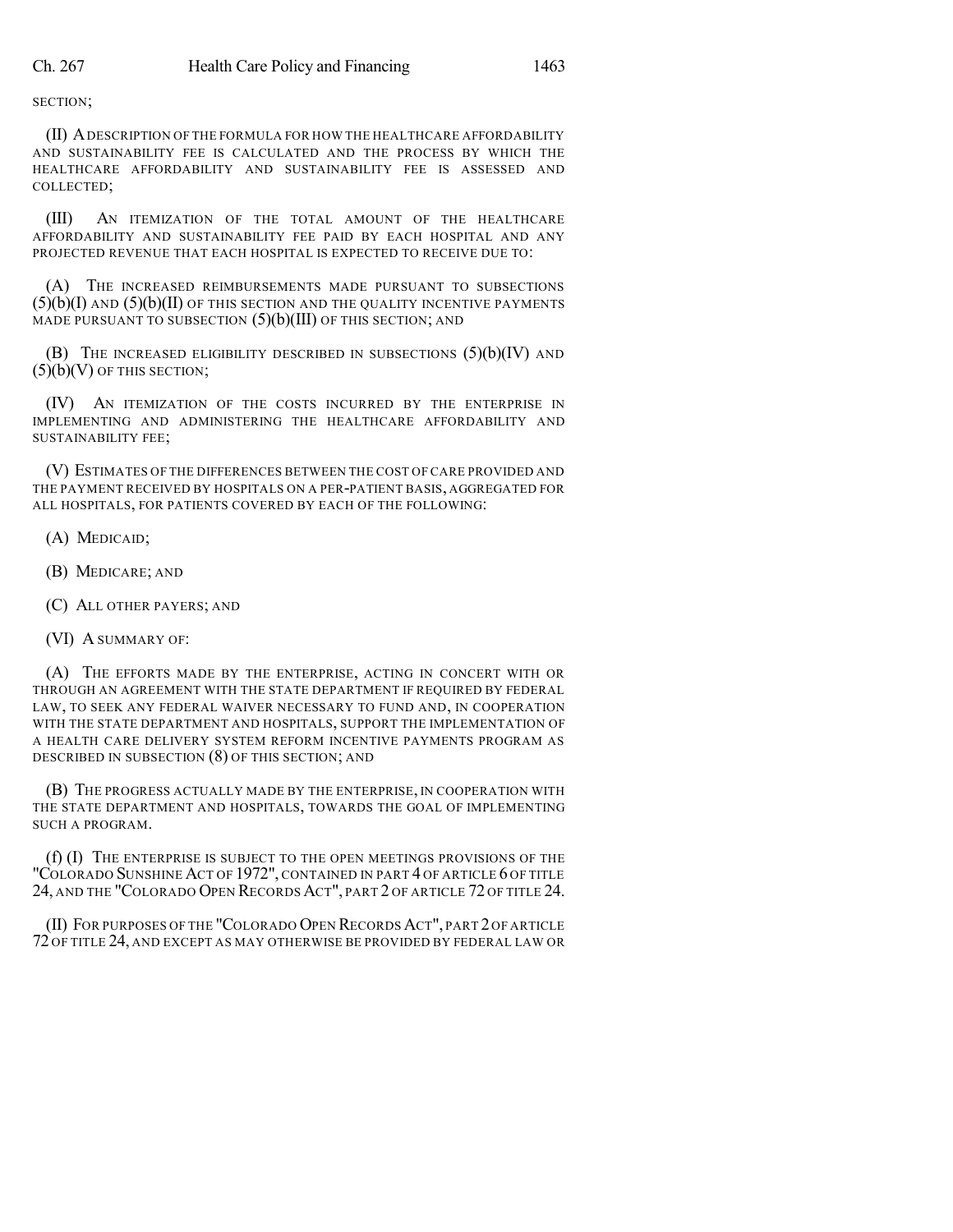REGULATION OR STATE LAW, THE RECORDS OF THE ENTERPRISE ARE PUBLIC RECORDS, AS DEFINED IN SECTION 24-72-202 (6), REGARDLESS OF WHETHER THE ENTERPRISE RECEIVES LESS THAN TEN PERCENT OF ITS TOTAL ANNUAL REVENUES IN GRANTS, AS DEFINED IN SECTION 24-77-102 (7), FROM ALL COLORADO STATE AND LOCAL GOVERNMENTS COMBINED.

(III) THE ENTERPRISE IS A PUBLIC ENTITY FOR PURPOSES OF PART 2 OF ARTICLE 57 OF TITLE 11.

(8) **Health care delivery system reform incentive payments program funding and implementation.** THE ENTERPRISE, ACTING IN CONCERT WITH OR THROUGH AN AGREEMENT WITH THE STATE DEPARTMENT IF REQUIRED BY FEDERAL LAW, SHALL SEEK ANY FEDERAL WAIVER NECESSARY TO FUND AND, IN COOPERATION WITH THE STATE DEPARTMENT AND HOSPITALS, SUPPORT THE IMPLEMENTATION, NO EARLIER THAN OCTOBER 1, 2019, OF A HEALTH CARE DELIVERY SYSTEM REFORM INCENTIVE PAYMENTS PROGRAM THAT WILL IMPROVE HEALTH CARE ACCESS AND OUTCOMES FOR INDIVIDUALS SERVED BY THE STATE DEPARTMENT WHILE EFFICIENTLY UTILIZING AVAILABLE FINANCIAL RESOURCES. SUCH A PROGRAM MUST, AT A MINIMUM:

(a) INCLUDE AN INITIAL PLANNING PHASE TO:

(I) ASSESS NEEDS; AND

(II) DEVELOP ACHIEVABLE OUTCOME-BASED METRICS TO BE USED TO MEASURE PROGRESS TOWARDS PROGRAM GOALS, INCLUDING THE GOALS OF HEALTH CARE DELIVERY SYSTEM INTEGRATION, IMPROVED PATIENT OUTCOMES, AND MORE EFFICIENT PROVISION OF CARE; AND

- (b) ADDRESS THE FOLLOWING FOCUS AREAS:
- (I) CARE COORDINATION AND CARE TRANSITION MANAGEMENT;
- (II) INTEGRATION OF PHYSICAL AND BEHAVIORAL HEALTH CARE SERVICES;
- (III) CHRONIC CONDITION MANAGEMENT;
- (IV) TARGETED POPULATION HEALTH; AND

(V) DATA-DRIVEN ACCOUNTABILITY AND OUTCOME MEASUREMENT.

**SECTION 18.** In Colorado Revised Statutes, **add** 25.5-4-402.7 as follows:

**25.5-4-402.7. Unexpended hospital provider fee cash fund - creation transfer from hospital provider fee cash fund - use of fund - repeal.** (1) THE UNEXPENDED HOSPITAL PROVIDER FEE CASH FUND,REFERRED TO IN THIS SECTION AS THE "FUND", IS HEREBY CREATED IN THE STATE TREASURY. ON JUNE 30, 2017, THE STATE TREASURER SHALL TRANSFER TO THE FUND ALL MONEY IN THE HOSPITAL PROVIDER FEE CASH FUND CREATED IN SECTION 25.5-4-402.3 (4)(a), AS THAT SECTION EXISTED BEFORE ITS REPEAL BY SENATE BILL 17-267, ENACTED IN 2017. THE STATE TREASURER SHALL CREDIT ALL INTEREST AND INCOME DERIVED FROM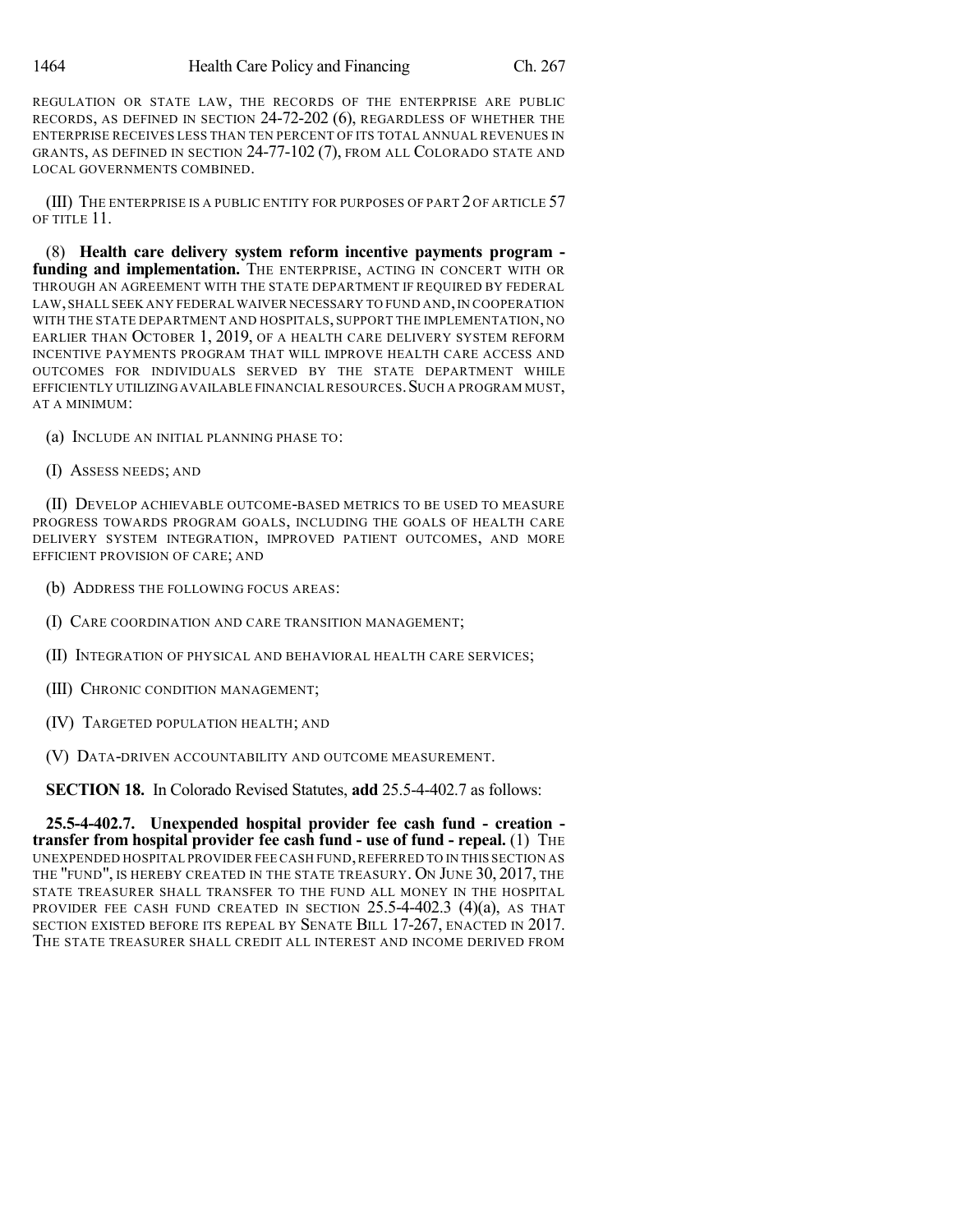#### Ch. 267 Health Care Policy and Financing 1465

THE DEPOSIT AND INVESTMENT OF MONEY IN THE FUND TO THE GENERAL FUND. MONEY IN THE FUND IS CONTINUOUSLY APPROPRIATED TO THE STATE DEPARTMENT THROUGH OCTOBER 30, 2018, FOR THE PURPOSE OF PAYING CLAIMS INCURRED BEFORE JULY 1, 2017, THAT WERE PAYABLE PURSUANT TO SECTION 25.5-5-402.3(4), AS THAT SECTION EXISTED BEFORE ITS REPEAL BY SENATE BILL 17-267, ENACTED IN 2017. THE STATE DEPARTMENT SHALL REFUND ANY MONEY IN THE FUND DERIVED FROM HOSPITAL PROVIDER FEES THAT IS NOT EXPENDED FOR THE PURPOSE OF PAYING CLAIMS TO THE HOSPITALS THAT PAID THE FEES.

(2) THIS SECTION IS REPEALED, EFFECTIVE NOVEMBER 1, 2018.

**SECTION 19.** In Colorado Revised Statutes, 25.5-5-201, **amend** (1) introductory portion,  $(1)(o)(II)$ , and  $(1)(r)(II)$  as follows:

**25.5-5-201. Optional provisions - optional groups - repeal.** (1) The federal government allows the state to select optional groups to receive medical assistance. Pursuant to federal law, any person who is eligible for medical assistance under the optional groups specified in this section shall receive both the mandatory services specified in sections 25.5-5-102 and 25.5-5-103 and the optional services specified in sections 25.5-5-202 and 25.5-5-203. Subject to the availability of federal financial aid funds, the following are the individuals or groups that Colorado has selected as optional groups to receive medical assistance pursuant to this article and articles 4 and 6 of this  $\frac{f}{\text{title}}$  TITLE 25.5:

(o) (II) Notwithstanding the provisions of subparagraph  $(I)$  of this paragraph  $(o)$ , SUBSECTION  $(1)(0)(I)$  OF THIS SECTION, if the moneys MONEY in the hospital provider HEALTHCARE AFFORDABILITY AND SUSTAINABILITY fee cash fund established pursuant to section  $25.5-4-402.3(4)$  SECTION  $25.5-4-402.4$ , together with the corresponding federal matching funds, are IS insufficient to fully fund all of the purposes described in section  $25.\overline{5}$ -4-402.3 (4) (b) SECTION 25.5-4-402.4 (5)(b), after receiving recommendations from the hospital provider fee oversight and advisory board COLORADO HEALTHCARE AFFORDABILITY AND SUSTAINABILITY ENTERPRISE established pursuant to section 25.5-4-402.3 (6) SECTION 25.5-4-402.4 (3), for individuals with disabilities who are participating in the medicaid buy-in program established in part 14 of article 6 of this title TITLE 25.5, the state board by rule adopted pursuant to the provisions of section  $25.5-4-402.3$  (5)(b)(III) SECTION 25.5-4-402.4 (6)(b)(III) may reduce the medical benefits offered or the percentage of the federal poverty line to below four hundred fifty percent or may eliminate this eligibility group.

(r) (II) Notwithstanding the provisions of subparagraph  $(I)$  of this paragraph  $(r)$ , SUBSECTION  $(1)(r)(I)$  OF THIS SECTION, if the moneys MONEY in the hospital provider HEALTHCARE AFFORDABILITY AND SUSTAINABILITY fee cash fund established pursuant to section  $25.5-4-402.3$  (4) SECTION 25.5-4-402.4, together with the corresponding federal matching funds, are is insufficient to fully fund all of the purposes described in section  $25.5-4-402.3$  (4) (b) SECTION 25.5-4-402.4 (5)(b), after receiving recommendations from the hospital provider fee oversight and advisory board COLORADO HEALTHCARE AFFORDABILITY AND SUSTAINABILITY ENTERPRISE established pursuant to section 25.5-4-402.3 (6) SECTION 25.5-4-402.4 (3), for persons eligible for a medicaid buy-in program established pursuant to section 25.5-5-206, the state board by rule adopted pursuant to the provisions of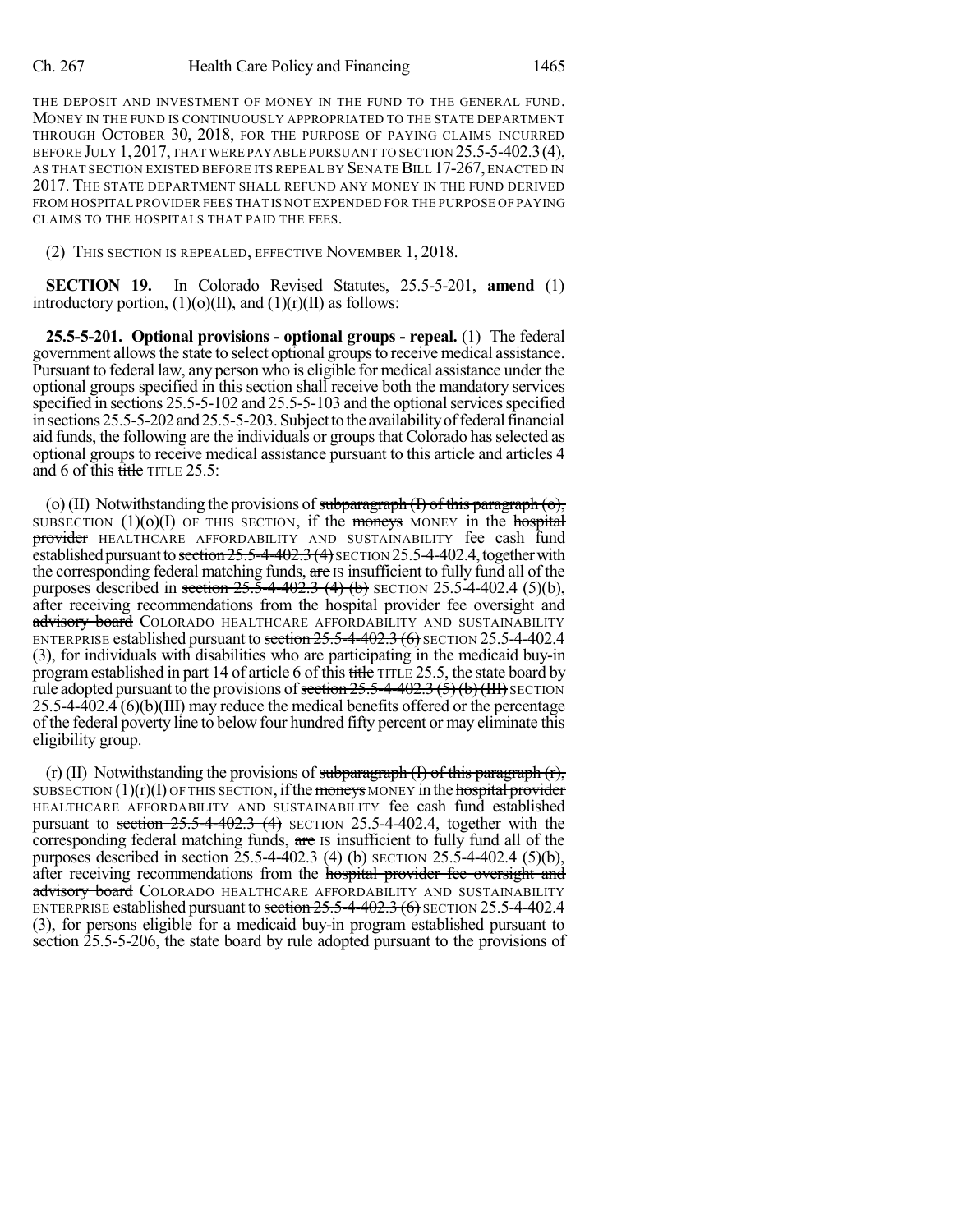section  $25.5-4-402.3$  (5) (b) (III) SECTION 25.5-4-402.4 (6)(b)(III) may reduce the medical benefits offered, or the percentage of the federal poverty line, or may eliminate this eligibility group.

**SECTION 20.** In Colorado Revised Statutes, 25.5-5-204.5, **amend** (2) as follows:

**25.5-5-204.5. Continuous eligibility - children - repeal.** (2) Notwithstanding the provisions of subsection (1) of this section, if the moneys MONEY in the hospital provider HEALTHCARE AFFORDABILITY AND SUSTAINABILITY fee cash fund established pursuant to section  $25.5-4-402.3(4)$  SECTION 25.5-4-402.4, together with the corresponding federal matching funds, are is insufficient to fully fund all of the purposes described in section  $25.\overline{5}$ -4-402.3 (4) (b) SECTION 25.5-4-402.4 (5)(b), after receiving recommendations from the hospital provider fee oversight and advisory board COLORADO HEALTHCARE AFFORDABILITY AND SUSTAINABILITY ENTERPRISE established pursuant to section  $25.5-4-402.3$  (6) SECTION 25.5-4-402.4 (3), the state board by rule adopted pursuant to the provisions of section  $\frac{25.5-4-402.3}{5}$  (5) (b) (III) SECTION 25.5-4-402.4 (6)(b)(III) may eliminate the continuous enrollment requirement pursuant to this section.

**SECTION 21.** In Colorado Revised Statutes, **add** 25.5-5-420 as follows:

**25.5-5-420. Advancing care for exceptional kids.** WITHIN ONE HUNDRED TWENTY DAYS OF THE ENACTMENT OF THE FEDERAL "ADVANCING CARE FOR EXCEPTIONAL KIDS ACT", SUBJECT TO AVAILABLE APPROPRIATIONS, THE STATE DEPARTMENT SHALL SEEK ANY FEDERAL APPROVAL NECESSARY TO FUND, IN COOPERATION WITH HOSPITALS THAT MEET THE SPECIFIED REQUIREMENTS, THE IMPLEMENTATION OF AN ENHANCED PEDIATRIC HEALTH HOME FOR CHILDREN WITH COMPLEX MEDICAL CONDITIONS. REQUIREMENTS FOR PARTICIPATION BY THE STATE DEPARTMENT,ALONG WITH THE REQUIREMENT OF AN ENHANCED PEDIATRIC HEALTH HOME, ARE STIPULATED BY THE "ADVANCING CARE FOR EXCEPTIONAL KIDS ACT" AND SHALL BE COMPLIED WITH ACCORDINGLY.

**SECTION 22.** In Colorado Revised Statutes, 25.5-8-103, **amend** the introductory portion,  $(4)(a)(II)$ , and  $(4)(b)(II)$  as follows:

**25.5-8-103. Definitions - repeal.** As used in this article ARTICLE 8, unless the context otherwise requires:

(4) "Eligible person" means:

(a) (II) Notwithstanding the provisions of subparagraph  $(I)$  of this paragraph  $(a)$ , SUBSECTION  $(4)(a)(I)$  OF THIS SECTION, if the moneys MONEY in the hospital provider HEALTHCARE AFFORDABILITY AND SUSTAINABILITY fee cash fund established pursuant to section  $25.5-4-402.3$  (4) SECTION 25.5-4-402.4 (5), together with the corresponding federal matching funds, are is insufficient to fully fund all of the purposes described in section  $25.5-4-402.3$  (4) (b) SECTION 25.5-4-402.4 (5)(b), after receiving recommendations from the hospital provider fee oversight and advisory board COLORADO HEALTHCARE AFFORDABILITY AND SUSTAINABILITY ENTERPRISE established pursuant to section 25.5-4-402.3 (6) SECTION 25.5-4-402.4 (3), for personslessthan nineteen years of age, the state board may by rule adopted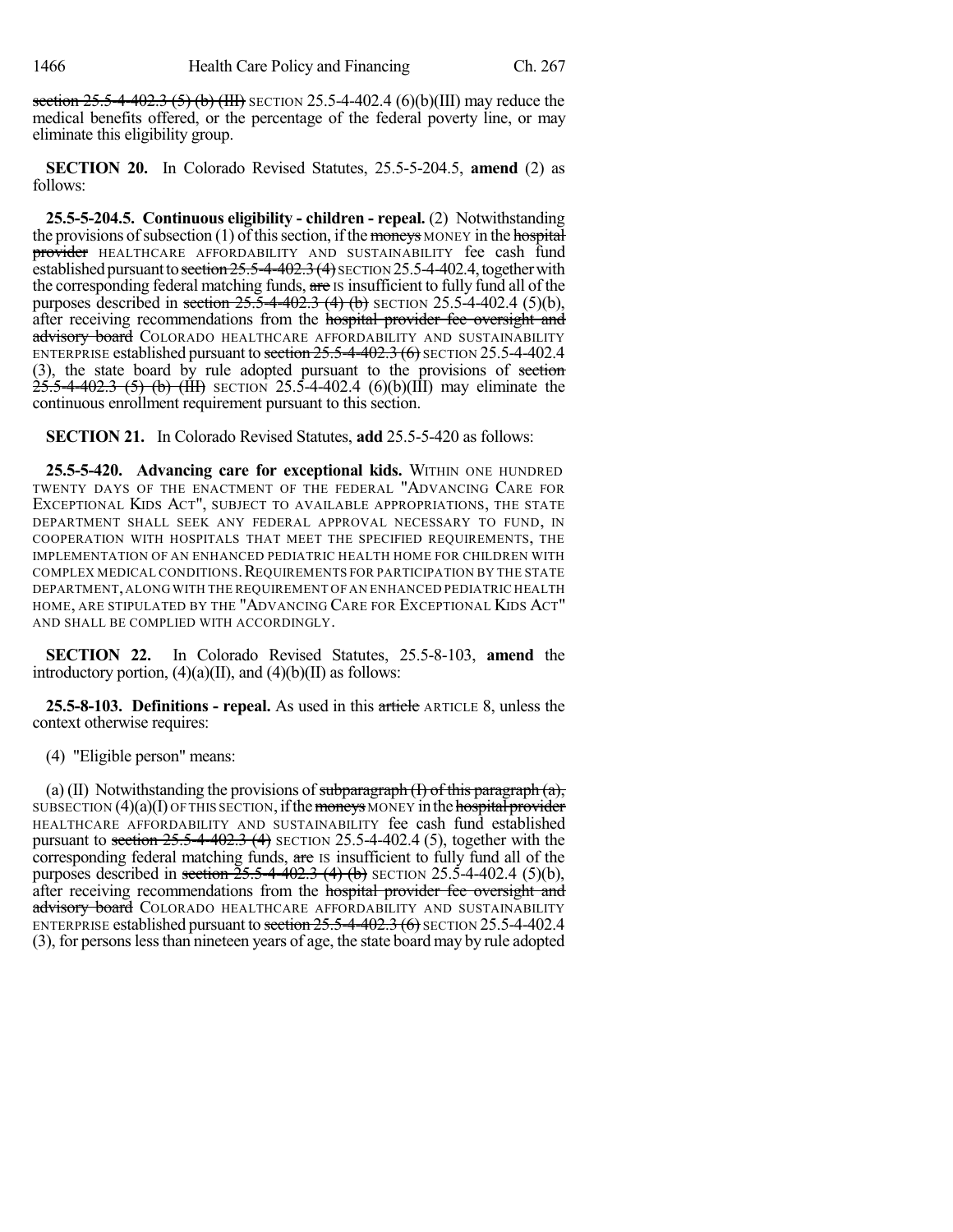pursuant to the provisions of section  $25.5-4-402.3$  (5)(b)(III) SECTION 25.5-4-402.4  $(6)(b)(III)$  reduce the percentage of the federal poverty line to below two hundred fifty percent, but the percentage shall not be reduced to below two hundred five percent.

(b) (II) Notwithstanding the provisions of subparagraph  $(I)$  of this paragraph  $(b)$ SUBSECTION  $(4)(b)(I)$  OF THIS SECTION, if the moneys MONEY in the hospital provider HEALTHCARE AFFORDABILITY AND SUSTAINABILITY fee cash fund established pursuant to section  $25.5-4-402.3$  (4) SECTION 25.5-4-402.4(5), together with the corresponding federal matching funds, are IS insufficient to fully fund all of the purposes described in section  $25.5-4-402.3$  (4) (b) SECTION 25.5-4-402.4  $(5)(b)$ , after receiving recommendations from the hospital provider fee oversight and advisory board COLORADO HEALTHCARE AFFORDABILITY AND SUSTAINABILITY ENTERPRISE established pursuant to section  $25.5-4-402.3$  (6) SECTION 25.5-4-402.4 (3), for pregnant women, the state board by rule adopted pursuant to the provisions of section  $25.5-4-402.3$  (5) (b) (III) SECTION 25.5-4-402.4 (6)(b)(III) may reduce the percentage of the federal poverty line to below two hundred fifty percent, but the percentage shall not be reduced to below two hundred five percent.

**SECTION 23.** In Colorado Revised Statutes, 29-2-105, **amend** (1) introductory portion and  $(1)(d)(I)$  introductory portion; and **add**  $(1)(d)(I)(O)$  as follows:

**29-2-105. Contents of sales tax ordinances and proposals - repeal.** (1) The sales tax ordinance or proposal of any incorporated town, city, or county adopted pursuant to this article shall be imposed on the sale of tangible personal property at retail or the furnishing of services, as provided in paragraph (d) of this subsection  $(1)$  SUBSECTION  $(1)(d)$  OF THIS SECTION. Any countywide or incorporated town or city sales tax ordinance or proposal shall include the following provisions:

 $(d)$  (I) A provision that the sale of tangible personal property and services taxable pursuant to this article shall be the same as the sale of tangible personal property and services taxable pursuant to section 39-26-104, C.R.S., except as otherwise provided in this paragraph  $(d)$  SUBSECTION (1)(d). The sale of tangible personal property and services taxable pursuant to this article shall be subject to the same sales tax exemptions as those specified in part 7 of article 26 of title 39  $C.R.S.$ ; except that the sale of the following may be exempted from a town, city, or county sales tax only by the express inclusion of the exemption either at the time of adoption of the initial sales tax ordinance or resolution or by amendment thereto:

(O) THE EXEMPTION FOR RETAIL SALES OF MARIJUANA UPON WHICH THE RETAIL MARIJUANA SALES TAX IS IMPOSED PURSUANT TO SECTION 39-28.8-202AS SPECIFIED IN SECTION 39-26-729.

**SECTION 24.** In Colorado Revised Statutes, **add** 39-3-209 as follows:

**39-3-209. State expenditure for property tax exemptions - mechanism for refunding of excess state revenue - legislative declaration.** (1) THE GENERAL ASSEMBLY HEREBY FINDS AND DECLARES THAT:

(a) ALTHOUGH THE EXEMPTIONS ALLOWED BY THIS PART 2 ARE EXEMPTIONS FROM LOCAL GOVERNMENT PROPERTY TAXES, THE STATE MUST REIMBURSE LOCAL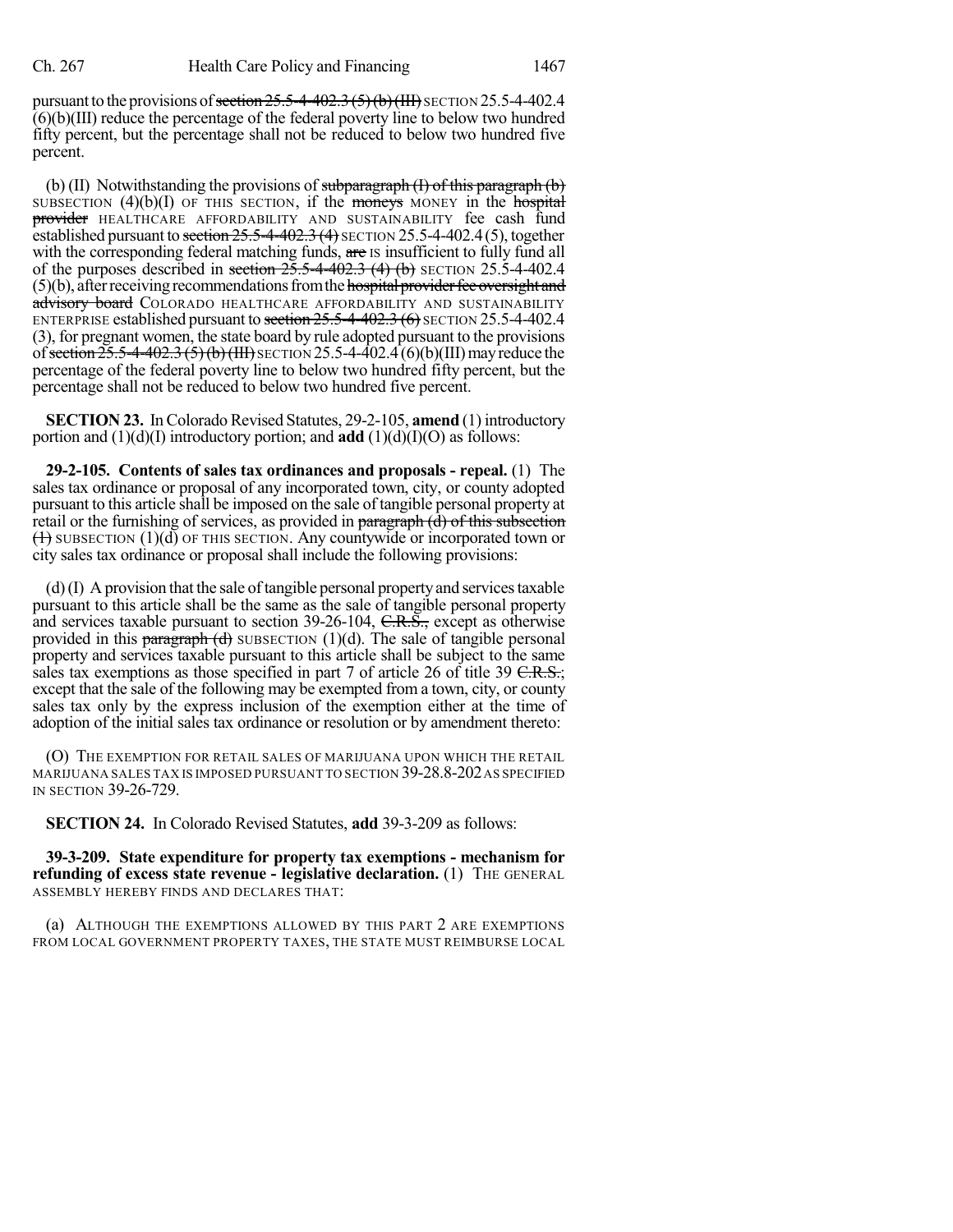GOVERNMENTS FOR THE NET AMOUNT OF PROPERTY TAX REVENUES LOST AS A RESULT OF THE EXEMPTIONS AND THEREFORE BEARS THE FULL COST OF THE EXEMPTIONS;

(b) SECTION 3.5 OF ARTICLE X OF THE STATE CONSTITUTION AUTHORIZES THE GENERAL ASSEMBLY TO RAISE OR LOWER THE MAXIMUM AMOUNT OF ACTUAL VALUE OF RESIDENTIAL REAL PROPERTY OF WHICH FIFTY PERCENT IS EXEMPT PURSUANT TO THIS PART 2;

(c) IN ORDER TO ELIMINATE THE COST OF THE EXEMPTION AND FUND OTHER STATE NEEDS, THE GENERAL ASSEMBLY, AS AUTHORIZED BY SECTION 3.5 OF ARTICLE XOF THE STATE CONSTITUTION,HAS AT TIMES TEMPORARILY SUSPENDED THE EXEMPTION FOR QUALIFYING SENIORS ALLOWED BY THIS PART 2 BY LOWERING TO ZERO THE MAXIMUM AMOUNT OF ACTUAL VALUE OF RESIDENTIAL REAL PROPERTY OF WHICH FIFTY PERCENT IS EXEMPT;

(d) THE GENERAL ASSEMBLY INTENDS TO ALLOWS SENIORS TO RELY ON PREDICTABLE AND SUSTAINABLE EXEMPTIONS BY FULLY FUNDING THE PROPERTY TAX EXEMPTION FOR QUALIFYING SENIORS IN THE FUTURE, AND IT IS MORE LIKELY TO BE ABLE TO DO SO IF THE COST OF THE EXEMPTION,WHICH EXCLUSIVELY BENEFITS TAXPAYERS WHO RESIDE IN COLORADO, CONSTITUTES A REFUND OF EXCESS STATE REVENUES FOR STATE FISCAL YEARS FOR WHICH SUCH REFUNDS ARE REQUIRED;AND

(e) SECTION 20 OF ARTICLE X OF THE STATE CONSTITUTION AUTHORIZES THE STATE TO USE ANY REASONABLE METHOD TO MAKE REQUIRED REFUNDS OF EXCESS STATE REVENUES, AND THE PAYMENT BY THE STATE OF REIMBURSEMENT TO LOCAL GOVERNMENTS FOR THE NET AMOUNT OF PROPERTY TAX REVENUES LOST AS A RESULT OF THE PROPERTY TAX EXEMPTIONS ALLOWED BY THIS PART 2, WHICH EXEMPTIONS DIRECTLY REDUCE THE TAX LIABILITY OF TAXPAYING COLORADO RESIDENTS THROUGHOUT THE STATE, IS A REASONABLE METHOD OF MAKING SUCH REFUNDS.

(2) FOR ANY STATE FISCAL YEAR COMMENCING ON OR AFTER JULY 1, 2017, FOR WHICH STATE REVENUES, AS DEFINED IN SECTION  $24-77-103.6$  (6)(c), EXCEED THE EXCESS STATE REVENUES CAP, AS DEFINED IN SECTION  $24-77-103.6$  (6)(b)(I)(C) OR  $(6)(b)(I)(D)$ , AND ARE REQUIRED TO BE REFUNDED IN ACCORDANCE WITH SECTION 20 OF ARTICLEXOF THE STATE CONSTITUTION, THE LESSER OF ALL REIMBURSEMENT PAID BY THE STATE TREASURER TO EACH TREASURER AS REQUIRED BY SECTION 39-3-207 (4) FOR THE PROPERTY TAX YEAR THAT COMMENCED DURING THE STATE FISCAL YEAR OR AN AMOUNT OF SUCH REIMBURSEMENT EQUAL TO THE AMOUNT OF EXCESS STATE REVENUES FOR THE STATE FISCAL YEAR THAT ARE REQUIRED TO BE REFUNDED IS A REFUND OF SUCH EXCESS STATE REVENUES.

**SECTION 25.** In Colorado Revised Statutes, 39-22-537, **amend** (3)(a) introductory portion and (6) as follows:

**39-22-537. Credit for personal property taxes paid - legislative declaration - definitions - repeal.** (3) (a) For any income tax year commencing on or after January 1, 2015, but prior to January 1, 2020 JANUARY 1, 2019, a taxpayer who qualifies under paragraph (b) of this subsection  $(3)$  SUBSECTION  $(3)(\overline{b})$  OF THIS SECTION is allowed a credit against the tax imposed by this article ARTICLE 22 that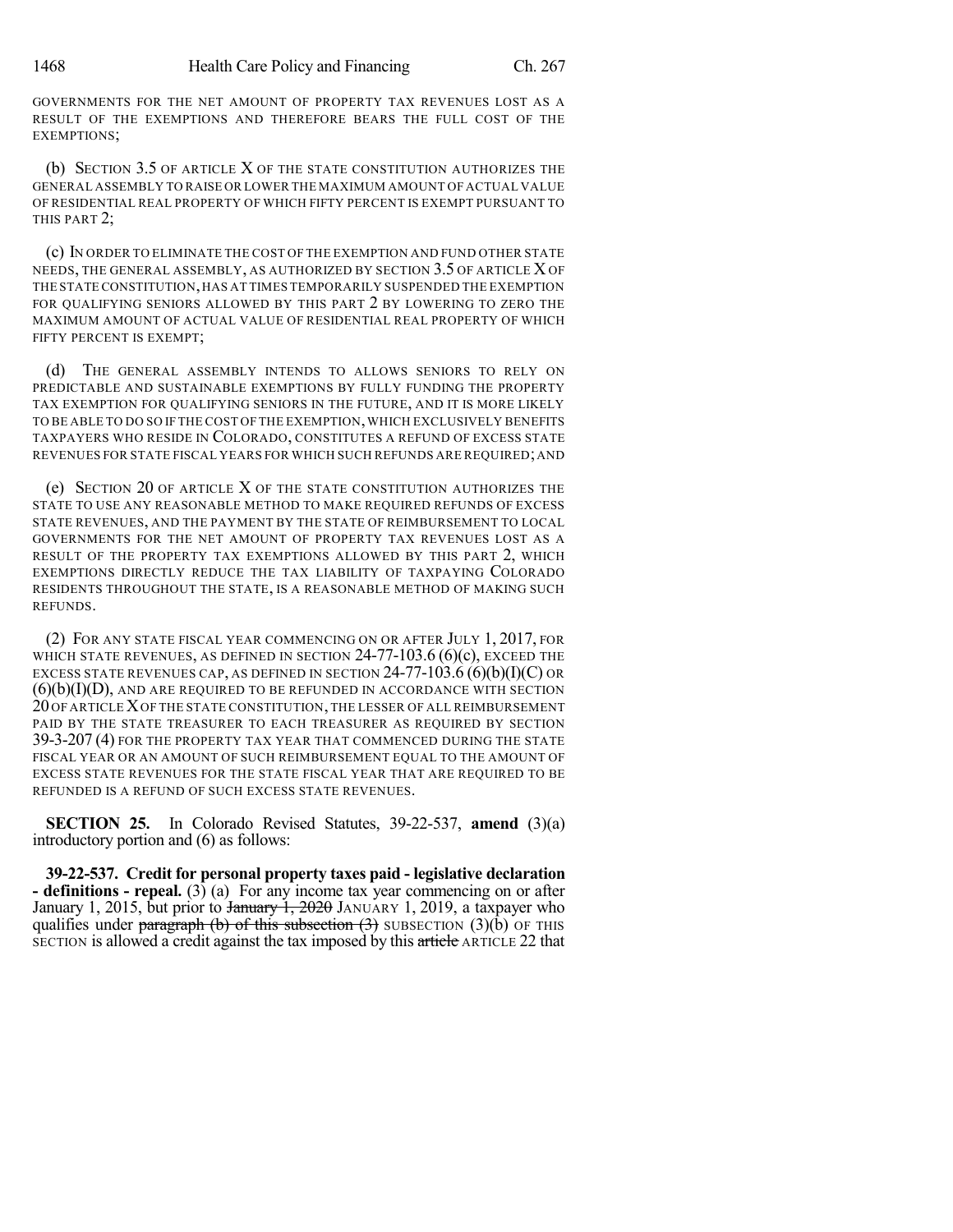is equal to a percentage of the property taxes paid for personal property in Colorado during the income tax year. For a given income tax year, a taxpayer's percentage is equal to one hundred percent minus the sum of the taxpayer's federal marginal income tax rate for the year and the state income tax rate for the year; except that the percentage is equal to one hundred percent for an organization that:

(6) This section is repealed, effective  $J_{\text{t}}J_{\text{t}}$ ,  $\frac{1}{2022}$  JULY 1, 2021.

**SECTION 26.** In Colorado Revised Statutes, **add** 39-22-537.5 as follows:

**39-22-537.5. Creditforpersonal property taxespaid-legislativedeclaration - definitions- repeal.** (1) THE GENERAL ASSEMBLY DECLARES THAT THE PURPOSE OF THE TAX EXPENDITURE IN THIS SECTION IS TO MINIMIZE THE NEGATIVE IMPACT OF THE BUSINESS PERSONAL PROPERTY TAX ON BUSINESSES.

(2) AS USED IN THIS SECTION, UNLESS THE CONTEXT OTHERWISE REQUIRES:

(a) "PROPERTY TAX" MEANS THE AD VALOREM TAX IMPOSED PURSUANT TO SECTION 3 OF ARTICLE X OF THE STATE CONSTITUTION BUT DOES NOT INCLUDE PUBLIC UTILITIES ASSESSED PURSUANT TO SECTION 39-4-102, AND DOES NOT INCLUDE THE GRADUATED ANNUAL SPECIFIC OWNERSHIP TAX IMPOSED PURSUANT TO SECTION 6 OF ARTICLE X OF THE STATE CONSTITUTION.

(b) "TAXPAYER"INCLUDES AN ORGANIZATION EXEMPT FROM FEDERAL TAXATION PURSUANT TO SECTION 501 (c) OF THE INTERNAL REVENUE CODE.

(3) (a) FOR INCOME TAX YEARS COMMENCING ON OR AFTER JANUARY 1, 2019, A TAXPAYER IS ALLOWED A CREDIT AGAINST THE TAX IMPOSED BY THIS ARTICLE 22 EQUAL TO THE PROPERTY TAX PAID IN COLORADO DURING THE INCOME TAX YEAR ON UP TO EIGHTEEN THOUSAND DOLLARS OF THE TOTAL ACTUAL VALUE OF THE TAXPAYER'S PERSONAL PROPERTY.

(b) A TAXPAYER MAY NOT CLAIM A TAX CREDIT UNDER THIS SECTION FOR THE PAYMENT OF DELINQUENT PROPERTY TAXES THAT WERE OWED FOR A PRIOR PROPERTY TAX YEAR.

(c) THE AMOUNT OF THE CREDIT UNDER THIS SECTION THAT EXCEEDS THE TAXPAYER'S INCOME TAXES DUE IS REFUNDED TO THE TAXPAYER.

(4) TO CLAIM A CREDIT UNDER THIS SECTION, A TAXPAYER MUST SUBMIT TO THE DEPARTMENT OF REVENUE A COPY OF A PROPERTY TAX STATEMENT DESCRIBED IN SECTION 39-10-103 FOR ALL OF THE TAXPAYER'S PERSONAL PROPERTY FOR THE PROPERTY TAX YEAR FOR WHICH THE CREDIT IS CLAIMED.

**SECTION 27.** In Colorado Revised Statutes, 39-22-627, **amend** (1)(b), (3), and (6); and **repeal** (9) as follows:

**39-22-627. Temporary adjustment of rate of income tax - refund of excess state revenues - authority of executive director.** (1) (b) In order for the provisions of paragraph (a) of this subsection  $(1)$  SUBSECTION  $(1)(a)$  OF THIS SECTION to take effect, the amount of state revenues required to be refunded for the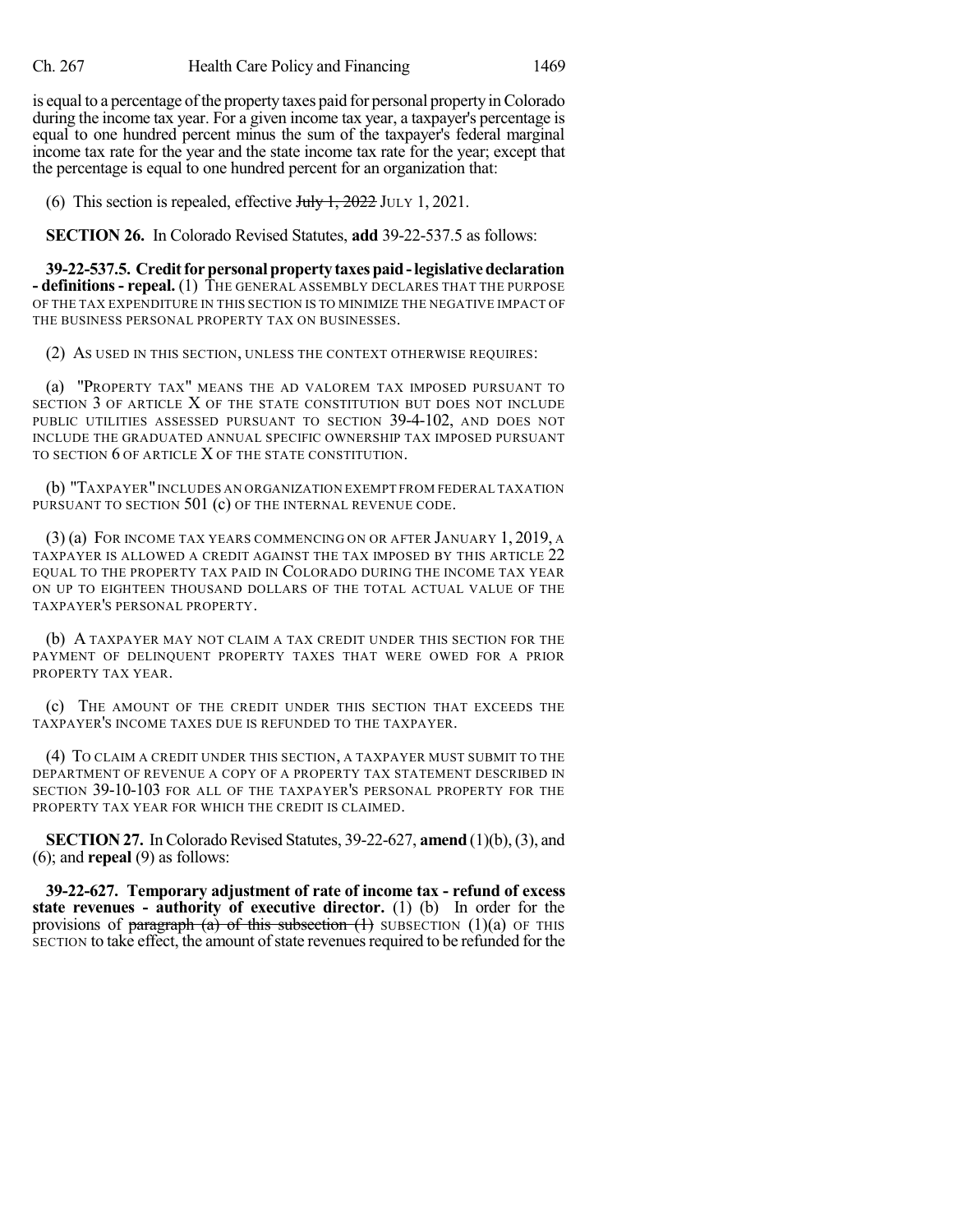specified state fiscal year shall MUST exceed the total of the adjusted amount set forth in section  $39-22-123$  (4) (c), OF REIMBURSEMENT FOR PROPERTY TAX REVENUES LOST AS A RESULT OF THE PROPERTY TAX EXEMPTIONS ALLOWED BY PART 2 OF ARTICLE 3 OF THIS TITLE 39 PAID BY THE STATE TREASURER TO EACH COUNTY TREASURER AS REQUIRED BY SECTION 39-3-207 (4) FOR THE PROPERTY TAX YEAR THAT COMMENCED DURING THE SPECIFIED STATE FISCAL YEAR plus the estimated amount by which state revenues would be decreased as the result of a reduction in the state income tax rate from four and sixty-three one-hundredths percent to four and one-half percent of federal taxable income, as determined pursuant to this section.

(3) If one or more ballot questions are submitted to the voters at a statewide election to be held in November of any given calendar year that seek authorization for the state to retain and spend all or any portion of the amount of excess state revenues for the state fiscal year ending during said calendar year, the executive director shall not reduce the state income tax rate until the results of said election are known so that the state income tax rate may be reduced only if, after the results of said election, the amount of excess state revenues required to be refunded for the state fiscal year exceeds the total of the adjusted amount set forth in section  $39-22-123$   $(4)(c)$ , OF REIMBURSEMENT FOR PROPERTY TAX REVENUES LOST AS A RESULT OF THE PROPERTY TAX EXEMPTIONS ALLOWED BY PART 2 OF ARTICLE 3 OF THIS TITLE 39 PAID BY THE STATE TREASURER TO EACH COUNTY TREASURER AS REQUIRED BY SECTION 39-3-207 (4) FOR THE PROPERTY TAX YEAR THAT COMMENCED DURING THE SPECIFIED STATE FISCAL YEAR plusthe estimated amount by which state revenues would be decreased as a result of a reduction in the state income tax rate from four and sixty-three one-hundredths percent to four and one-half percent of federal taxable income pursuant to this section.

(6) If, based on the financial report prepared by the controller in accordance with section 24-77-106.5, C.R.S., the controller certifies that the amount of the state revenues for any state fiscal year commencing on or after  $J_{\text{t}}/1$ ,  $2010$  JULY 1, 2017, exceeds the limitation on state fiscal year spending imposed by section  $20(7)(a)$  of article X of the state constitution for that state fiscal year and exceeds the amount of excessstate revenuesthat the votersstatewide have authorized the state to retain and spend for that state fiscal year by less than the total of the adjusted amount set forth in section 39-22-123 (4)(c), OF REIMBURSEMENT FOR PROPERTY TAX REVENUES LOST AS A RESULT OF THE PROPERTY TAX EXEMPTIONS ALLOWED BY PART 2 OF ARTICLE 3 OF THIS TITLE 39 PAID BY THE STATE TREASURER TO EACH COUNTY TREASURER AS REQUIRED BY SECTION 39-3-207 (4) FOR THE PROPERTY TAX YEAR THAT COMMENCED DURING THE SPECIFIED STATE FISCAL YEAR plus the estimated amount by which state revenues would be decreased as the result of a reduction in the state income tax rate from four and sixty-three one-hundredths percent to four and one-half percent of federal taxable income as calculated by the executive director pursuant to subsection (2) of this section, then the reduction in the state income tax rate allowed pursuant to subsection (1) of this section shall not be allowed for the income tax year commencing during the calendar year in which the state fiscal year ended.

(9) If, by operation of section 39-22-123 (6), excess state revenues are no longer refunded through an earned income tax credit, the total of the adjusted amount set forth in section  $39-22-123$  (4)(c) is not added to the estimated amount by which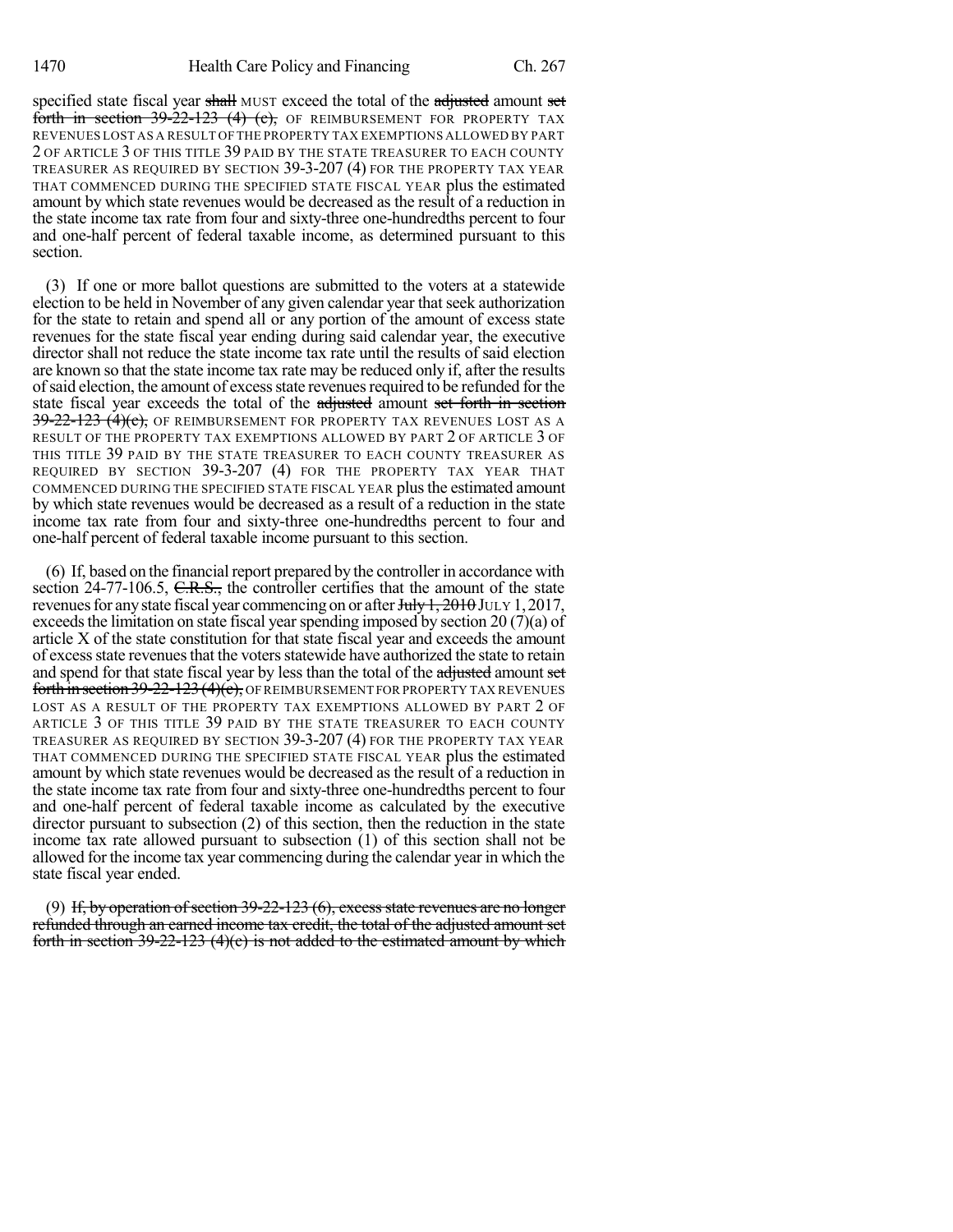state revenues would be decreased as the result of a reduction in the state income tax rate for purposes of the calculations set forth in paragraph  $(b)$  of subsection  $(1)$ and subsections (3) and (6) of this section.

**SECTION 28.** In Colorado Revised Statutes, **add** 39-26-729 as follows:

**39-26-729. Retailsales of marijuana.** ON AND AFTER JULY 1, 2017, ALL RETAIL SALES OF MARIJUANA UPON WHICH THE RETAIL MARIJUANA SALES TAX IS IMPOSED PURSUANT TO SECTION 39-28.8-202 ARE EXEMPT FROM TAXATION UNDER PART 1 OF THIS ARTICLE 26.

**SECTION 29.** In Colorado Revised Statutes, 39-28.8-202, **amend** (1)(a)(I) as follows:

**39-28.8-202. Retail marijuana sales tax.** (1) (a) (I) In addition to the tax imposed pursuant to part 1 of article 26 of this title TITLE 39 and the sales tax imposed by a local government pursuant to title 29, 30, 31, or 32, but except as otherwise set forth in subparagraphs  $(H)$  and  $(H)$  of this paragraph  $(a)$  SUBSECTIONS  $(1)(a)(II)$  AND  $(1)(a)(III)$  OF THIS SECTION, beginning January 1, 2014, and through June 30, 2017 AND THROUGH JUNE 30, 2017, there is imposed upon all sales of retail marijuana and retail marijuana products by a retailer a tax at the rate of ten percent of the amount of the sale. and beginning July 1, 2017, there is imposed upon all sales of retail marijuana and retail marijuana products by a retailer a tax at the rate of eight percent of the amount of the sale. BEGINNING JULY 1, 2017, THERE IS IMPOSED UPON ALL SALES OF RETAIL MARIJUANA AND RETAIL MARIJUANA PRODUCTS BY A RETAILER A TAX AT THE RATE OF FIFTEEN PERCENT OF THE AMOUNT OF THE SALE. The tax imposed by this section is computed in accordance with schedules or forms prescribed by the executive director of the department; except that a retail marijuana store is not allowed to retain any portion of the retail marijuana salestax collected pursuant to this part 2 to cover the expenses of collecting and remitting the tax and except that the department ofrevenue may require a retailer to make returns and remit the tax described in this part 2 by electronic means.

**SECTION 30.** In Colorado Revised Statutes, 39-28.8-203, **amend** (1) introductory portion, (1)(a)(I), and (1)(b)(I); **repeal** (1)(a)(I.5); and **add** (1)(b)(I.3) and  $(1)(b)(I.5)$  as follows:

**39-28.8-203. Disposition of collections - definitions.** (1) The proceeds of all moneys MONEY collected from the retail marijuana sales tax are INITIALLY credited to the old age pension fund created in section 1 of article XXIV of the state constitution in accordance with paragraphs $(a)$  and  $(f)$  of section 2 of article XXIV ofthe state constitution AND THEREAFTER ARE TRANSFERRED TO THE GENERAL FUND IN ACCORDANCE WITH SECTION 7 OF ARTICLE XXIV OF THE STATE CONSTITUTION. For each fiscal year in which a tax is collected pursuant to this part 2, an amount shall be appropriated or distributed from the general fund as follows:

(a) (I) Except as otherwise set forth in subparagraph  $(1.5)$  of this paragraph  $(a)$ BEFORE JULY 1, 2017, an amount equal to fifteen percent of the gross retail marijuana sales tax revenues REVENUE collected by the department is apportioned to local governments. ON AND AFTER JULY 1, 2017, AN AMOUNT EQUAL TO TEN PERCENT OF THE GROSS RETAIL MARIJUANA SALES TAX REVENUE COLLECTED BY THE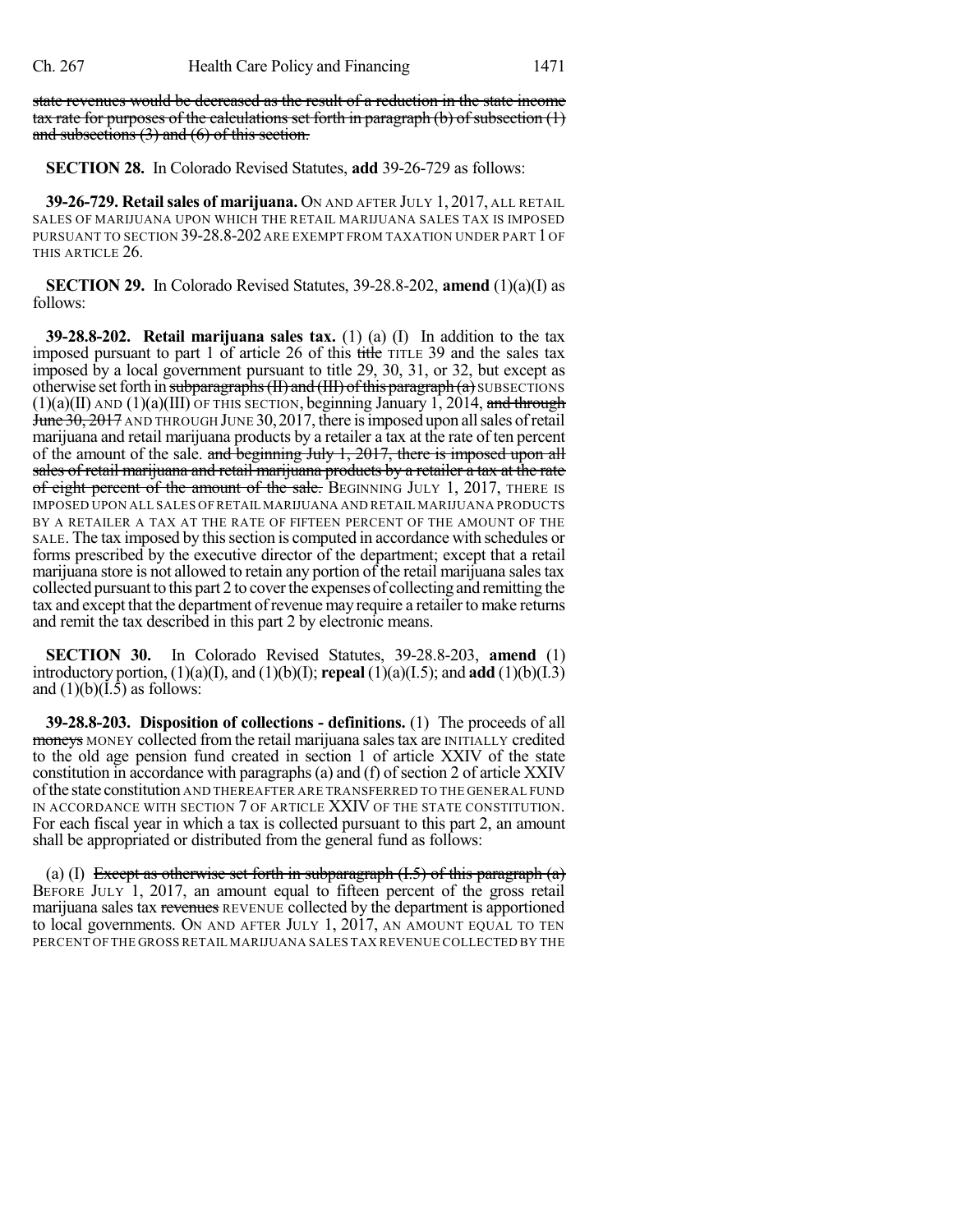DEPARTMENT IS APPORTIONED TO LOCAL GOVERNMENTS. The city or town share is apportioned according to the percentage that retail marijuana sales tax revenues REVENUE collected bythe department within the boundaries ofthe city ortown bear to the total retail marijuana sales tax revenues REVENUE collected by the department. The county share is apportioned according to the percentage that retail marijuana sales tax revenues REVENUE collected by the department in the unincorporated area of the county bear to total retail marijuana sales tax revenues REVENUE collected by the department.

 $(1.5)$  If the ballot issue is placed on the November 3, 2015, ballot and a majority of the electors voting thereon vote "No/Against", then beginning January 1, 2016, the amount that would otherwise be distributed to a local government through subparagraph  $(I)$  of this paragraph  $(a)$  is halved until the total reduction that results from this subparagraph  $(I.\bar{5})$  is greater than or equal to the amount that was distributed to the local government under this paragraph (a) for the fiscal year 2014-15. Thereafter, the local government receives the full apportioned amount required by subparagraph (I) of this paragraph (a). The reduction in a local government's distribution does not increase the amount apportioned to other local governments.

 $(b)$ (I) UNTIL JULY 1, 2017, the state treasurer shall transfer from the general fund to the marijuana tax cash fund an amount equal to eighty-five percent of the gross retail marijuana sales tax revenues REVENUE collected by the department.

(I.3) ON AND AFTER JULY 1, 2017, BUT BEFORE JULY 1, 2018, OF THE NINETY PERCENT OF THE GROSS RETAIL MARIJUANA SALES TAX REVENUE IN THE GENERAL FUND REMAINING AFTER THE ALLOCATION TO LOCAL GOVERNMENTS REQUIRED BY SUBSECTION  $(1)(a)(I)$  OF THIS SECTION IS MADE, THE STATE TREASURER SHALL RETAIN TWENTY-EIGHT AND FIFTEEN ONE-HUNDREDTHS PERCENT LESS THIRTY MILLION DOLLARS IN THE GENERAL FUND FOR USE FOR ANY LAWFUL PURPOSE AND SHALL TRANSFER FROM THE GENERAL FUND:

(A) SEVENTY-ONE AND EIGHTY-FIVE ONE-HUNDREDTHS PERCENT TO THE MARIJUANA TAX CASH FUND; AND

(B) THIRTY MILLION DOLLARS TO THE STATE PUBLIC SCHOOL FUND CREATED IN SECTION 22-54-114 (1) FOR USE AS SPECIFIED IN SECTION 22-54-139 (2).

(I.5) ON AND AFTER JULY 1, 2018, OF THE NINETY PERCENT OF THE GROSS RETAIL MARIJUANA SALES TAX REVENUE IN THE GENERAL FUND REMAINING AFTER THE ALLOCATION TO LOCAL GOVERNMENTS REQUIRED BY SUBSECTION  $(1)(a)(I)$  OF THIS SECTION IS MADE, THE STATE TREASURER SHALL RETAIN FIFTEEN AND FIFTY-SIX ONE-HUNDREDTHS PERCENT IN THE GENERAL FUND FOR USE FOR ANY LAWFUL PURPOSE AND SHALL TRANSFER FROM THE GENERAL FUND:

(A) SEVENTY-ONE AND EIGHTY-FIVE ONE-HUNDREDTHS PERCENT TO THE MARIJUANA TAX CASH FUND; AND

(B) TWELVE AND FIFTY-NINE ONE-HUNDREDTHS PERCENT TO THE STATE PUBLIC SCHOOL FUND CREATED IN SECTION 22-54-114 (1) FOR USE AS SPECIFIED IN SECTION 22-54-139 (3).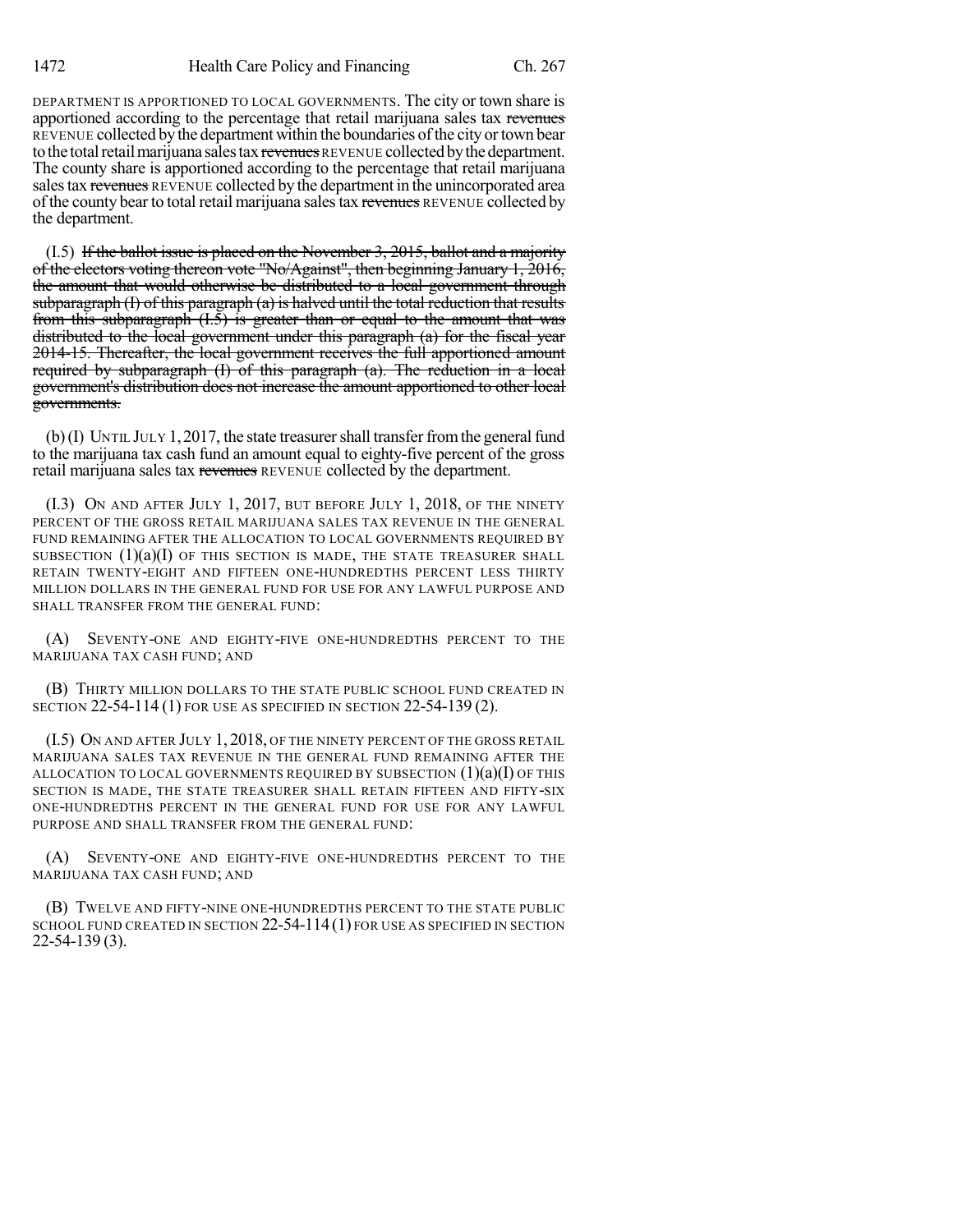**SECTION 31.** In Colorado Revised Statutes, 43-4-206, **amend** (1) introductory portion,  $(1)(b)$  introductory portion,  $(1)(b)(V)$ ,  $(2)(a)$  introductory portion,  $(2)(b)$ , and (3) as follows:

**43-4-206. State allocation.** (1) Except as otherwise provided in subsection (2) SUBSECTIONS  $(1)(a)(V)$ ,  $(2)$ , AND  $(3)$  of this section, after paying the costs of the Colorado state patrol and such ANY other costs of the department, exclusive of highway construction, highway improvements, or highway maintenance, as THAT are appropriated by the general assembly, sixty-five percent of the balance of MONEY IN the highway users tax fund shall be paid to the state highway fund and shall be expended for the following purposes:

(b) Except as otherwise provided in subsection  $(2)$  of this section, all moneys MONEY in the state highway fund not required for the creation, maintenance, and application of the highway anticipation or sinking fund and all moneys MONEY in the state highway supplementary fund are available to pay for:

(V) The construction, reconstruction, repairs, improvement, planning, supervision, and maintenance of the state highway system and other public highways, including any county and municipal roads and highways, together with the acquisition of rights-of-way and access rights for the same. ANY PROCEEDS OF LEASE-PURCHASE AGREEMENTS EXECUTED AS REQUIRED BY SECTION 24-82-1303 (2)(a) THAT ARE CREDITED TO THE STATE HIGHWAY FUND PURSUANT TO SECTION 24-82-1303 (4)(b) SHALL BE USED ONLY FOR QUALIFIED FEDERAL AID HIGHWAY PROJECTS THAT ARE INCLUDED IN THE STRATEGIC TRANSPORTATION PROJECT INVESTMENT PROGRAM OF THE DEPARTMENT OF TRANSPORTATION AND THAT ARE DESIGNATED FOR TIER 1 FUNDING AS TEN-YEAR DEVELOPMENT PROGRAM PROJECTS ON THE DEPARTMENT'S DEVELOPMENT PROGRAM PROJECT LIST, WITH AT LEAST TWENTY-FIVE PERCENT OF THE MONEY BEING USED FOR PROJECTS THAT ARE LOCATED IN COUNTIES WITH POPULATIONS OF FIFTY THOUSAND OR LESS AS OF JULY 2015 AS REPORTED BY THE STATE DEMOGRAPHY OFFICE OF THE DEPARTMENT OF LOCAL AFFAIRS. NO MORE THAN NINETY PERCENT OF THE PROCEEDS SHALL BE EXPENDED FOR HIGHWAY PURPOSES OR HIGHWAY-RELATED CAPITAL IMPROVEMENTS,AND AT LEAST TEN PERCENT OF THE PROCEEDS SHALL BE EXPENDED FOR TRANSIT PURPOSES OR FOR TRANSIT-RELATED CAPITAL IMPROVEMENTS.

(2) (a) Notwithstanding the provisions of subsection (1) of this section, the revenues REVENUE accrued to and transferred to the highway users tax fund pursuant to section 39-26-123 (4)(a) or  $24$ -75-219, C.R.S., or appropriated to the highway users tax fund pursuant to House Bill 02-1389, enacted at the second regular session of the sixty-third general assembly, and credited to the state highway fund pursuant to section 43-4-205 (6.5) shall be expended by the department of transportation for the implementation of the strategic transportation project investment program: in the following manner:

(b) Beginning in 1998, the department of transportation shall report annually to the transportation committee of the senate and the transportation and energy committee of the house of representatives concerning the revenues REVENUE expended by the department pursuant to  $\frac{\text{parameter of}}{\text{mean}}$  (a) of this subsection (2) SUBSECTION (2)(a) OF THIS SECTION AND, BEGINNING IN 2018, ANY PROCEEDS OF LEASE-PURCHASE AGREEMENTS EXECUTED AS REQUIRED BY SECTION 24-82-1303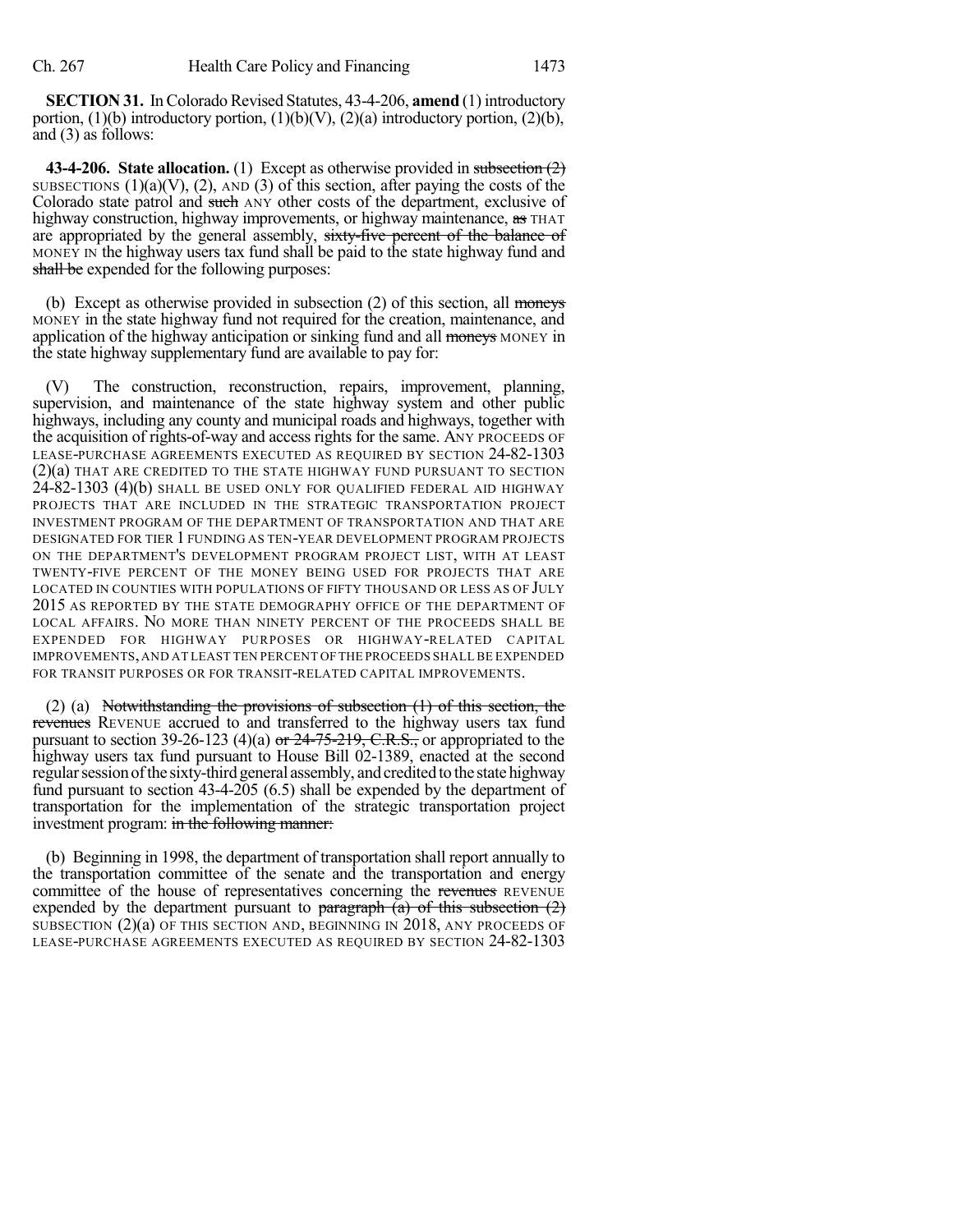(2)(a) THAT ARE CREDITED TO THE STATE HIGHWAY FUND PURSUANT TO SECTION 24-82-1303 (4)(b) AND EXPENDED BY THE DEPARTMENT PURSUANT TO SUBSECTION  $(1)(b)(V)$  OF THIS SECTION. THE DEPARTMENT SHALL PRESENT the report shall be presented at the joint meeting required under section  $43-1-113$  (9)(a) and THE REPORT shall describe for each fiscal year, if applicable:

(I) The projects on which the revenues credited to the state highway fund pursuant to paragraph (a) of this subsection  $(2)$  REVENUE AND NET PROCEEDS are to be expended, including the estimated cost of each project, the aggregate amount of revenue actuallyspent on each project, and the amountofrevenue allocated for each project in such fiscal year. The department of transportation shall submit a prioritized list of such projects as part of the report.

(II) The status of such projects that the department has undertaken in any previous fiscal year;

(III) The projected amount AMOUNTS of revenue AND NET PROCEEDS that the department expects to receive under this subsection (2) AND SUBSECTION  $(1)(b)(V)$ OF THIS SECTION during such THE fiscal year;

(IV) The amount of revenue AND NET PROCEEDS that the department has already received under this subsection (2) AND SUBSECTION  $(1)(b)(V)$  OF THIS SECTION during such THE fiscal year; and

(V) How the revenues REVENUE AND NET PROCEEDS expended under this subsection (2) AND SUBSECTION  $(1)(b)(V)$  OF THIS SECTION during such THE fiscal year relate RELATES to the total funding of the FEDERAL AID TRANSPORTATION PROJECTS THAT ARE INCLUDED IN THE strategic transportation project investment program.

(3) Notwithstanding the provisions of subsection  $(1)$  of this section, the revenues THE REVENUE credited to the highway users tax fund pursuant to section 43-4-205 (6.3) shall be expended by the department of transportation only for road safety projects, as defined in section 43-4-803 (21); except that the department shall, in furtherance of its duty to supervise state highways and as a consequence in compliance with section 43-4-810, expend ten million dollars per year of the revenues for the planning, designing, engineering, acquisition, installation, construction, repair, reconstruction, maintenance, operation, or administration of transit-related projects, including, but not limited to, designated bicycle or pedestrian lanes of highway and infrastructure needed to integrate different transportation modes within a multimodal transportation system, that enhance the safety of state highways for transit users.

**SECTION 32. Appropriation - adjustments to 2017 long bill.** (1) To implement this act, the general fund appropriations made in the annual general appropriation act for the 2017-18 state fiscal year to the department of health care policy and financing are decreased by \$320,035 for medical services premiums.

(2) To implement this act, cash funds appropriations made in the annual general appropriation act for the 2017-18 state fiscal year from the hospital provider fee cash fund, createdinsection 25.5-4-402.3 (4)(a),C.R.S., to the department of health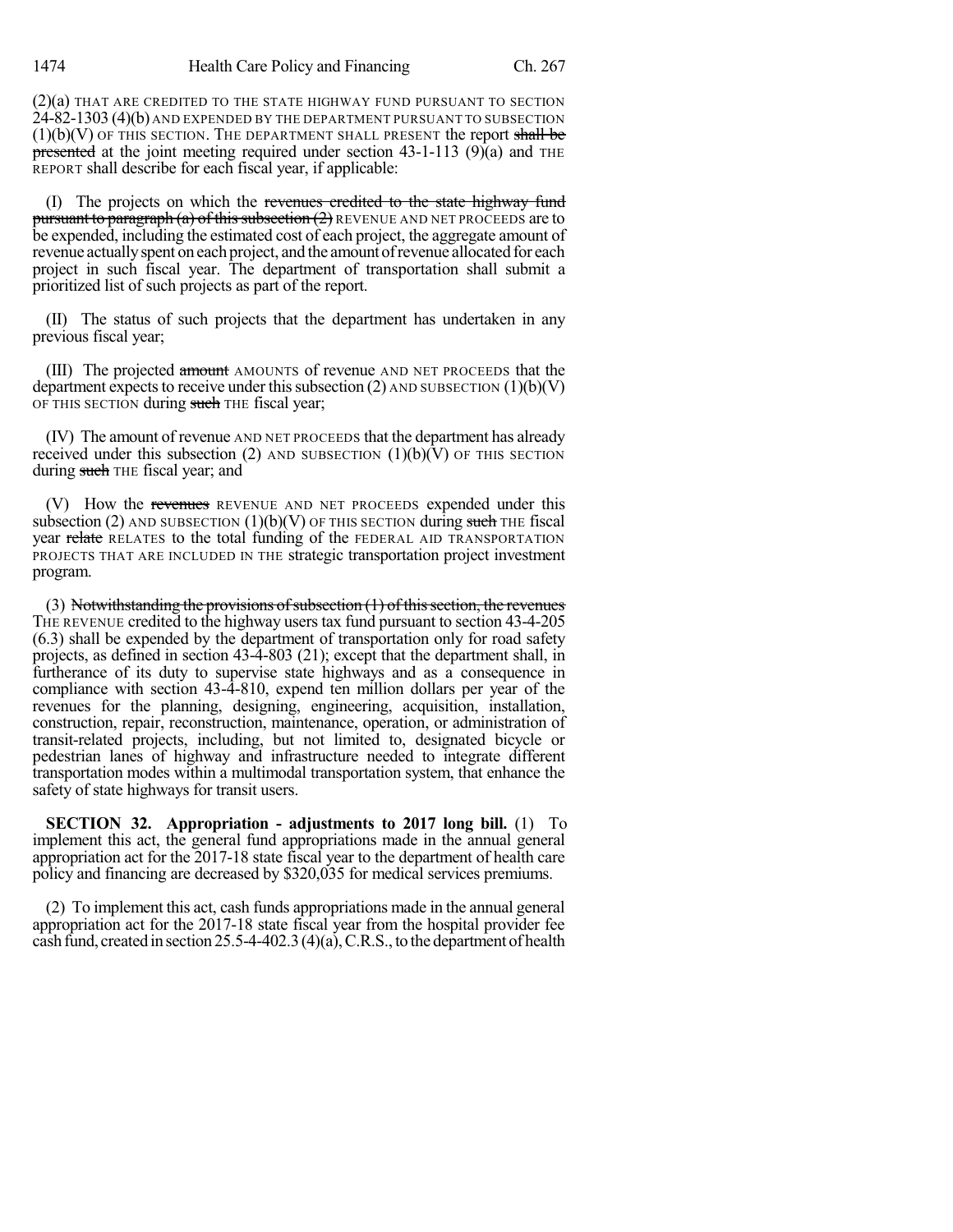care policy and financing are decreased by \$597,380,996 as follows:

| Executive director's office, general administration                |             |  |  |
|--------------------------------------------------------------------|-------------|--|--|
| Personal services                                                  | \$2,480,099 |  |  |
| Health, life, and dental                                           | \$278,894   |  |  |
| Short-term disability                                              | \$3,870     |  |  |
| S.B. 04-257 amortization equalization disbursement                 | \$107,750   |  |  |
| S.B. 06-235 supplemental amortization                              |             |  |  |
| equalization disbursement                                          | \$107,748   |  |  |
| Salary survey                                                      | \$26,618    |  |  |
| Merit pay                                                          | \$13,447    |  |  |
| Operating expenses                                                 | \$57,372    |  |  |
| Legal services                                                     | \$123,811   |  |  |
| Administrative law judge services                                  | \$72,169    |  |  |
| Leased space                                                       | \$247,365   |  |  |
| Payments to OIT                                                    | \$378,109   |  |  |
| CORE operations                                                    | \$148,145   |  |  |
| General professional services and special projects                 | \$1,202,500 |  |  |
|                                                                    |             |  |  |
| <b>Executive director's office, information technology</b>         |             |  |  |
| contracts and projects                                             |             |  |  |
| Medicaid management information system                             |             |  |  |
| maintenance and projects<br>Medicaid management information system | \$3,794,276 |  |  |
| reprocurement contracts                                            | \$708,606   |  |  |
| Colorado benefits management systems, operating                    |             |  |  |
| and contract expenses                                              | \$3,450,954 |  |  |
| Colorado benefits management systems, health care                  |             |  |  |
| and economic security staff development center                     | \$95,832    |  |  |
|                                                                    |             |  |  |
| Executive director's office, eligibility determinations and        |             |  |  |
| client services                                                    |             |  |  |
| Medical identification cards                                       | \$43,200    |  |  |
| Contracts for special eligibility determinations                   | \$4,338,468 |  |  |
| Hospital provider fee county administration                        | \$4,945,446 |  |  |
| Medical assistance sites                                           | \$402,984   |  |  |
| Customer outreach                                                  | \$336,621   |  |  |
| Centralized eligibility vendor contract project                    | \$1,745,342 |  |  |
|                                                                    |             |  |  |
| Executive director's office, utilization and quality review        |             |  |  |
| contracts                                                          |             |  |  |
| Professional services contracts                                    | \$372,339   |  |  |
| <b>Executive director's office, provider audits and services</b>   |             |  |  |
| Professional audit contracts                                       | \$250,000   |  |  |
|                                                                    |             |  |  |
| <b>Executive director's office, indirect cost recoveries</b>       |             |  |  |
| Indirect cost assessment                                           | \$218,771   |  |  |
|                                                                    |             |  |  |
| <b>Medical services premiums</b>                                   |             |  |  |

Medical and long-term care services for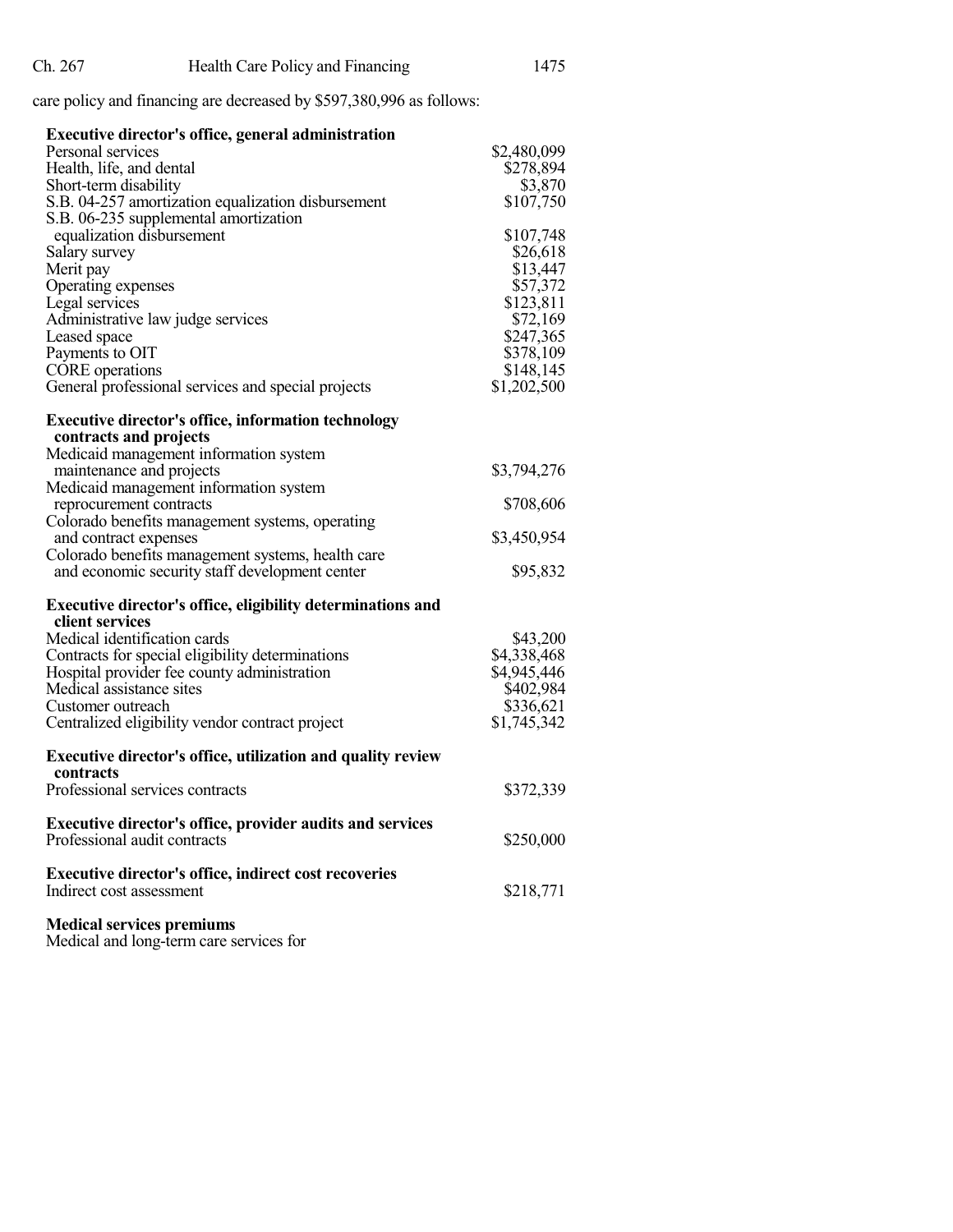| 1476                                                                                                                    | Health Care Policy and Financing                                                                                                   | Ch. 267                        |
|-------------------------------------------------------------------------------------------------------------------------|------------------------------------------------------------------------------------------------------------------------------------|--------------------------------|
| medicaid eligible individuals                                                                                           |                                                                                                                                    | \$380,854,898                  |
|                                                                                                                         | <b>Behavioral health community programs</b><br>Behavioral health capitation payments<br>Behavioral health fee-for-service payments | \$25,785,121<br>\$373,007      |
| <b>Office of community living</b><br>Support level administration<br>Adult supported living services<br>Case management |                                                                                                                                    | \$221<br>\$133,235<br>\$28,272 |
| Indigent care program<br>Safety net provider payments                                                                   | Children's basic health plan administration<br>Children's basic health plan medical and                                            | \$155,648,093<br>\$2,416       |
| dental costs                                                                                                            |                                                                                                                                    | \$8,604,997                    |

(3) For the 2017-18 state fiscal year, \$861,416,161 is appropriated to the department of health care policy and financing. This appropriation is from the healthcare affordability and sustainability fee cash fund created in section 25.5-4-402.4 (5), C.R.S. To implement this act, the department may use this appropriation as follows:

| <b>Executive director's office, general administration</b>                                  |             |
|---------------------------------------------------------------------------------------------|-------------|
| Personal services                                                                           | \$2,480,099 |
| Health, life, and dental                                                                    | \$278,894   |
| Short-term disability                                                                       | \$3,870     |
| S.B. 04-257 amortization equalization disbursement                                          | \$107,750   |
| S.B. 06-235 supplemental amortization                                                       |             |
| equalization disbursement                                                                   | \$107,748   |
| Salary survey                                                                               | \$26,618    |
| Merit pay                                                                                   | \$13,447    |
| Operating expenses                                                                          | \$57,372    |
| Legal services                                                                              | \$123,811   |
| Administrative law judge services                                                           | \$72,169    |
| Leased space                                                                                | \$247,365   |
| Payments to OIT                                                                             | \$378,109   |
| CORE operations                                                                             | \$148,145   |
| General professional services and special projects                                          | \$1,202,500 |
| <b>Executive director's office, information technology</b><br><b>Contracts and projects</b> |             |
| Medicaid management information system                                                      |             |
| maintenance and projects                                                                    | \$3,794,276 |
| Medicaid management information system                                                      |             |
| reprocurement contracts                                                                     | \$708,606   |
| Colorado benefits management systems, operating<br>and contract expenses                    | \$3,450,954 |
| Colorado benefits management systems, health care                                           |             |
| and economic security staff development center                                              | \$95,832    |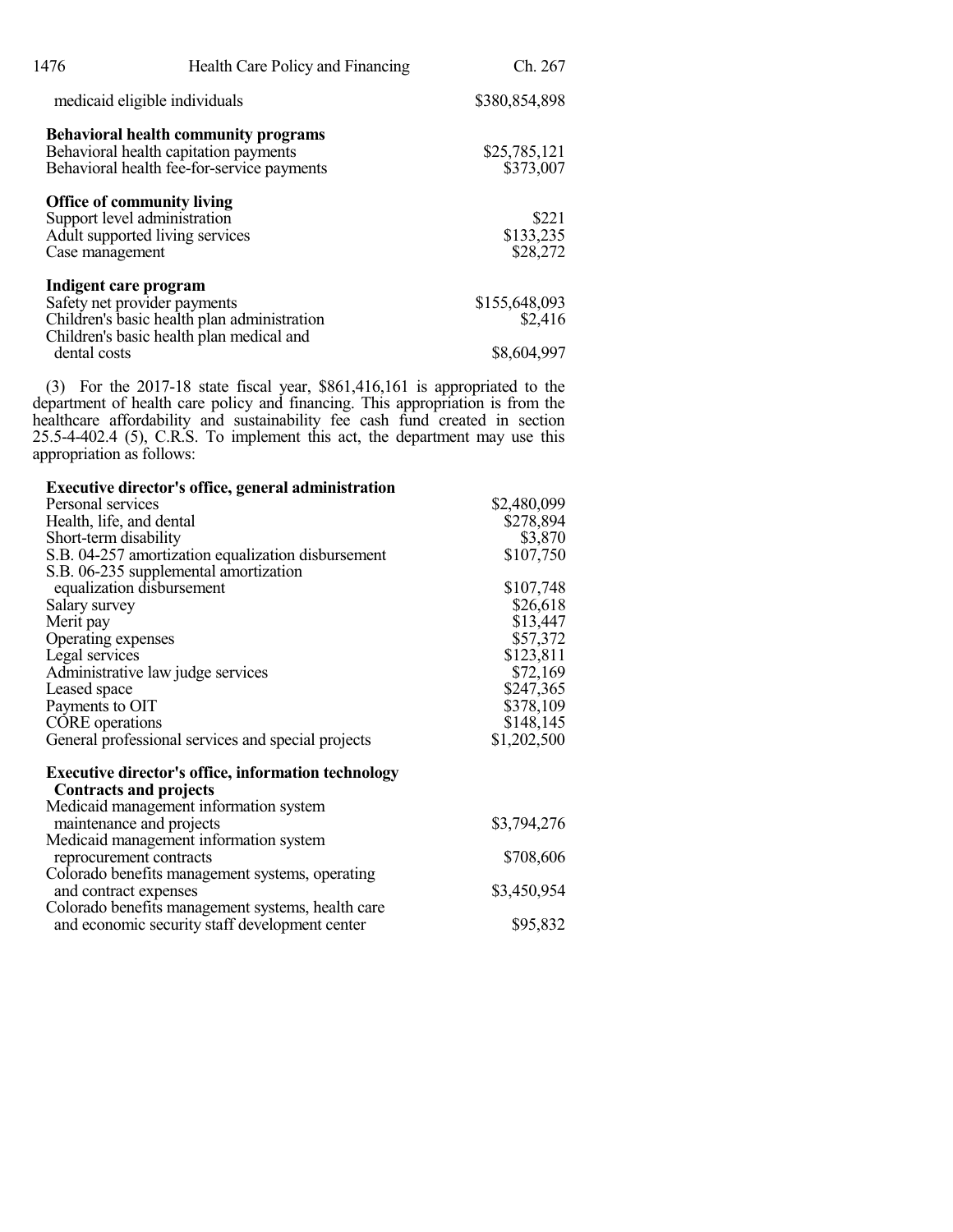| Ch. 267                  | Health Care Policy and Financing                                   | 1477          |
|--------------------------|--------------------------------------------------------------------|---------------|
| client services          | Executive director's office, eligibility determinations and        |               |
|                          | Medical identification cards                                       | \$43,200      |
|                          | Contracts for special eligibility determinations                   | \$4,338,468   |
|                          | Hospital provider fee county administration                        | \$4,945,446   |
| Medical assistance sites |                                                                    | \$402,984     |
| Customer outreach        |                                                                    | \$336,621     |
|                          | Centralized eligibility vendor contract project                    | \$1,745,342   |
| contracts                | <b>Executive director's office, utilization and quality review</b> |               |
|                          | Professional services contracts                                    | \$372,339     |
|                          | <b>Executive director's office, provider audits and services</b>   |               |
|                          | Professional audit contracts                                       | \$250,000     |
|                          | <b>Executive director's office, indirect cost recoveries</b>       |               |
| Indirect cost assessment |                                                                    | \$218,771     |
|                          | <b>Medical services premiums</b>                                   |               |
|                          | Medical and long-term care services for                            |               |
|                          | medicaid eligible individuals                                      | \$644,809,063 |
|                          | <b>Behavioral health community programs</b>                        |               |
|                          | Behavioral health capitation payments                              | \$25,785,121  |
|                          | Behavioral health fee-for-service payments                         | \$373,007     |
|                          | <b>Office of community living</b>                                  |               |
|                          | Support level administration                                       | \$221         |
|                          | Adult supported living services                                    | \$133,235     |
| Case management          |                                                                    | \$28,272      |
| Indigent care program    |                                                                    |               |
|                          | Safety net provider payments                                       | \$155,648,093 |
|                          | Children's basic health plan administration                        | \$2,416       |
| dental costs             | Children's basic health plan medical and                           | \$8,604,997   |
|                          |                                                                    |               |

(4) For the 2017-18 state fiscal year, the general assembly anticipates that the department of health care policy and financing willreceive \$262,665,969 in federal funds to implement this act. The appropriation in subsection (2) of this section is based on the assumption that the department will receive this amount of federal funds to be used for medical services premiums.

**SECTION 33. Appropriation.** For the 2016-17 state fiscal year, \$3,750 is appropriated to the department of revenue. This appropriation is from the general fund. To implement this act, the department may use this appropriation for tax administration IT system (GenTax) support.

**SECTION 34. Effective date.** (1) Except as otherwise provided in this section, this act takes effect upon passage.